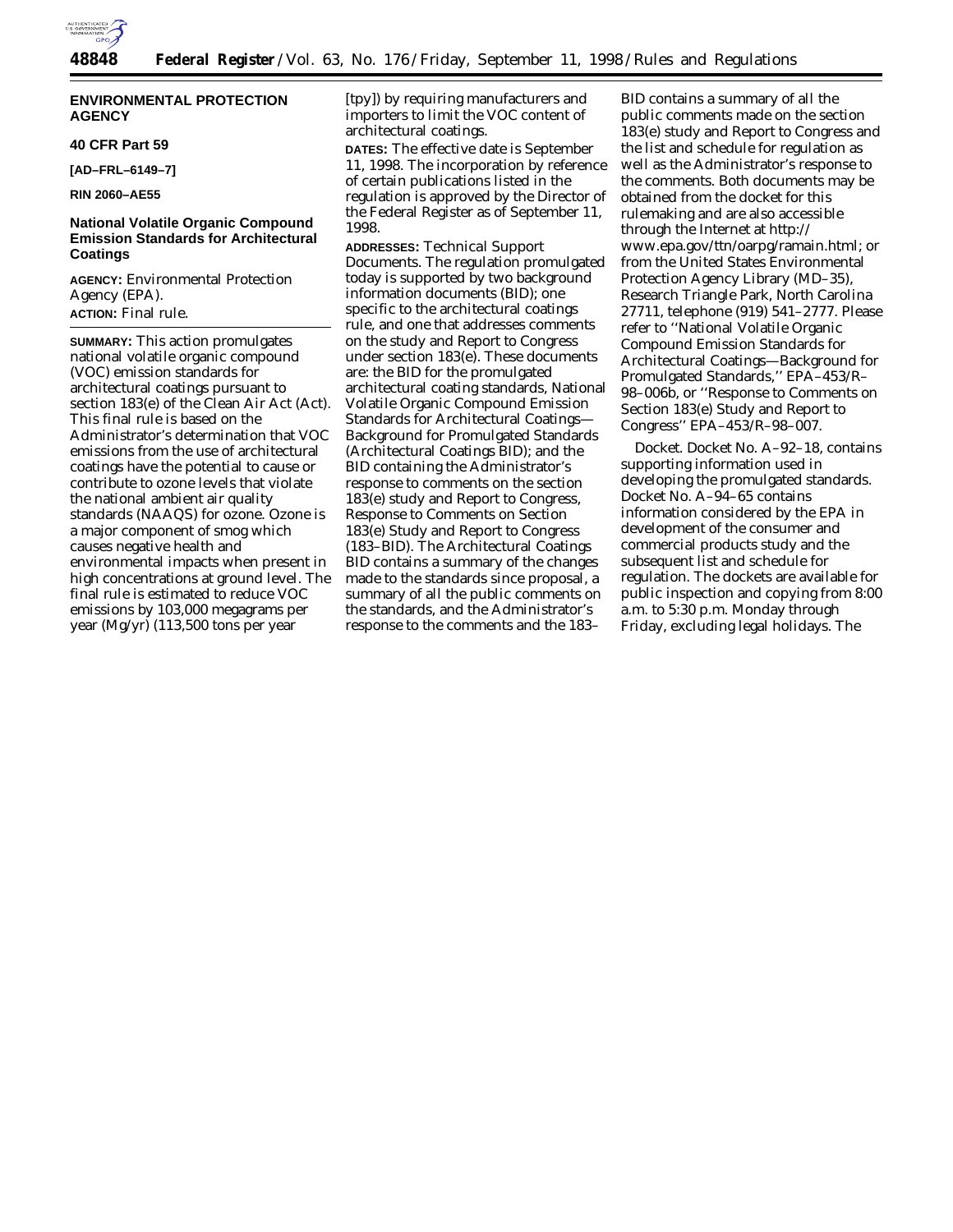dockets are located at the EPA's Air and Radiation Docket and Information Center, Waterside Mall, Room M1500, 1st Floor, 401 M Street, SW, Washington, DC 20460; telephone (202) 260–7548 or fax (202) 260–4400. A reasonable fee may be charged for copying.

**FOR FURTHER INFORMATION CONTACT:** Ms. Ellen Ducey at (919) 541–5408, Coatings and Consumer Products Group, Emission Standards Division (MD–13), United States Environmental Protection Agency, Research Triangle Park, North Carolina 27711 (ducey.ellen@epa.gov). Any correspondence related to compliance with this rule must be submitted to the appropriate EPA Regional Office listed in § 59.409 of the rule.

# **SUPPLEMENTARY INFORMATION:**

*Regulated Entities.* Entities potentially regulated by this action are manufacturers and importers of architectural coatings. Architectural coatings are coatings that are recommended for field application to stationary structures and their appurtenances, to portable buildings, to pavements, or to curbs. Regulated categories and entities include:

| Category                                 | Examples of regulated enti-<br>ties                                                                                                                                                                                                     |
|------------------------------------------|-----------------------------------------------------------------------------------------------------------------------------------------------------------------------------------------------------------------------------------------|
| Industry                                 | Manufacturers (which in-<br>cludes packagers and re-<br>packagers) and importers<br>of architectural coatings<br>that are manufactured for<br>sale or distribution in the<br>United States, including all<br>United States territories. |
| State/local/<br>tribal gov-<br>ernments. | <b>State Departments of Trans-</b><br>portation that manufacture<br>their own coatings.                                                                                                                                                 |

This table is not intended to be exhaustive, but rather provides a guide for readers regarding entities likely to be regulated by this action. This table lists the types of entities that the EPA is now aware could potentially be regulated by this action. Other types of entities not listed in this table could also be regulated. To determine whether your product is regulated by this action, you should carefully examine the applicability criteria in § 59.400 of the final rule. If you have questions regarding the applicability of this action to a particular entity, consult the person listed in the preceding **FOR FURTHER INFORMATION CONTACT** section of this preamble.

*Judicial review.* This section 183(e) rule for architectural coatings was proposed on June 25, 1996 (61 FR

32729). This notice promulgating a rule for architectural coatings constitutes final administrative action concerning that proposal. Under section 307(b)(1) of the Act, judicial review of this final rule is available only by filing a petition for review in the United States Court of Appeals for the District of Columbia Circuit by November 10, 1998. Under section  $307(d)(7)(B)$  of the Act, only an objection to this rule which was raised with reasonable specificity during the period for public comment can be raised during judicial review. Moreover, under section 307(b)(2) of the Act, the requirements established by today's final action may not be challenged separately in any civil or criminal proceeding brought by the EPA to enforce these requirements.

*Outline.* The information presented in this preamble is organized as follows:

#### I. Background

- A. Purpose of Regulation
- B. Statutory and Regulatory Background
- II. Summary of Standards
- A. Applicability
- B. Volatile Organic Compound Content Limits
- C. Exceedance Fee
- D. Tonnage Exemption
- E. Labeling
- F. Recordkeeping
- G. Reporting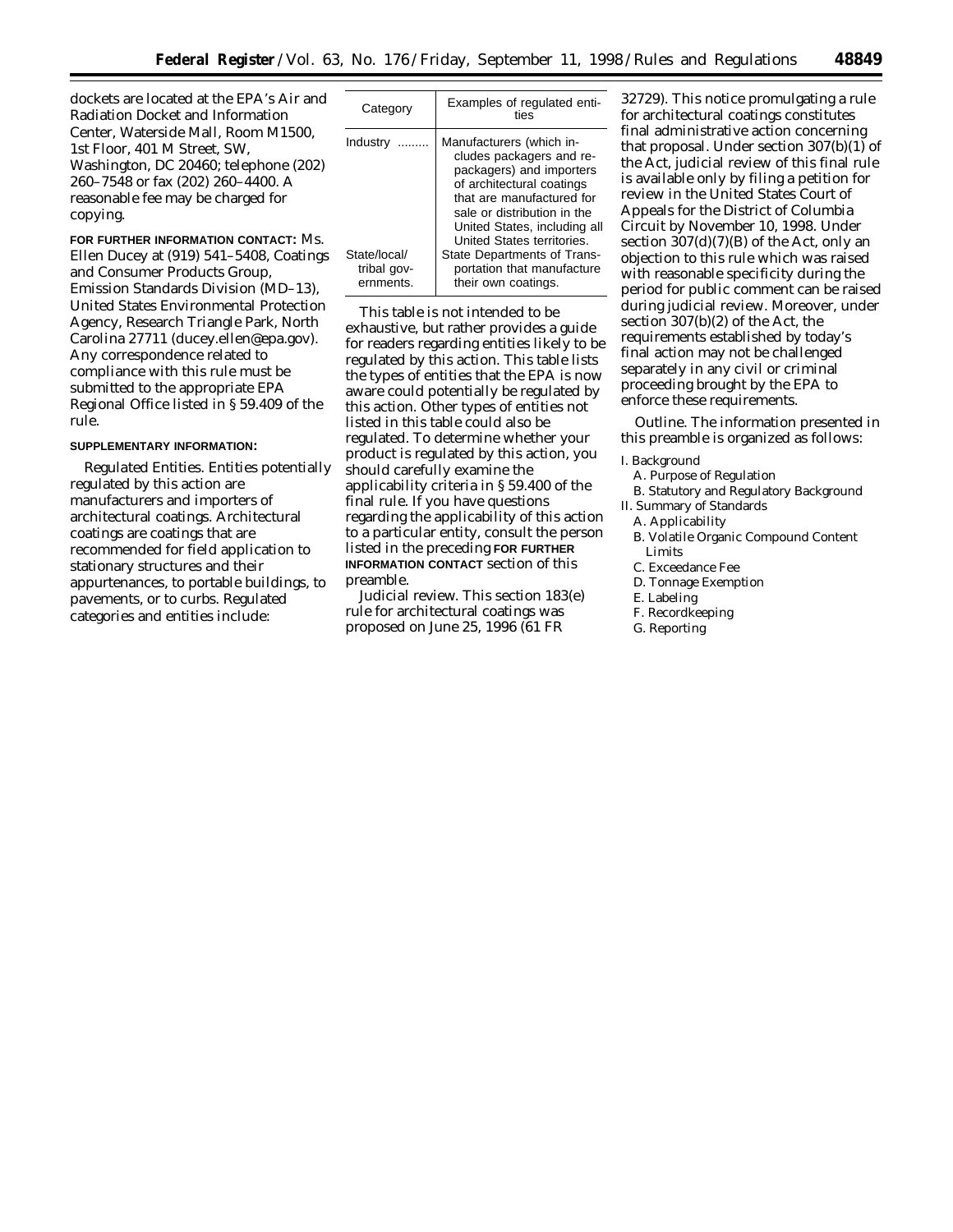- H. Compliance Provisions
- III. Summary of Considerations in
	- Developing Standards A. Basis of the Regulation
	-
- B. Stakeholder and Public Participation IV. Summary of Impacts
- A. Environmental Impacts
- 
- B. Energy Impacts C. Cost and Economic Impacts
- V. Significant Comments and Changes to Proposed Standards
	- A. National Rule versus Control Techniques Guidelines
	- B. Applicability and Regulated Entities
	- C. General Comments on Determination of Best Available Controls
	- D. Changes in Proposed Coating Categories
	- E. Addition of New Coating Categories
	- F. Category Overlap
	- G. Low Volume/Tonnage Exemption
	- H. Compliance Variance Provisions
	- I. Exceedance Fee Option
	- J. Labeling, Recordkeeping, and Reporting
	- K. Determination of Volatile Organic Compound Content
	- L. Compliance Date
	- M. Cost/Economic Impacts
	- N. Small Business Issues
	- O. Cost-Effectiveness
	- P. Future Study and Future Limits
- Q. Administrative Provisions
- VI. Administrative Requirements A. Docket
	-
	- B. Paperwork Reduction Act C. Executive Order 12866
	-
	- D. Executive Order 12875 E. Regulatory Flexibility Act/Small
	- Business Regulatory Enforcement Fairness Act of 1996
	- F. Unfunded Mandates Reform Act of 1995 G. Submission to Congress and the General
	- Accounting Office
	- H. National Technology Transfer and Advancement Act
	- I. Executive Order 13045

# **I. Background**

# *A. Purpose of Regulation*

Ground-level ozone, which is a major component of ''smog,'' is formed in the atmosphere by reactions of VOC and oxides of nitrogen  $(NO_X)$  in the presence of sunlight. The formation of groundlevel ozone is a complex process that is affected by many variables.

Exposure to ground-level ozone is associated with a wide variety of human health effects, agricultural crop loss, and damage to forests and ecosystems. Acute health effects are induced by short-term exposures to ozone (observed at concentrations as low as 0.12 parts per million [ppm]), generally while individuals are engaged in moderate or heavy exertion, and by prolonged exposures to ozone (observed at concentrations as low as 0.08 ppm), typically while individuals are engaged in moderate exertion. Moderate exertion levels are more frequently experienced by individuals than heavy exertion levels. The acute health effects include respiratory symptoms, effects on

exercise performance, increased airway responsiveness, increased susceptibility to respiratory infection, increased hospital admissions and emergency room visits, and pulmonary inflammation. Groups at increased risk of experiencing such effects include active children, outdoor workers, and others who regularly engage in outdoor activities and individuals with preexisting respiratory disease. Available information also suggests that long-term exposures to ozone may cause chronic health effects (e.g., structural damage to lung tissue and accelerated decline in baseline lung function).

In accordance with section 183(e) of the Act, the Administrator has determined that VOC emissions from the use of architectural coatings have the potential to contribute to ozone levels that violate the NAAQS for ozone. Under authority of section 183(e), the EPA conducted a study of the VOC emissions from consumer and commercial products to determine their potential to contribute to ozone levels which violate the NAAQS for ozone. Based on the results of the study, the EPA determined that the architectural coatings category accounts for about 9 percent of the emissions from all consumer and commercial products. It is one of the largest emission sources among the consumer and commercial products categories and in many States represents one of the largest identifiable sources of unregulated VOC emissions. Consequently, the EPA and many States consider the regulation of architectural coatings to be an important component of the overall approach to reducing those emissions that contribute to ozone nonattainment. The EPA's determination that VOC emissions from the use of architectural coatings have the potential to contribute to nonattainment of the ozone NAAQS and the decision to regulate architectural coatings are discussed in the preamble to the proposed rule (61 FR 32729), in the ''Consumer and Commercial Products Report to Congress'' (EPA– 453/R–94–066–A), in the **Federal Register** notice announcing the schedule for regulation (60 FR 15264), and in a separate **Federal Register** document published today that constitutes final action on the EPA's listing of architectural coatings for regulation.

## *B. Statutory and Regulatory Background*

#### 1. Section 183(e)

In 1990, Congress enacted section 183(e) of the Act, establishing a new regulatory program for controlling VOC emissions from consumer and

commercial products. Section 183(e) directs the Administrator to list, and schedule for regulation, categories of consumer and commercial products after completion of a study and report to Congress concerning the products and their potential to contribute to levels of ozone which violate the ozone NAAQS. A separate document in today's **Federal Register** contains a description of section 183(e) of the Act and contains a summary of significant public comments and the EPA responses regarding the section 183(e) study, the Report to Congress, and the list and schedule for regulation.

### 2. Regulatory Negotiation

In 1992, the EPA initiated a regulatory negotiation to address architectural coatings. The regulatory negotiation process is an alternative to the traditional approach to rulemaking. The members of the architectural coatings regulatory negotiation committee represented the affected industries, consumers, Federal agencies, State and local air pollution control agencies, environmental groups, and labor organizations. Regulatory negotiation meetings were held from October 1992 to February 1994. Despite negotiation efforts, the committee could not reach consensus on some key regulatory issues for developing the rule, and on September 23, 1994, the regulatory negotiation concluded without consensus. Therefore, the EPA initiated development of the architectural coatings rule through conventional rule development procedures. The EPA utilized data and information obtained from the regulatory negotiation to complement additional information gathered during the rule development. Specifically, the EPA took into consideration information on the volume, VOC content, and hazardous air pollutant (HAP) content of coatings produced in 1990 in the VOC Emissions Inventory Survey conducted by industry.

# 3. Relationship to State and Local Regulation of Architectural Coatings

Emissions from the use of architectural coatings are not currently regulated at the Federal level. Although a few States have had architectural coatings regulations in place for a number of years, many State and local areas are still seeking to obtain VOC reductions from this source category either from a national rule or from additional regulation at the State or local level.

Differing requirements of State and local architectural coating regulations have created administrative, technical,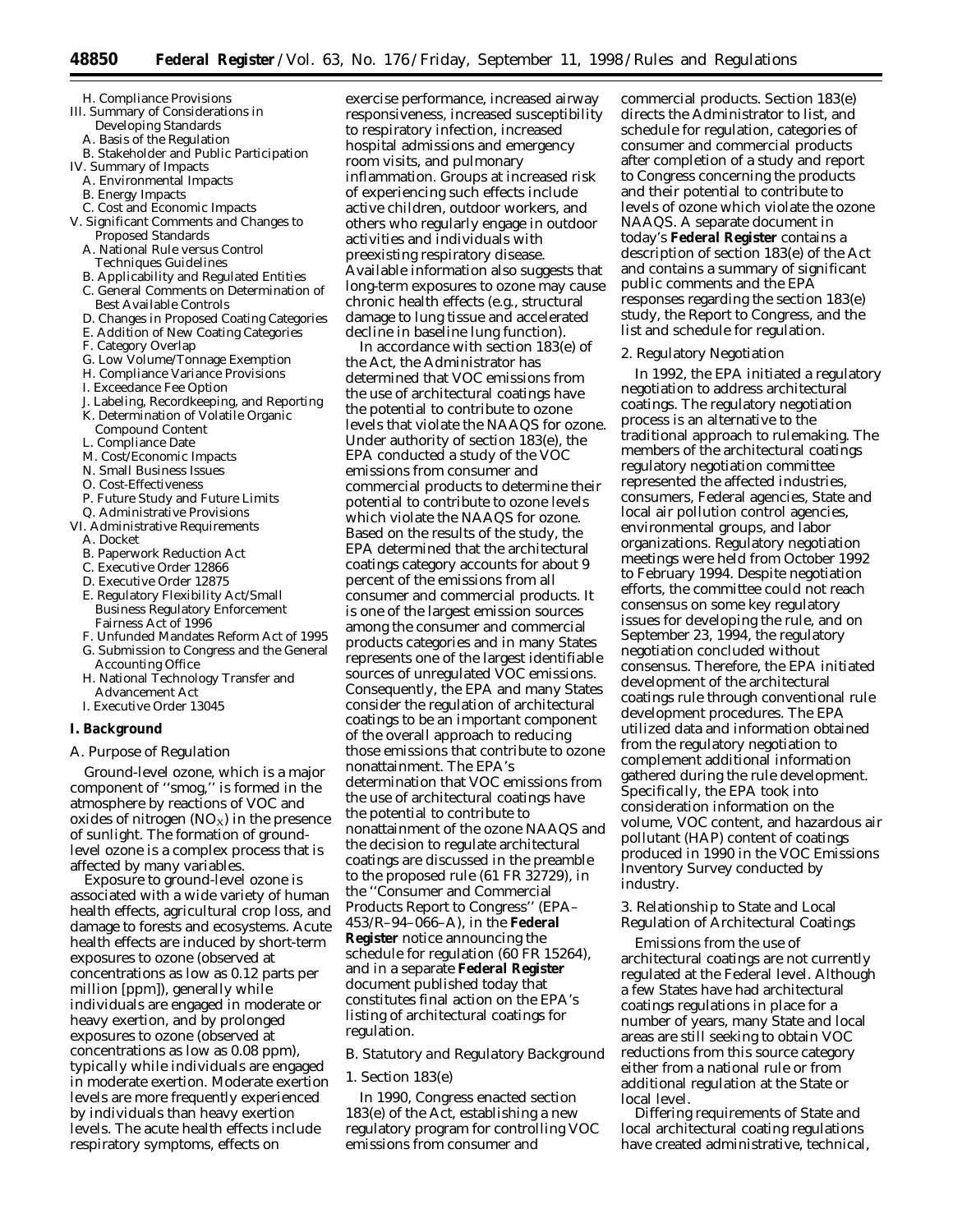and marketing problems for both large and small companies that market and distribute products in multiple States. Both large and small manufacturers have noted the additional burden associated with differences in State and local requirements. These industry representatives have noted that a Federal rule would provide some degree of consistency, predictability, and administrative ease for the industry.

States with ozone pollution problems are supportive of the EPA rulemakings that will assist them in their efforts toward achievement of the ozone standard. The National Governors' Association and Environmental Council of States (a group composed of environmental commissioners from each State), the State and Territorial Air Pollution Program Administrators and the Association of Local Air Pollution Control program Administrators, and the 37-State Ozone Transport Assessment Group (OTAG) all have urged the EPA to finalize national rules for architectural coatings. State representatives have long recommended that the EPA develop a national rule for this product category. In part, this is because a national rule will help reduce compliance problems associated with transportation of noncompliant coatings into nonattainment areas from neighboring areas and neighboring States.

Given the EPA's commitment to develop a national VOC rule for architectural coatings, 14 States currently are depending on anticipated reductions from the rule to meet a Clean Air Act requirement for State Implementation Plans (SIP) to achieve a 15-percent reduction in overall VOC emissions, which is required for areas with ozone pollution classed as moderate nonattainment or worse. Other States can use these emission reductions to meet Clean Air Act requirements for additional rate-of-progress plans required for 1999 and beyond. If the EPA failed to promulgate a Federal rule for architectural coatings, these States

would need to make up the shortfall in emission reductions needed to achieve attainment through other regulations, which would likely target substantially more expensive reductions from local industries and businesses.

#### **II. Summary of Standards**

# *A. Applicability*

The architectural coatings rule applies to manufacturers and importers of architectural coatings that are manufactured after September 13, 1999 for sale or distribution in the United States, including the District of Columbia and all United States territories. For architectural coatings registered under the Federal Insecticide, Fungicide, and Rodenticide Act (7 U.S.C. Section 136, *et seq.*,) (FIFRA), the applicable date is March 10, 2000.

The regulated entity under this rule is the manufacturer or importer of a regulated architectural coating. The regulated entities include any manufacturers or importers that produce, package, or repackage architectural coatings for sale or distribution in the United States. including the District of Columbia and all United States territories. A person that repackages architectural coatings as part of a paint exchange and does not produce, package, or repackage any other architectural coatings for sale or distribution in the United States, is not included in the definition of manufacturer. Similarly, a person that repackages an architectural coating by transferring it from one container to another is not included in the definitions of importer and manufacturer, provided the VOC content of the coating is not altered and the coating is not sold or distributed to another party.

An architectural coating is defined in the rule as: ''a coating recommended for field application to stationary structures and their appurtenances, to portable buildings, to pavements, or to curbs.'' The definition of architectural coating excludes: ''adhesives and coatings

recommended by the manufacturer or importer solely for shop applications or solely for application to non-stationary structures, such as airplanes, ships, boats, and railcars.''

Architectural coatings that are subject to the rule are divided into a number of coating categories, such as ''exterior flats'' or ''industrial maintenance coatings.'' These coating categories are defined in the rule for purposes of specifying the applicable emission limits. In determining if a coating is subject to this rule, a coating must first meet the general definition of an architectural coating.

The standards do not apply to the following:

(1) Coatings manufactured exclusively for sale or distribution outside the United States;

(2) Coatings manufactured prior to September 13, 1999;

(3) Coatings sold in nonrefillable aerosol containers;

(4) Coatings that are collected and redistributed at paint exchanges in accordance with this rule; and

(5) coatings sold in containers with a volume of 1 liter or less.

# *B. Volatile Organic Compound Content Limits*

Manufacturers and importers must limit the VOC content of subject coatings to the VOC content levels presented in table 1 of this subpart, unless they utilize the exceedance fee or tonnage exemption provisions described below. These limits apply to the VOC content that would result after thinning a coating according to the manufacturer's maximum thinning recommendations. Each subject coating must be classified by the manufacturer or importer as belonging to at least one of the categories listed in table 1. Each category is defined in the rule's definitions section. If none of the specific category definitions applies to a coating, then the coating is included in either the flat or nonflat category, depending on its gloss level.

TABLE 1 OF SUBPART D.—VOLATILE ORGANIC COMPOUND (VOC) CONTENT LIMITS FOR ARCHITECTURAL COATINGS

[Unless otherwise specified, limits are expressed in grams of VOC per liter of coating thinned to the manufacturer's maximum recommendation excluding the volume of any water, exempt compounds, or colorant added to tint bases.]

| Coating category | Grams per<br>liter | Pounds per |
|------------------|--------------------|------------|
|                  | 530                |            |
|                  | 450                | 3.8        |
|                  | 600                | 5.0        |
|                  | 500                | 4.2        |
|                  | 600                | 5.0        |
|                  | 475                | 4.0        |
|                  | 450                | 3.8        |
|                  | 350                | 2.9        |
|                  | 700                | 5.8        |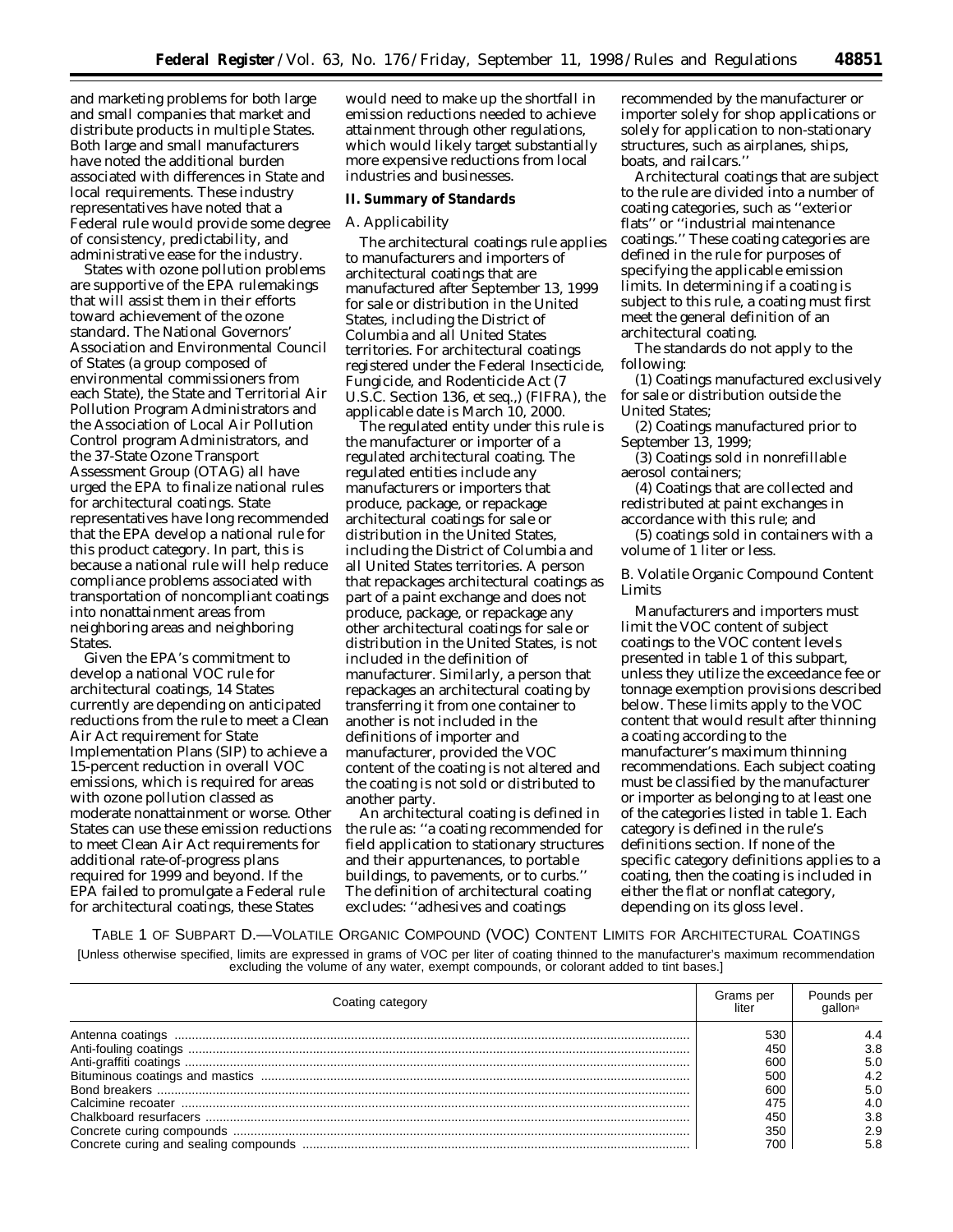# TABLE 1 OF SUBPART D.-VOLATILE ORGANIC COMPOUND (VOC) CONTENT LIMITS FOR ARCHITECTURAL COATINGS-Continued

[Unless otherwise specified, limits are expressed in grams of VOC per liter of coating thinned to the manufacturer's maximum recommendation excluding the volume of any water, exempt compounds, or colorant added to tint bases.]

| Coating category                   |      | Pounds per<br>gallon <sup>a</sup> |
|------------------------------------|------|-----------------------------------|
|                                    | 400  | 3.3                               |
|                                    | 780  | 6.5                               |
|                                    | 725  | 6.0                               |
|                                    | 400  | 3.3                               |
|                                    | 800  | 6.7                               |
|                                    | 700  | 5.8                               |
| Fire-retardant/resistive coatings: |      |                                   |
|                                    | 850  | 7.1                               |
|                                    | 450  | 3.8                               |
| Flat coatings:                     |      |                                   |
|                                    | 250  | 2.1                               |
|                                    | 250  | 2.1                               |
|                                    | 400  | 3.3                               |
|                                    | 650  | 5.4                               |
|                                    | 450  | 3.8                               |
|                                    | 500  | 4.2                               |
|                                    | 420  | 3.5                               |
|                                    | 650  | 5.4                               |
|                                    | 780  | 6.5                               |
|                                    | 450  | 3.8                               |
|                                    | 680  | 5.7                               |
|                                    | 600  | 5.0                               |
|                                    | 300  | 2.5                               |
|                                    | 500  | 4.2                               |
|                                    | 580  | 4.8                               |
|                                    | 870  | 7.3                               |
| Nonflat coatings:                  |      |                                   |
|                                    | 380  | 3.2                               |
|                                    | 380  | 3.2                               |
|                                    | 450  | 3.8                               |
|                                    | 780  | 6.5                               |
|                                    | 350  | 2.9                               |
| Quick-dry coatings:                |      |                                   |
|                                    | 450  | 3.8                               |
|                                    | 450  | 3.8                               |
|                                    | 650  | 5.4                               |
|                                    | 250  | 2.1                               |
|                                    | 400  | 3.3                               |
|                                    | 550  | 4.6                               |
|                                    | 400  | 3.3                               |
| Shellacs:                          |      |                                   |
|                                    | 730  | 6.1                               |
|                                    | 550  | 4.6                               |
| Stains:                            |      |                                   |
|                                    | 550  | 4.6                               |
|                                    | 350  | 2.9                               |
| Low solids                         | b120 | b1.0                              |
|                                    | 720  | 6.0                               |
|                                    | 600  | 5.0                               |
|                                    | 550  | 4.6                               |
|                                    | 150  | 1.3                               |
|                                    | 450  | 3.8                               |
|                                    | 600  | 5.0                               |
| Wood preservatives:                |      |                                   |
|                                    | 550  | 4.6                               |
|                                    | 550  | 4.6                               |
|                                    | 350  | 2.9                               |
|                                    | b120 | b1.0                              |
|                                    | 450  | 3.8                               |

<sup>a</sup> English units are provided for information only. Enforcement of the rule will be based on the metric units.<br><sup>b</sup> Units are grams of VOC per liter (pounds of VOC per gallon) of coating, including water and exempt compoun thinning recommended by the manufacturer.

If a coating is marketed in more than one of the coating categories listed in

table 1 of this subpart, the manufacturer or importer must comply with the

lowest applicable VOC content limit, unless an exception is specified in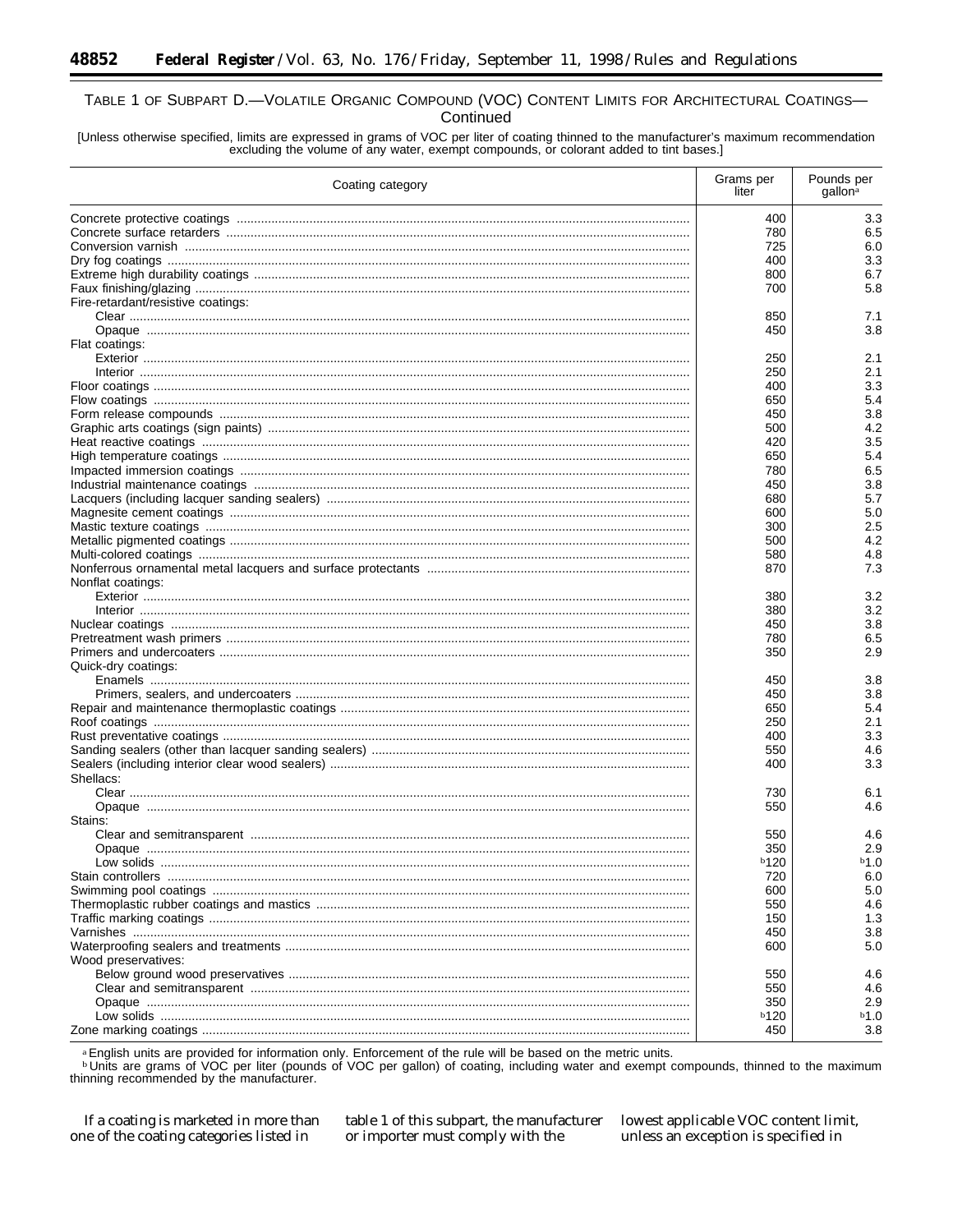§ 59.402(c) of the rule. These exceptions were developed to clarify which VOC content limit applies in situations where inherent overlap exists between category definitions. For example, varnishes used on wood floors were not intended to be subject to the more stringent emission limit for floor coatings. Therefore, an exception paragraph is included in the rule stating that varnishes recommended for use on floors are subject to the VOC content limit for varnishes, and not the limit for floor coatings.

Manufacturers and importers of recycled coatings are given the compliance option of calculating an adjusted-VOC content. Manufacturers and importers of recycled architectural coatings are defined as those that collect, reprocess, and market coatings that contain a percentage of postconsumer coating. Such use is environmentally beneficial because it reduces the amount of waste from architectural coatings that would otherwise result from evaporation of VOC from unused coatings or of coatings sent to landfills or elsewhere. The adjusted-VOC content provides regulated entities some credit for the amount of post-consumer material contained in the coating. The EPA is providing this credit to encourage recycling of unused coatings. The adjusted-VOC content is determined by multiplying the percentage of postconsumer content of the coating by the VOC content of the recycled coating, which is then subtracted from the VOC content of the end product. An explicit equation for the calculation is given in the rule.

## *C. Exceedance Fee*

The rule includes an exceedance fee compliance option. This is an economic incentive approach whereby manufacturers and importers may choose to comply with the rule by paying a fee in lieu of meeting the VOC content limits for their coating products. The fee is \$0.0028 per gram (\$2,500 per ton) of excess VOC. The fee is calculated using the amount of VOC in excess of the applicable VOC content limit. The exceedance fee is paid annually to the appropriate EPA Regional Office and is due no later than March 1 in the year following the calendar year in which the coating is manufactured or imported.

#### *D. Tonnage Exemption*

The final rule also includes a tonnage exemption that allows each manufacturer and importer to sell or distribute limited quantities of architectural coatings that do not comply with the VOC content limits and for which no exceedance fee is paid. The tonnage exemption can be used for multiple products, but the total mass of VOC contained in a single manufacturer's or importer's exempt coatings may not exceed the amounts in table 2. The total mass of VOC is calculated based on the volume of coatings manufactured or imported and the total VOC content of each of the coatings for which an exemption is claimed. To reiterate, the calculation is based on the total mass of VOC contained in all exempt coatings, not the difference between the VOC content of each coating and the applicable VOC content limit in the rule.

| TABLE 2.—TONNAGE EXEMPTION |  |
|----------------------------|--|
|----------------------------|--|

| The total mass of<br>VOC contained in all<br>exempt coatings com-<br>bined may not exceed | During the time pe-<br>riod of                     |
|-------------------------------------------------------------------------------------------|----------------------------------------------------|
| 23 megagrams (25<br>tons) VOC.                                                            | September 13, 1999<br>through December<br>31.2000. |
| 18 megagrams (20<br>tons) VOC.                                                            | Calendar year 2001                                 |
| 9 megagrams (10<br>tons) VOC.                                                             | Calendar year 2002<br>and each year<br>thereafter. |

# *E. Labeling*

For coatings complying with the VOC content limits in table 1 of this subpart, manufacturers and importers must provide the following information on the label or lid of each coating: (1) the date the coating was manufactured, or a code indicating this date (this information may alternatively be provided on the bottom of the can); (2) a statement of the manufacturer's recommendation regarding thinning of the coating (does not apply to thinning with water); and (3) either the VOC content of the coating in the container, or the VOC content limit from table 1 of the rule with which the coating must comply and with which it does comply. (Any coating for which the exceedance fee or tonnage exemption provision is being used must be labeled with its VOC content because it would not be in compliance with the VOC content limits in table 1 of this subpart.)

Industrial maintenance coatings must be labeled with one of several prescribed phrases indicating that the coating is not intended for general consumer use. For recycled coatings, manufacturers and importers must indicate the post-consumer coating content on the container label or lid.

### *F. Recordkeeping*

There are no recordkeeping requirements for coatings complying

with the VOC content limits in table 1 of this subpart. However, the rule does include recordkeeping requirements for compliance with the recycled coating, exceedance fee, and tonnage exemption provisions.

For recycled coatings, the manufacturer or importer must keep records of the volume of coatings received for recycling, the volume of coatings received that is unusable, the volume of virgin coatings used with recycled coatings, and the volume of final recycled coatings manufactured or imported. In addition, manufacturers and importers of recycled coatings must keep records of the calculation of adjusted-VOC contents.

For compliance with the exceedance fee provisions, manufacturers and importers must keep records on an annual basis for each coating of the VOC content, the VOC content in excess of the applicable limit, and the volume manufactured or imported. Manufacturers and importers must also keep records of the calculation of fees, the annual fee for each coating, and the total annual fee.

For the tonnage exemption, manufacturers and importers must keep records of the products claimed under the exemption, the VOC content and actual sales or distribution for each exempt product, and the total mass of VOC contained in all products claimed under the exemption.

All required records must be retained for a period of 3 years in a form suitable for inspection.

Although the retention of test data is not required by this rule, the EPA encourages facilities to keep any information resulting from either Method 24 or any other acceptable method to determine compliance. This information will help the EPA make a preliminary assessment of compliance for the coatings subject to this rule. In the absence of demonstrable indications of compliance, the EPA may require Method 24 testing by the facility in accordance with § 59.406(b).

#### *G. Reporting*

All manufacturers and importers of subject coatings must file an initial notification report listing the coating categories from table 1 of this subpart that they manufacture or import and the locations of facilities that manufacture architectural coatings in the United States. The initial notification report must be submitted no later than September 13, 1999 or 180 days after the date that the manufacturer or importer first manufactures or imports a subject coating, whichever is later.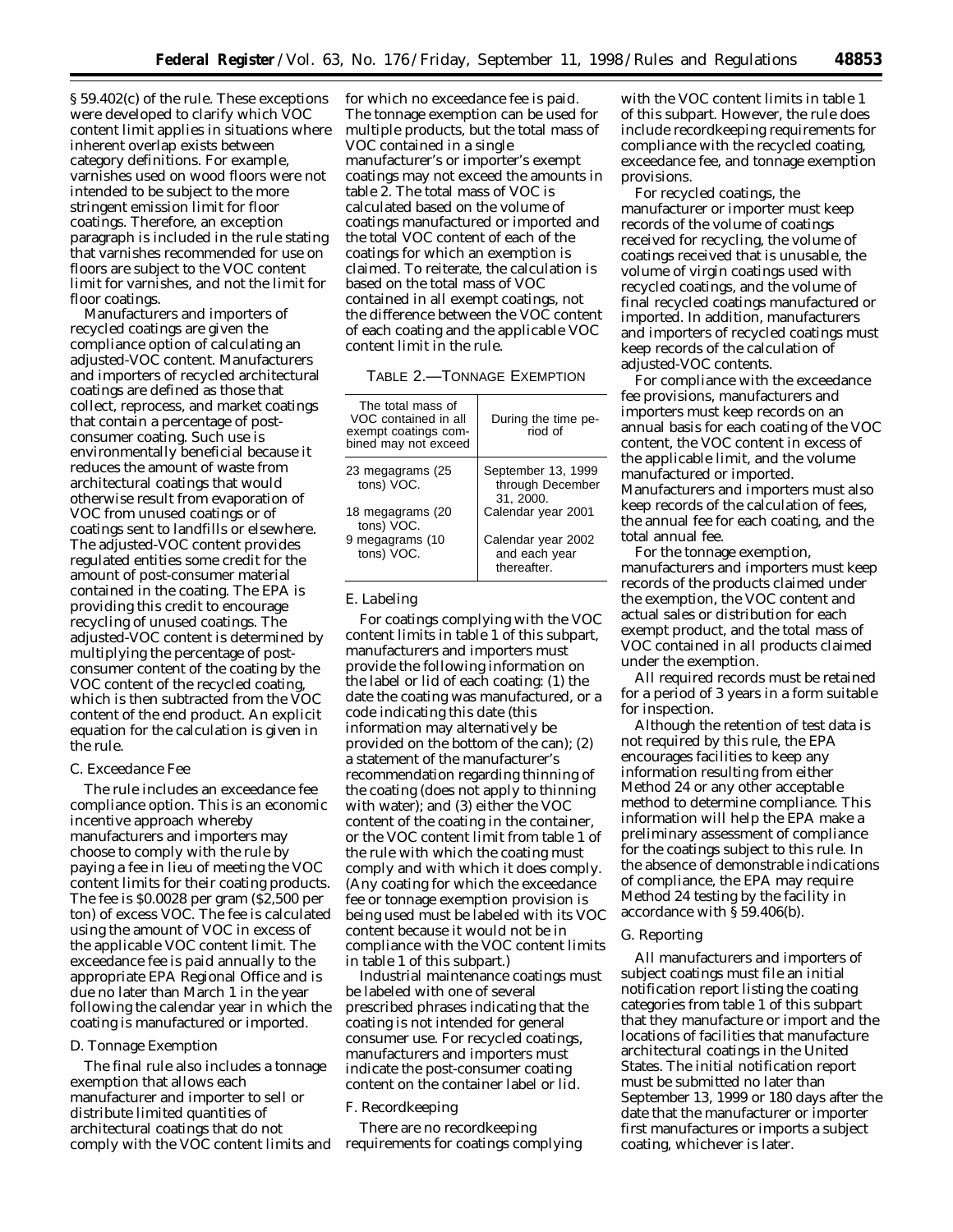In addition, if a manufacturer or importer uses a date coding system, an explanation of the coding system must be submitted with the initial report. Explanations of new codes must be filed within 30 days after their first use.

There are no reporting requirements beyond the initial notification and date code explanation for manufacturers and importers who meet the VOC content limits in table 1. There are additional reporting requirements for manufacturers and importers who choose to take advantage of optional provisions, including:  $(1)$  the calculation of an adjusted-VOC content for recycled coatings (based on postconsumer coating content); (2) the payment of the exceedance fee; and (3) the tonnage exemption. An annual report is required for each of these provisions.

# *H. Compliance Provisions*

The rule specifies the procedure to determine the VOC content of coatings subject to the rule. Although the EPA has chosen Method 24 as the reference method for determining compliance with the VOC content requirements of this rule, it is not the exclusive method for determining compliance. The manufacturer or importer may also use a different analytical method than Method 24 (if it is approved by the Administrator on a case-by-case basis), formulation data, or any other reasonable means to determine the VOC content of coatings. However, the EPA may require a Method 24 analysis to be conducted, and if there are any inconsistencies between the results of a Method 24 test and any other means for determining VOC content, the Method 24 test results will govern. The EPA can use other evidence as well to establish whether or not a manufacturer or importer is in compliance with the provisions of this rule.

# **III. Summary of Considerations in Developing Standards**

### *A. Basis of the Regulation*

Section 183(e) of the Act directs the EPA to regulate products using best available controls (BAC), and defines BAC as:

the degree of emissions reduction the Administrator determines, on the basis of technological and economic feasibility, health, environmental, and energy impacts, is achievable through the application of the most effective equipment, measures, processes, methods, systems or techniques, including chemical reformulation, product or feedstock substitution, repackaging, and directions for use, consumption, storage, or disposal.

The statute thus empowers the EPA to examine a variety of considerations to use in determining the best means of obtaining VOC emission reductions from a given consumer or commercial product category. As discussed in the preamble to the proposed rule (61 FR 32737, June 25, 1996), the primary factors the EPA considered in determining BAC for architectural coatings were technological and economic feasibility, and environmental impacts.

Non-air environmental impacts (solid waste and water) and energy impacts are expected to be minimal and, therefore, do not vary significantly among various VOC control levels. With regard to health impacts, the EPA has concluded that reductions in VOC emissions and concomitant reductions in ozone will reduce health impacts of exposure to ozone.

For architectural coatings, the EPA determined that BAC is the degree of emission reduction achievable through a system of regulation that encourages product reformulation to meet the VOC content limits in table 1 of this subpart, provides an economic incentive (the exceedance fee option) to lower VOC content of coatings, and allows for limited exemption of coatings (the VOC tonnage exemption). The EPA concluded that for this product category, pollution prevention is the most effective means of achieving VOC emission reductions. In working to comply with State VOC rules over the past several years, the architectural coatings industry has established product reformulation as the most technologically and economically feasible strategy for reducing VOC emissions. Reformulation can consist of minor adjustments in coating VOC contents or larger adjustments involving a change in resin technology. The EPA considered many factors in evaluating the economic and technological feasibility of different VOC content levels and different degrees of reformulation. These factors included existing State and local VOC emission standards, coating VOC content and sales information, analysis of coating technologies, performance considerations, cost considerations, market impacts, and stakeholder input. In addition, the EPA considered the relative contribution of different coating types to overall VOC emissions from architectural coatings.

At proposal, the EPA requested comment on alternatives to the proposed VOC content limits that would provide flexibility, if additional time were needed or it was not cost-effective to develop a low-VOC formulation.

Based on comments received, the EPA included in the final rule an exceedance fee (discussed in sections II.C and V.I) and an exemption for a certain tonnage of VOC content (discussed in sections II.D and V.G).

The final VOC content limits in conjunction with the exceedance fee and tonnage exemption reflect the EPA's determination of BAC and are based primarily on the 1990 VOC Emissions Inventory Survey, analysis of existing State rules for architectural coatings, data obtained from participants in the regulatory negotiation, and information submitted by coating manufacturers and other interested parties during the course of the rule development and public comment period.

### *B. Stakeholder and Public Participation*

The EPA proposed the architectural coatings rule and published the preamble in the **Federal Register** on June 25, 1996 (61 FR 32729). The EPA placed the proposed regulatory text, BID, and Economic Impact Analysis (EIA) in a docket open to the public at that time and made them available to interested parties. The EPA solicited comments at the time of the proposal. To provide easier access by the public, the EPA subsequently published the proposed regulatory text in the **Federal Register** on September 3, 1996 (61 FR 46410) and extended the comment period from August 30 to September 30, 1996. The EPA again extended the comment period to November 4, 1996 (notice published at 61 FR 52735, October 8, 1996).

To provide interested persons the opportunity for oral presentation of data, views, or arguments concerning the proposed architectural coating rule, the EPA held a public hearing in Durham, North Carolina on July 30, 1996. Nineteen speakers presented oral testimony at this hearing. The EPA held another public meeting to discuss issues related to the impact of the proposed rule on small manufacturers in Rosemont, Illinois, on August 13, 1996. There were 77 persons who participated in the meeting, and 18 speakers presented oral testimony.

The EPA received over 200 comment letters on the proposed rule. Commenters included coating manufacturers and importers, State regulatory agencies, trade associations, environmental groups, the United States military, and others. The EPA has carefully considered the comments and has made changes to the proposed rule where determined by the Administrator to be appropriate. The most significant comments and responses are discussed in section V of this preamble. A detailed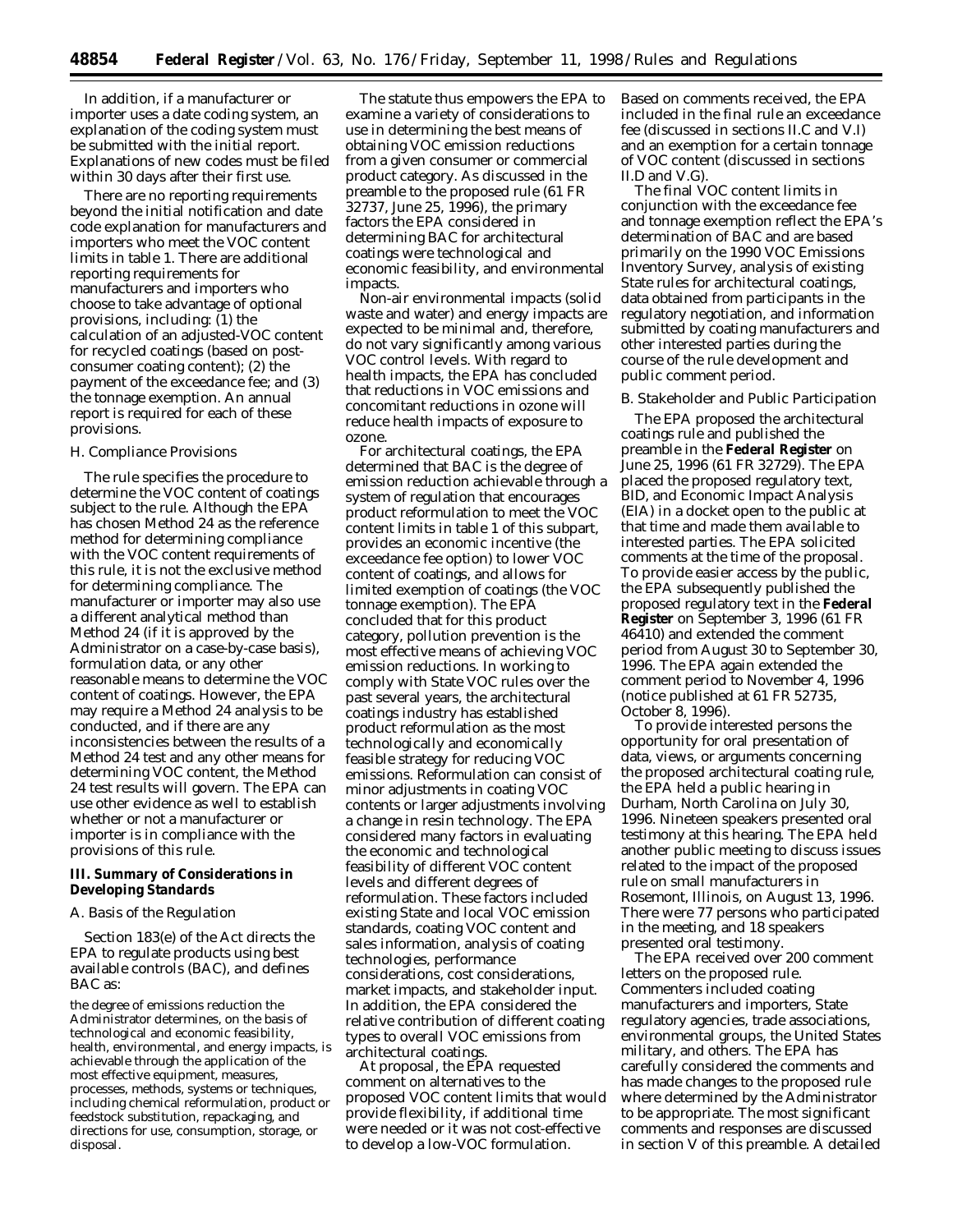discussion of all significant comments and responses on the rule itself can be found in the architectural coatings BID, which is referenced in the **ADDRESSES** section of this preamble.

A separate document in today's **Federal Register** contains a summary of public comments and the EPA's responses regarding the section 183(e) study, the Report to Congress, the list of consumer and commercial product categories selected for regulation, and the schedule for regulation.

# **IV. Summary of Impacts**

# *A. Environmental Impacts*

## 1. VOC Reductions

The standards will reduce nationwide emissions of VOC from architectural coating products by an estimated 103,000 Mg/yr (113,500 tpy). These reductions are compared to the 1990 baseline emissions estimate of 510,000 Mg/yr (561,000 tpy). This reduction equates to a 20-percent reduction, compared to the emissions that would have resulted in the absence of these standards.

# 2. Health Effects

Because VOC are precursors to ozone formation, the VOC reductions from architectural coatings will contribute to a decrease in adverse health effects that result from exposure to ground-level ozone. These health effects result from short-term or prolonged exposure to ground-level ozone and include respiratory symptoms, effects on exercise performance, increased airway responsiveness, increased susceptibility to respiratory infection, increased hospital admissions and emergency room visits, and pulmonary inflammation. Available information also suggests that long-term exposures to ozone may cause chronic health effects (e.g., structural damage to lung tissue and accelerated decline in baseline lung function).

# 3. Secondary Air, Water, and Solid Waste Impacts

No significant adverse secondary air, water, or solid waste impacts are anticipated from compliance with these standards. Generally, coating reformulation, a pollution prevention technique, will be used to comply with these standards. In cases where conversion from solventborne to waterborne coatings is the method used to achieve compliance, an increase in wastewater discharge may occur if waste from the manufacture of waterborne coatings is discharged by manufacturers to publicly owned treatment works. The provisions for

recycling of coatings in the rule may potentially reduce the amount of coating discarded as solid waste.

The regulations do not impact existing product inventories. Products manufactured before the compliance deadline are not affected. Excluding existing product inventories from the regulations will eliminate any incremental solid waste increase due to discarded, unsold products. The new products are not expected to require any more packaging than existing products, and thus the volume of discarded packaging should not increase.

### *B. Energy Impacts*

The EPA anticipates that there will be no increase in national annual energy usage as a result of this rule. The standards do not require the use of air pollution control devices, which can affect energy use.

#### *C. Cost and Economic Impacts*

Sixty-four percent of the products included in the 1990 industry survey meet the VOC content limits in this rule and, therefore, there will be no costs to reformulate these products. The manufacturer of an architectural coating that does not meet the VOC content limits in table 1 of this subpart, will be required to reformulate the product if it will continue to be marketed, unless the manufacturer chooses to use an alternative compliance mechanism such as the exceedance fee or tonnage exemption provisions. The EPA presumes that manufacturers will choose the option that is most advantageous to them, but each option imposes costs, some of which will be passed on to consumers in the form of moderately higher prices and some of which will be borne directly by the manufacturers.

The cost for reformulating noncompliant products depends on the level of effort required to develop a new product (e.g., research and development and market testing expenditures) and how these expenditures are incurred over time. Based on comments received at proposal and the original data presented at proposal, the EPA revised its estimate of the cost to reformulate a product from a lump-sum initial investment of \$250,000 to \$87,000 (in 1991 dollars), which is annualized to an upper bound value of \$14,570 per reformulation (see Section V. M of this preamble for further discussion). Although variations are likely to exist, for purposes of this analysis, this reformulation cost estimate is assumed to be the same for all product types and variations, so the value is independent of VOC content and the annual sales

volume of the product. Other costs and cost savings associated with reformulation are likely, but could not be quantified. These costs are discussed qualitatively in the EIA. Reformulation costs are direct costs imposed on manufacturers of noncompliant products. Based on public comments, the EPA found that in the traffic markings category, the user of the coating may have to modify technology or purchase new equipment to apply the coating. This additional cost is not considered a direct impact because it occurs as a result of restrictions on coating manufacturers, but the cost is borne by the user of the coating rather than the manufacturer. Nevertheless, the EPA examined the indirect impacts of this category because the changed equipment costs are so directly related to the change of formulation. The EPA estimates that changes in traffic marking equipment may cost up to \$3 million annually (in 1991 dollars). For other regulated categories, it is not anticipated that new equipment or other indirect costs will be incurred to apply compliant coatings.

Based on the information above, implementation of this regulation is estimated to result in national annualized costs of approximately \$25.6 million (in 1991 dollars). (For the benefit of readers, this value is equivalent to approximately \$29 million in 1996 dollars.) This estimate includes \$0.6 million in costs for manufacturers and importers that the EPA anticipates will take advantage of the alternative exceedance fee compliance provision. The rule does not impose monitoring requirements (and associated costs), but ensures compliance through recordkeeping, reporting, and labeling requirements. The annual cost for these requirements is expected to be approximately \$2.5 million. Therefore, the EPA estimates the total cost associated with the rule to be \$28 million per year (1991 dollars) (or \$32 million in 1996 dollars). In comparison, the 1991 value of shipments for this industry was \$6.3 billion. Thus, the estimated costs amount to roughly 0.4 percent of the baseline revenues for this industry.

The estimated cost-effectiveness of the rule is \$270 per megagram (\$250 per ton) of VOC emission reduction. This cost per megagram of VOC emission reduction makes the architectural coatings rule an economically efficient means of obtaining VOC emission reductions, when compared to the cost per megagram of reduction potentially available through other control measures. As a result of the costs discussed above, the EPA anticipates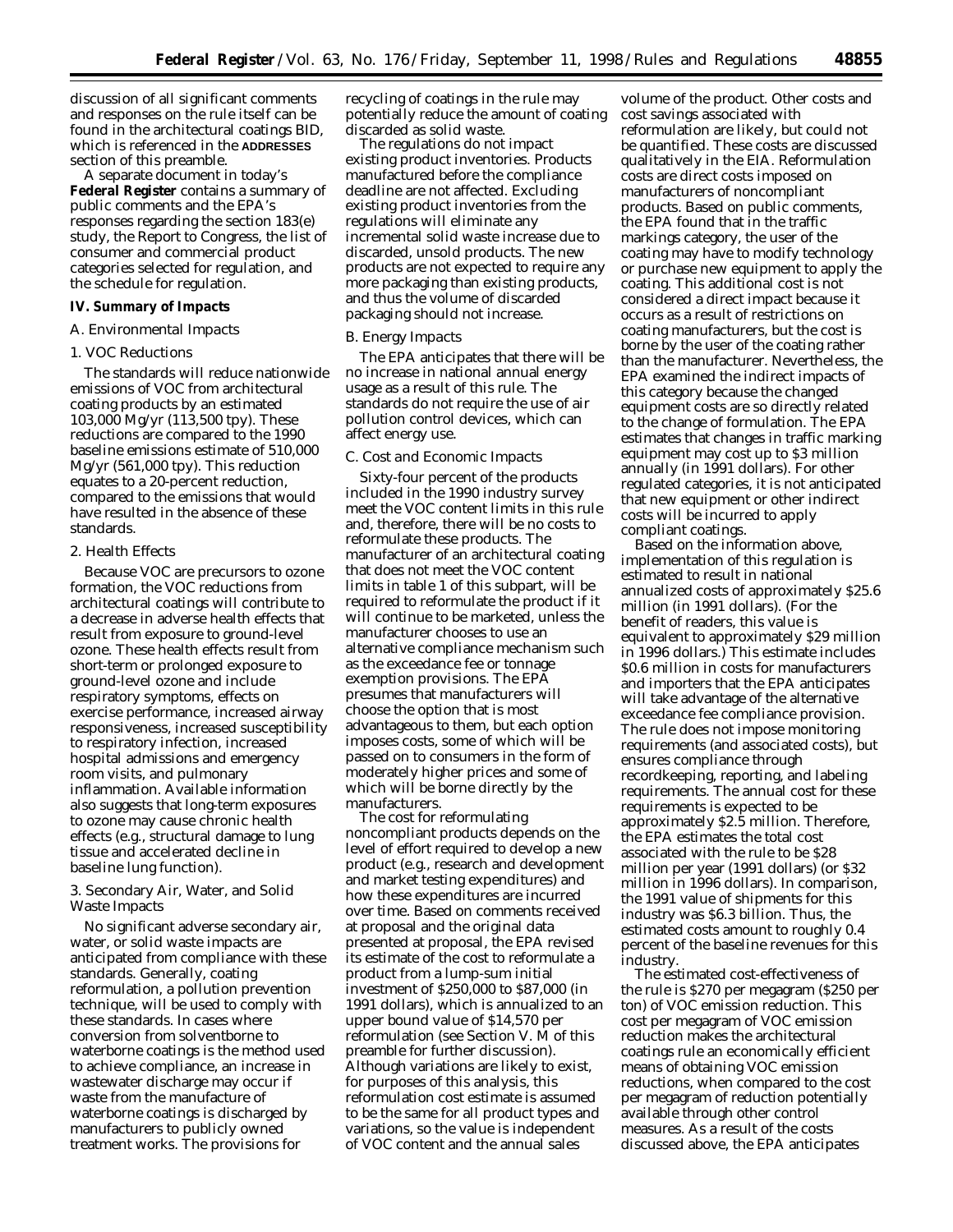that the average change in market prices and output across all market segments are minimal, with an average estimated impact of less than one-tenth of 1 percent of baseline values.

The EPA believes the estimates of total cost and associated economic impacts are conservatively high. Since the best available data on VOC content of architectural coatings is from 1990, and the final rule has VOC content requirements similar to State rules which have been enforced since 1990, the EPA believes the estimated number of reformulations and/or their reformulation cost that result from this action may be overstated in that the compliant products developed by manufacturers to comply with various State rules can be used to meet the requirements of the Federal rule. The EIA also takes a conservative approach to several assumptions to produce an upper bound estimate of social cost.

## **V. Significant Comments and Changes to Proposed Standards**

A complete summary of public comments on the architectural coatings rule and the EPA's responses are presented in the Architectural Coatings BID, as referenced in the ''ADDRESSES'' section of this preamble. The EPA received many comments addressing a wide variety of issues in the proposed rule for architectural coatings. After careful consideration of these comments, the EPA has made a number of changes to the proposed rule. The major changes made to the rule since proposal include: (1) clarification of the definitions of ''architectural coating,'' ''coating,'' ''importer,'' ''manufacturer,'' and ''paint exchange,'; (2) addition of definitions for ''imported'' and ''manufactured,'; (3) clarification of which standards apply to overlapping coating categories; (4) changes to the definitions and VOC content limits for certain categories; (5) addition of certain new coating categories; (6) addition of the exceedance fee provision; (7) deletion of the variance provisions; (8) addition of an exemption for prescribed quantities of coatings (tonnage exemption); (9) addition of administrative provisions; and (10) reorganization and reformatting of the rule for clarity.

The following sections of the preamble discuss the most significant issues raised by commenters and the EPA's responses to them.

## *A. National Rule Versus Control Techniques Guidelines*

The EPA requested comment on whether and how a CTG approach would be as effective as a national rule in reducing VOC emissions from architectural coatings in ozone nonattainment areas. Section 183(e) of the Act authorizes the Administrator to issue a CTG in lieu of a national rule if the CTG will be substantially as effective in reducing VOC emissions in ozone nonattainment areas.

Over 20 commenters stated that they support a national architectural coatings rule. Commenters who supported a national rule with VOC content limits stated that complying with a single uniform regulation would be less burdensome, and more cost-effective than complying with many different standards in different States. Commenters also stated that small manufacturers and importers are less likely to have the resources necessary to produce different lines of products to meet varying standards for different areas of the country. Furthermore, many commenters pointed out that coatings are widely distributed and easily transported from attainment areas to nonattainment areas. Therefore, regulating products only in nonattainment areas would be a less effective strategy, and a more difficult one to enforce.

Seven commenters stated that they support a CTG in lieu of a national rule. Commenters favoring a CTG generally contended that section 183(e) targets VOC emissions in nonattainment areas, and that a national rule is not warranted. The commenters stated that a CTG would be more appropriate since issuance of a CTG requires States to implement standards only in nonattainment areas. According to these commenters, allowing coatings manufactured or imported in attainment areas to remain unregulated would provide market niches for small manufacturers and importers. Some commenters also argued that consumers in attainment areas should not have to forego the alleged benefits of higher VOC content coatings.

Several commenters noted that, even with implementation of a national rule, States can promulgate more stringent standards. Therefore, even a national rule does not ensure uniform nationwide VOC standards. Some commenters urged cooperation and discussion between the EPA and States that consider implementing standards more stringent than the national rule.

The EPA has concluded that a national rule is the more effective approach for reducing emissions from architectural coatings for the following reasons. First, the EPA believes that a national rule is an appropriate means to reduce emissions from products that are, by their nature, easily transported

across area boundaries, and many are widely distributed and are used by widely varied types of end-users. For many such products, the end-user may use them in different locations from day-to-day. Because the products themselves are easily transportable, a national rule would preempt opportunities for end-users to purchase such consumer and commercial products in attainment areas and then use them in nonattainment areas, thereby circumventing the regulations and undermining the decrease in VOC emissions in nonattainment areas. The EPA, therefore, believes that a national rule with applicability to products, regardless of where they are marketed, is a reasonable means to ensure that the regulations result in the requisite degree of VOC emission reduction.

Second, the EPA believes that national rules with nationwide applicability may help to mitigate the impact of ozone and ozone precursor transport across some area boundaries. Recent modeling performed by the OTAG and others suggests that in some circumstances VOC emitted outside nonattainment area boundaries can contribute to ozone pollution in nonattainment areas, for example, by traveling into neighboring nonattainment areas. The EPA has recognized the potential for VOC transport in the December 29, 1997, ''Guidance for Implementing the 1-hour Ozone and Pre-Existing PM<sub>10</sub> NAAQS" concerning credit for VOC emission reductions towards rate-of-progress requirements. The guidance indicates that the EPA may give credit for VOC reductions within 100 kilometers of nonattainment areas. In addition, the June 1997 recommendations made by OTAG supported the EPA's use of VOC regulations that apply to both nonattainment and attainment areas to implement section 183(e) of the Act for certain products. The particular product categories OTAG cited for national VOC regulations are automobile refinish coatings, consumer products, and architectural coatings. The EPA believes that regulation of products in at least some attainment areas is necessary to mitigate VOC emissions that have the potential to contribute to ozone nonattainment in accordance with section 183(e) of the Act.

Based on these considerations, and considerations of the effectiveness and enforceability of emission controls, the EPA has determined that a CTG for architectural coatings would not be substantially as effective as a national rule in reducing VOC emissions in ozone nonattainment areas.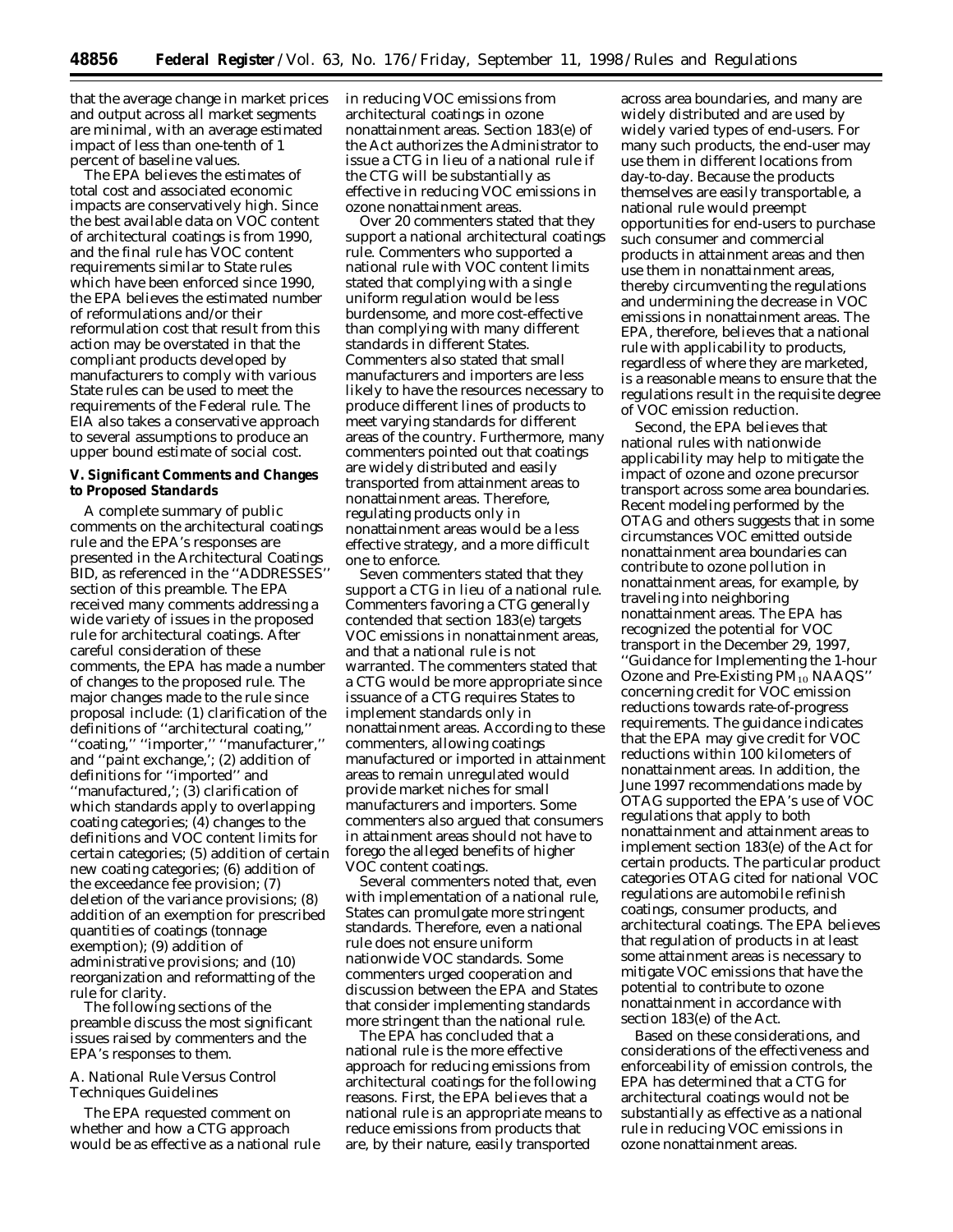A major trade association representing mechanisms to achieve the goals of many architectural coating manufacturers provided comments supporting a national rule that applies to all areas as the most efficient regulatory mechanism from the perspective of marketing and distribution of products. In addition, comments from a number of small and large manufacturers favored a national rule to encourage uniformity in regulation from State to State, and thereby minimize significant costs and burdens associated with understanding and meeting differing State and local requirements.

The EPA also received some comments suggesting that a national rule apply only in nonattainment areas. The EPA believes that rules applicable only in nonattainment areas would be unnecessarily complex and burdensome for many regulated entities to comply with and for the EPA to administer. The potentially regulated entities under section 183(e) are the manufacturers, processors, wholesale distributors, or importers of consumer and commercial products. For these three product categories, EPA believes that regulations that would differentiate between products destined for attainment and nonattainment areas should adequately insure that only compliant products go to nonattainment areas. For such a rule to be effective, EPA believes that this would necessitate requiring regulated entities to track their products and control their distribution, sale, and ultimate destination for use to insure that only compliant products go to nonattainment areas. The EPA notes that for architectural coatings, regulated entities do not currently track or control distribution of their products once they sell them to retail distributors. Although the EPA recognizes that some product lines in some product categories may only be distributed regionally in areas that are already in attainment, the large majority of the product lines will be distributed nationally. Regulations targeted only at nonattainment areas could, thus, impose significant additional burdens upon regulated entities to achieve the goals of section 183(e).

By comparison, existing State regulations in some instances apply to a broader range of entities, including retail distributors and end-users. Given the limitations of section 183(e) as to regulated entities, the EPA believes that regulations applicable to both attainment areas and nonattainment areas is a reasonable means to ensure use of complying products where necessary, while avoiding potentially burdensome impacts and less reliable

section 183(e).

The EPA expects a national VOC rule for architectural coatings to encourage uniformity in requirements across the country. Many States may choose to rely on the EPA rule rather than adopt their own requirements. The EPA's consideration of this factor, however, is not meant to imply that it would be inappropriate for States to develop more stringent levels of controls where necessary to attain the ozone standard. Some States, particularly those with long-standing and significant nonattainment problems, may need additional emission reductions to achieve attainment of the NAAQS and may need to adopt or maintain more stringent requirements for consumer products like architectural coatings in order to help reach attainment of the ozone NAAQS. The final rule has been amended to include provisions in § 59.410, State authority, to clarify that States are not restricted by this rule in establishing and enforcing their own additional standards and limits.

The consultation provisions of section 183(e)(9) of the Act are designed to promote uniformity in such cases where States or local areas need to adopt requirements other than those promulgated by the EPA. Section 183(e)(9) requires the EPA to provide relevant information and studies requested by any State. The EPA expects such consultation and cooperation to result in States developing options for regulation that will be compatible with other States and with the national standards. The EPA considers a national VOC rule an important element in promoting consistency among architectural coating standards.

### *B. Applicability and Regulated Entities*

### 1. Subject Coatings

The EPA received several comments requesting clarification regarding the definition of ''coating'' and what particular coatings are subject to the architectural coatings rule. The EPA has modified the definition of ''coating'' so that it no longer defines a coating as an application that creates a film when applied. The revised definition states that a coating is a ''material applied onto or impregnated into'' a substrate. The EPA did not intend to limit rule applicability to film-building products.

Commenters questioned whether coatings recommended for both architectural uses and non-architectural uses would be subject to the rule. The commenters also questioned whether shop-applied and factory-applied coatings would be subject. Additional

commenters requested clarification as to whether adhesives are subject to the rule.

The architectural coatings rule applies to coatings ''recommended for field application to stationary structures and their appurtenances, to portable buildings, to pavements, or to curbs.'' Therefore, the rule does not apply to coatings that are marketed solely for shop application, such as in a manufacturing setting, or coatings marketed solely for application to nonstationary structures, such as aircraft and ships. However, a coating that is recommended by the manufacturer or importer for use as an architectural coating is subject to the architectural coatings rule even if the coating is also recommended for non-architectural uses. The fact that a coating regulated by the architectural coatings rule may also be subject to other rules with different requirements does not alter the manufacturer's or importer's obligation to meet the requirements of the architectural coatings rule.

The EPA did not intend to regulate adhesives of any kind in the architectural coatings rule. The EPA intends to regulate industrial adhesives as a separate product category under section 183(e) authority.

To clarify the EPA's intent regarding what products are covered by this final rule, the definition of architectural coating has been revised to exclude adhesives and coatings recommended solely for shop application or for application to non-stationary structures. For additional clarity, definitions of ''adhesive'' and ''shop application'' have also been added to the final rule.

The EPA has added definitions of ''imported'' and ''manufactured'' to the final rule to clarify the point at which an architectural coating becomes subject to the requirements in the rule. The final rule also includes additional language in the definitions of ''importer'' and ''manufacturer'' to clarify that all divisions of a company, subsidiaries, and parent companies are considered to be a single importer or manufacturer for the purpose of this rule.

### 2. Regulation of Processors

Section 183(e)(1)(C) of the Act allows the regulation of processors of consumer and commercial products. For the proposed architectural coatings rule, the EPA considered regulating processors as well as manufacturers and importers. ''Processors'' would be defined as individuals who add organic thinner to coatings in a commercial or industrial setting at the point of application. The EPA's concern was to provide a means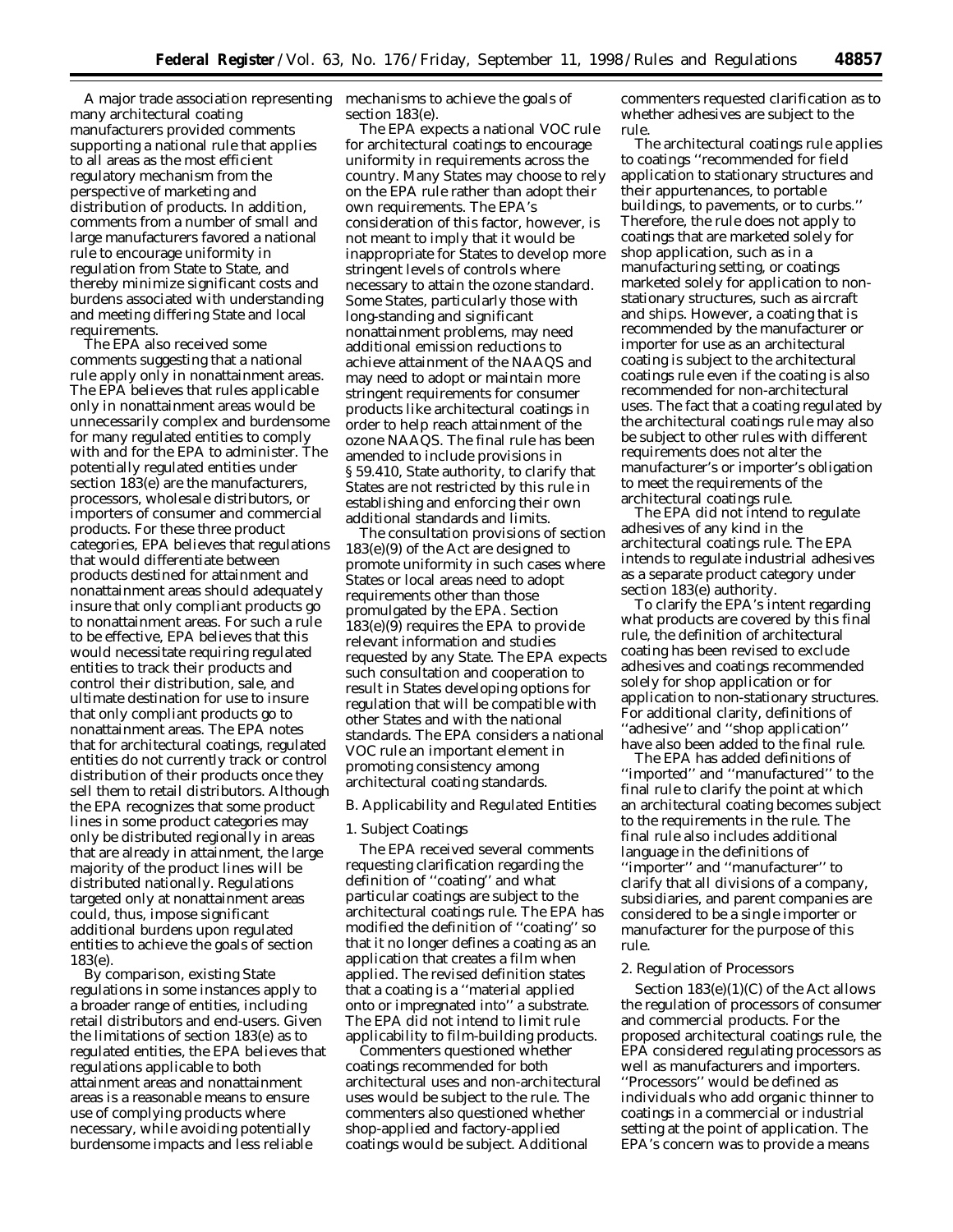to enforce against thinning of coatings beyond manufacturers' recommendations. Thus, the EPA considered a provision to prohibit an applicator from using organic solvents to thin a coating beyond the manufacturer's recommendation.

In the proposal preamble (61 FR 32737), the EPA requested comment on the possible regulation of processors under the architectural coatings rule. Commenters generally opposed the regulation of applicators, arguing that: (1) over-thinning is not likely to occur since the proposed VOC content limits are reasonable; (2) rules promulgated under section 183(e) of the Act are not intended to apply to end-users or applicators; and (3) restrictions on thinning at the point of application would be difficult to enforce. The commenters stated that the term ''processors'' was intended to mean entities that repackage coating materials or further enhance finished products before they are offered for sale to endusers.

The final rule does not include processors as a regulated entity. The EPA believes that end-users' compliance with thinning restrictions for architectural coatings would be difficult to enforce in practice. Instead, the EPA has determined that it will be more effective to guard against excessive VOC emissions from thinning by taking into account the amount of thinning in advance. Thus, the final limits are expressed as VOC content of coating ''thinned to the manufacturer's maximum recommendation.'' The EPA believes that these limits provide adequate assurance that compliant coatings will be manufactured to perform optimally with recommended thinning. Regulation of processors would not add significantly to the effectiveness of the rule.

# *C. General Comments on Determination of Best Available Controls*

Many commenters provided general comments on the overall stringency of the VOC content limits in the proposed rule. One group of commenters, composed mainly of manufacturers and trade organizations representing coating users and manufacturers, stated that the VOC content limits in the proposed rule represent BAC and are technologically and economically achievable. One of these commenters, representing a national association of coating manufacturers, stated that the proposal recognized the need for solventborne coatings in certain specialty areas, as well as in some more general usage categories, and adequately addressed the fact that the same coating must be

able to perform in all regions and climates of the United States. Another commenter, representing a national association of coating users, stated that the proposed limits fit squarely within current technologies and are consistent with various existing State regulations. And finally, a commenter representing another national trade association of coating users, stated that the proposed table of VOC content limits will not significantly increase construction costs and will not appreciably reduce coating performance.

A second group of commenters, mainly composed of individual State regulatory agencies, organizations of State and regional regulatory agencies, and environmental groups, stated that they did not support the VOC content limits in the rule because they believe they are too lenient. Two of the commenters, representing environmental groups, contended that the EPA's BAC determination did not include consideration of lower VOC coatings that have been developed since 1990. Several of the commenters cited the existence of more stringent State and local architectural coating regulations that have been in place for many years as evidence that the proposed limits do not represent BAC. Several of the commenters added that the proposed rule falls short of State VOC reduction goals and may result in the States adopting more stringent control measures for this source category and for other source categories. The majority of the commenters in this group supported an alternative, more stringent, table of VOC content limits submitted by one of the commenters. (The commenter also suggested a second phase of limits that would take effect in the future. For comments and responses regarding the suggested second phase of limits, see section V.P of this preamble). The alternative table contains more stringent limits for several categories and would achieve a 30-percent emission reduction (calculated on a solids basis). The more stringent VOC content limits in the table are based on the 1989 California Air Resources Board Suggested Control Measure.

Finally, a third group of commenters, composed mainly of coating manufacturers, did not support the limits in the rule because they believe they are too stringent. These commenters stated that low-VOC products (i.e., products meeting the proposed standards) do not perform as well as higher-VOC (non-compliant) products. These commenters claimed that low-VOC coatings are too thick and require considerable thinning to apply, are less durable and require more

frequent repainting, and exhibit poor gloss properties. Two of the commenters explained that these performance problems could result in more emissions, rather than less. Two of the commenters stated that available paint raw materials are not adequate to reformulate every non-compliant coating the paint industry offers and still meet customer performance requirements. One commenter stated that the proposed rule will require a massive reformulation of products in the paint and coating industry. The commenter claimed that some organizations were supporting lower limits based on improper data or based on environmental conditions that do not represent circumstances in other areas.

The EPA believes that the final rule represents BAC. Best available control is ''the degree of emissions reduction that the Administrator determines on the basis of technological and economic feasibility, health, and energy impacts, is achievable.'' In developing the rule, the EPA considered many factors in evaluating the economic and technological feasibility of different VOC content levels and different degrees of product reformulation. These factors included: (1) limits in State/local regulations; (2) coating VOC content and sales information; (3) performance considerations; (4) cost considerations; and (5) market impacts.

The sources of information for these factors included: (1) pre-proposal letters; (2) the 1992 industry survey (collected 1990 data); (3) public comments on the proposed rule; (4) follow-up discussions with commenters to gather additional technical information; (5) State/local regulations and pre-proposal discussions with State/local regulators; (6) input from coating manufacturers and other stakeholders; and (7) EPA expertise. Considering all these factors, the EPA concluded that the VOC content limits in table 1 of the rule, along with the exceedance fee provisions and the tonnage exemption, represent BAC for architectural coatings. The EPA's process for developing BAC was described in the proposal preamble (61 FR 32737) and is further discussed in the following paragraphs.

### Technical Feasibility and Coating Performance Issues

Throughout development of this rule, there has been debate among stakeholders over the degree to which the VOC content in architectural coatings can be reduced and on the performance characteristics of low-VOC coatings. The term ''performance'' refers to the coating qualities that are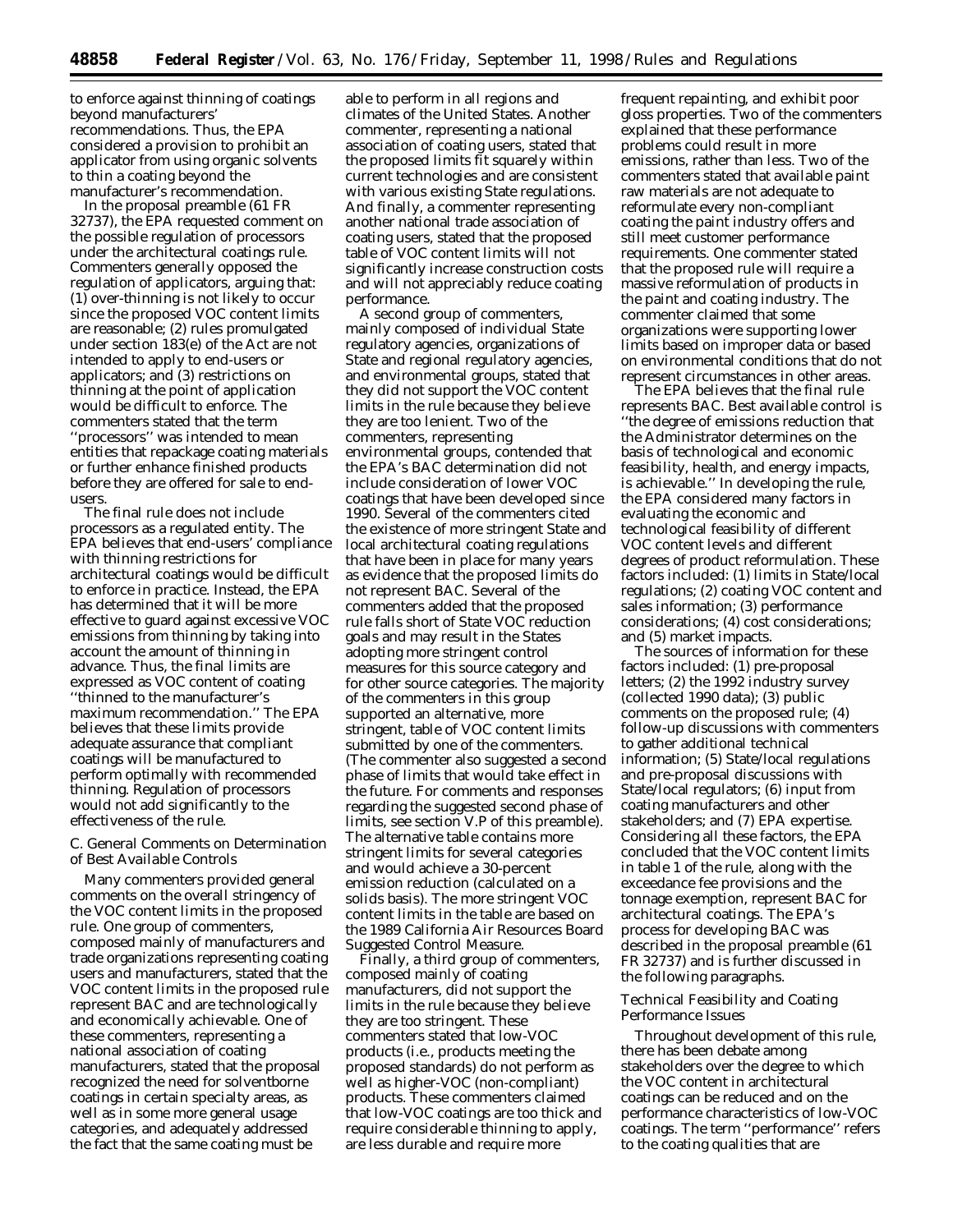acceptable to consumers and that maximize the interval required between repainting. Performance is particularly difficult to assess. As discussed in the preamble to the proposed rule (61 FR 32738), these acceptable qualities can vary significantly depending on the consumer and the coating category. There is no consensus within the architectural coatings industry on standards by which to evaluate acceptable coating performance. Therefore, the EPA requested comment on the technological feasibility of the limits in the proposed table of standards and on performance issues. The proposal requested documentation, tests, and factual evidence to support or refute claims about performance and the technological feasibility of low-VOC systems.

The EPA evaluated all data that were submitted by commenters pertaining to the feasibility of the rule and sought additional information that was reasonably available. In evaluating the degree of emission reduction that represents BAC, the EPA took into consideration that these requirements would apply to all areas of the country and to all manufacturers and importers of architectural coatings within a specific time frame (i.e., approximately 1 year from promulgation). Based on the public comments received, a number of changes were made to the proposed rule. These changes are discussed in section 2.2.4 of the BID (Coating Categories and VOC Content Limits). In some cases, commenters claimed that the rule is not feasible or does not represent BAC, but provided no data to support the general claim. In such cases, the EPA sought additional information that was reasonably available and considered the comments in the context of the overall BAC decision, but often found no basis for making substantive changes to the proposed rule.

# Relationship of BAC to State and Local Regulations

State and local regulations were one of the primary factors used by the EPA to develop BAC. As stated in the proposal preamble (61 FR 32737), State and local architectural coating requirements were used prior to proposal as a starting point in determining ''what categories and associated VOC limits might constitute the degree of emissions reduction that represents BAC.'' After proposal, the EPA used State and local architectural coating requirements as a primary factor in the evaluation of public comments on the proposed VOC content limits.

However, the EPA does not agree with commenters who believe that, at a

minimum, BAC for the national rule should be equivalent to or more stringent than the lowest emission limits that exist in any State regulation (as presented in a table of standards by one commenter). In the development of a national rule under section 183(e), the EPA has the obligation to determine that the emission limits are technologically and economically feasible on a national scale. State and local VOC limits are based on coating performance under the local meteorological conditions and patterns of coating demand, some of which may be very different than in other locations. Moreover, based on local air quality and existing regulatory programs, a State or local agency may set rules based on a balancing of technological, economic, and environmental factors that might differ from the balance appropriate for a national rule.

Therefore, the EPA departed from the State and local requirements where other factors, such as information on VOC content and sales, performance, costs, and market effects indicated that the limits were not technologically or economically feasible on a national scale.

The Role of the Exceedance Fee and Tonnage Exemption in BAC

While the EPA believes that the technology exists to meet the limits in table 1 of this subpart, some manufacturers may need more time beyond the compliance deadline to obtain the necessary technology. Still other manufacturers may find that reformulation of some of their specialty products that are produced in low volume is not cost-effective. The exceedance fee and tonnage exemption provisions were included in the final rule to minimize impacts on the supply of coating products and to avoid unnecessary impacts upon small manufacturers. The exceedance fee (discussed in section 2.4 of the BID) is intended to allow manufacturers and importers additional time to develop low-VOC formulations while providing an appropriate economic incentive to encourage reformulation. The tonnage exemption (see section 2.2.1.2 of the BID) is intended to allow manufacturers and importers the flexibility to continue to market certain low-volume product lines where reformulation of a specialty product used for unique applications may not be cost-effective. The EPA anticipates that use of the tonnage exemption and exceedance fee will reduce the potential VOC emission reductions of the rule by only a small percentage and that foregoing this portion of the reductions to achieve

other objectives of the BAC analysis is an appropriate balancing of the relevant factors to achieve BAC reductions. The EPA believes that all available data indicate that the system of regulation adopted in the final rule, consisting of VOC content limits, an exceedance fee provision, and a tonnage exemption, reflects BAC for the architectural coatings category.

#### Consideration of New Low-VOC Coatings

The EPA recognizes that the 1992 industry survey that the EPA used as one of the factors for developing BAC collected 1990 data. Although the data in this survey are now 7 years old, they still represent the most complete set of data for the architectural coatings industry (the survey captured approximately 75 percent of the coating volume). In addition, the industry survey was only one of the many factors used in determining BAC. Information on advances since 1990 were obtained from over 300 pre-proposal letters, over 200 public comment letters, over 40 follow-up telephone calls, and information obtained from State regulatory agencies. The EPA believes that the final rule represents BAC based on the survey database and other data available to the EPA.

The EPA acknowledges that there are coating technologies in existence with VOC contents lower than those listed in table 1. However, section 183(e) of the Act does not require the EPA to set BAC at the level of the lowest-VOC product. It requires that the EPA determine BAC based on ''the degree of emissions reduction that the Administrator determines on the basis of technological and economic feasibility, health, and energy impacts, is achievable.'' To determine whether a more stringent rule would meet the criteria for BAC, the EPA would need to undertake additional study of the recent technological developments for the architectural coatings category. As discussed in section 2.6 of the Architectural Coatings BID (see **ADDRESSES** section of this preamble), such an additional study is under consideration. However, the EPA does not believe it would be appropriate to delay issuing this rule to await the results of that additional study.

# *D. Changes in Proposed Coating Categories*

Several commenters addressed the selection of the coating categories to which the rule applies and the VOC content limits for specific categories. In response to these comments, the EPA has modified the definitions of several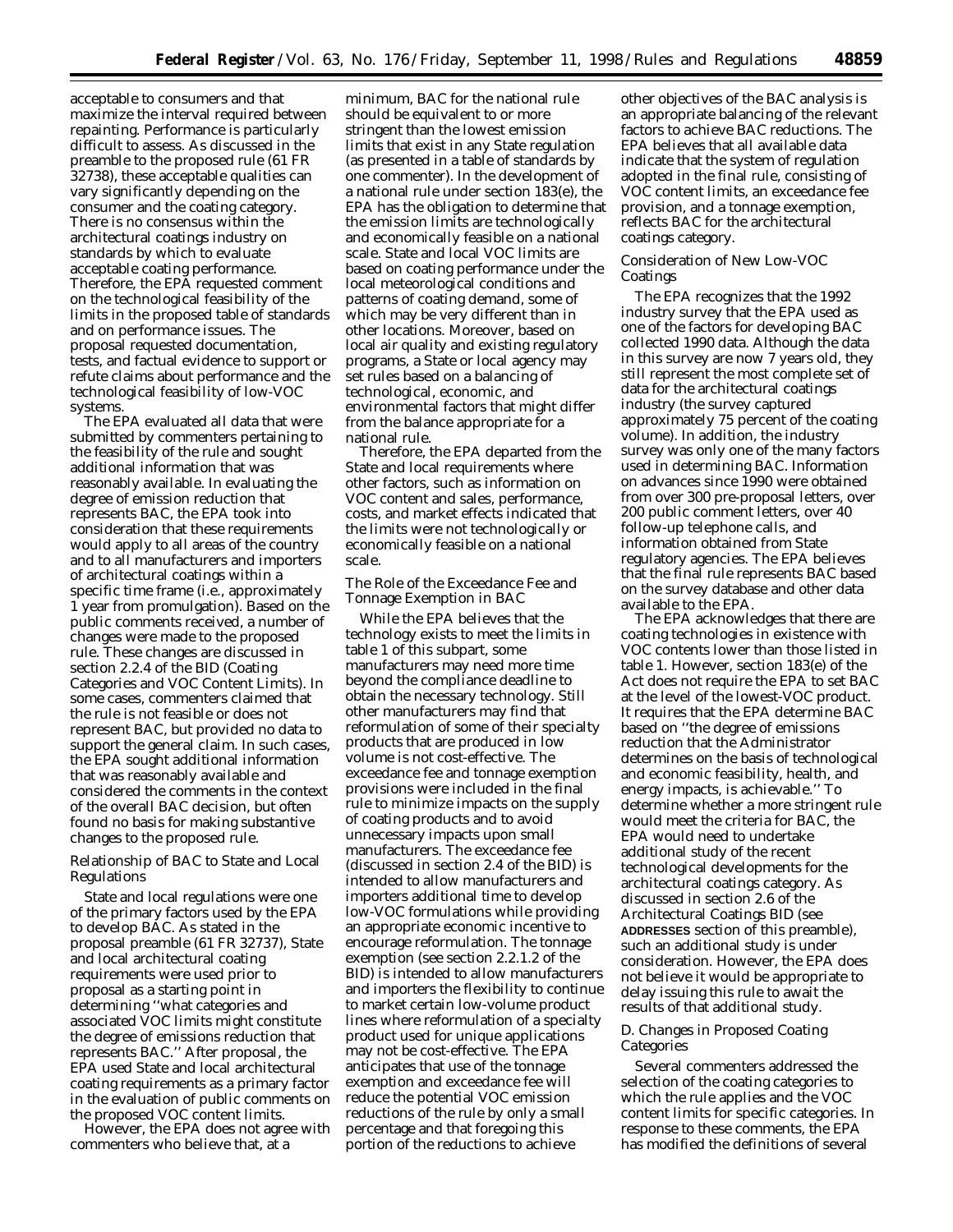of the proposed categories and has added seven new coating categories. In addition, the EPA has modified the proposed VOC content limits for several categories based on information provided by commenters. This section of the preamble discusses the changes made to the requirements for the proposed coating categories. (The new categories are described in section V.E below.) A detailed discussion of all of the comments and responses pertaining to the proposed coating categories and their VOC content limits is contained in section 2.2.4.3 of the Architectural Coatings BID (see **ADDRESSES** section of this preamble).

Some commenters suggested changes and clarifications to the proposed category definitions. In response to these comments, the EPA has changed the definitions of a number of the coating categories. The purpose of these changes is to clarify which particular coatings are included in these categories.

There were also many requests to revise the VOC content limits in the proposed rule. The EPA contacted many of the commenters, most of whom were coating manufacturers, to obtain additional information in order to evaluate these requests more fully. Based upon consideration of the public comments and additional information obtained since proposal, the EPA has changed the VOC content limits where deemed appropriate. In addition, the final rule provides a tonnage exemption and an exceedance fee option. These provisions provide flexible compliance options that accommodate the need for higher VOC contents in unique or niche products, and in limited-use products. The significant comments and changes made with regard to the VOC content limits are discussed in the following paragraphs. The EPA's rationale for each of these issues is explained more fully in the Architectural Coatings BID (see **ADDRESSES** section of this preamble).

Roof Coatings and Bituminous Coatings and Mastics

One commenter, a national trade association of roof coating manufacturers, supported the proposed VOC content limits for roof coatings  $(250 \text{ grams per liter (g/l)})$  and for bituminous coatings and mastics (500 g/ l), and the inclusion of all bituminous coatings in the bituminous coatings and mastics category. Another commenter suggested reducing the VOC content limit for bituminous coatings and mastics from 500 g/l to 350 g/l. A third commenter suggested adopting one roof coating category that includes bituminous materials at a VOC content

limit of 300 g/l, consistent with State architectural coating rules. This commenter argued that the proposed rule permitted bituminous roofing materials to comply with a less stringent limit (500 g/l) than other roofing materials (250 g/l) and that this discrepancy afforded an unfair competitive advantage to the bituminous roofing products.

The EPA reviewed its basis for establishing the proposed category for bituminous coatings and mastics and VOC content limit of 500 g/l and has decided to retain this category and limit in the final rule. The EPA reviewed information submitted by a national trade association comprised of 60 bituminous and nonbituminous coatings manufacturers and suppliers, before proposal (Docket Item No. II–D–56), regarding the composition, specialized manufacture, performance, and use limitations of these coatings. According to this information, a significant portion of these coatings are needed for repair and maintenance of existing roofs as well as for installing new roofing systems. The trade association pointed out that waterborne bituminous coatings and mastics are not practical in almost all of the applications where solventborne bituminous coatings and mastics are used and that coating performance comparisons between waterborne and solventborne bituminous coatings and mastics range from good to very poor, depending on conditions. Another national trade association for roofing contractors, which has over 3,000 members represented in all 50 States, argued that there is no viable alternative to solventborne bituminous coatings in many circumstances and pointed to bituminous primers as an example of this. According to this trade association, if the VOC content limit were reduced by any significant amount in these primers, the adhesion properties, the application process, and the life of the roof would suffer dramatically. Therefore, in order to satisfy performance requirements of bituminous coatings and mastics nationwide, the EPA has retained this category with a VOC content limit of 500 g/l in the final rule.

With respect to the comments on the separate category for roof coatings, the EPA has decided to retain the category as proposed. Although there are several State architectural coating rules that have a VOC content limit of 300 g/l for roof coatings, the EPA believes that the national Roof Coatings Manufacturers Association's support (Docket Item No. IV–D–181) of the proposed VOC content limit for roof coatings at 250 g/l

provides persuasive evidence that this limit is achievable nationwide. Therefore, the EPA has retained the VOC content limit of 250 g/l for roof coatings in the final rule.

#### Concrete Curing Compounds

Several commenters commented on the proposed VOC content limit of 350 g/l for concrete curing compounds, which are used predominantly in highway construction. Seven commenters stated that the proposed limit for concrete curing compounds is achievable based on existing technology, and one of these commenters maintained that the limit could be lowered to 300 g/l. On the other hand, one commenter took issue with the achievability and performance at the proposed limit of 350 g/l. The latter commenter suggested a VOC content limit of 625 g/l for this category, arguing that the proposed limit would eliminate most concrete curing membranes from the market, and that many companies do not sell curing compounds in States that have the 350 g/l limit.

In addition to consideration of these comments, the EPA reviewed the VOC content limits for this category in State rules. Several States, including Arizona, California, Massachusetts, New Jersey, and New York have had a VOC content limit of 350 g/l for concrete curing compounds for several years. The availability of compliant products in these States suggests that the limits are achievable, notwithstanding that not all manufacturers have chosen to market in those States. Based on the information provided by the commenters in favor of the proposed limits and upon the existing State rules, the EPA has concluded that the proposed VOC content limit of 350 g/l for concrete curing compounds is technologically achievable and has retained this limit in the final rule.

### Graphic Arts Coatings

Two commenters indicated concern about the performance of shop-applied graphic arts coatings at the proposed VOC content limit of 500 g/l. One commenter's specific concerns with coatings at this level included difficulty in achieving variation in gloss levels, variation in the required drying times in the drying room (implying shop-applied coatings), need for greater application amounts, and higher costs. Graphic arts coatings recommended by the manufacturer solely for shop applications are not required to meet the 500 g/l VOC content limit. As discussed earlier, the EPA has revised the definition of architectural coating to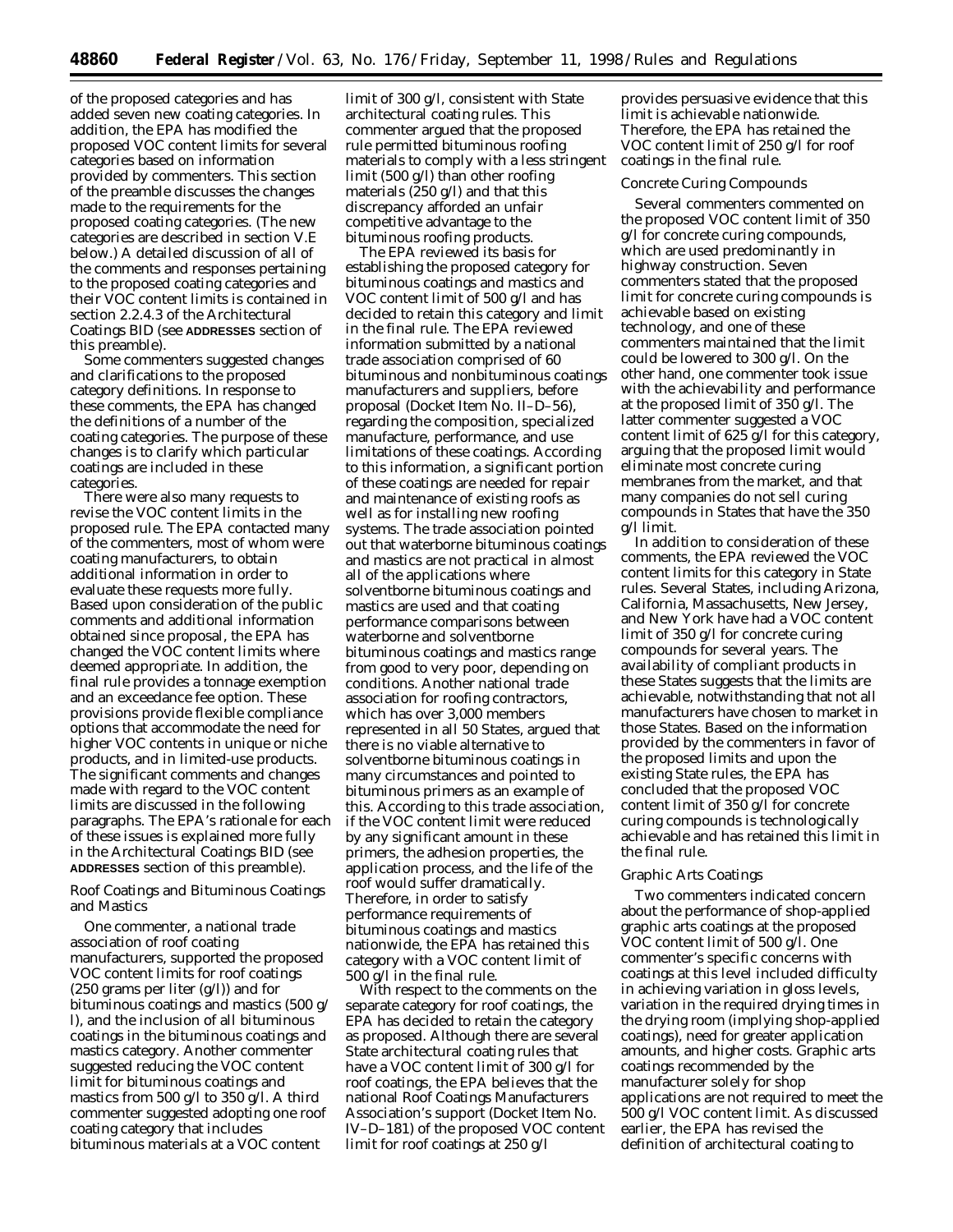clarify that coatings recommended by the manufacturer solely for shop application are not subject to the rule. In addition, the definition of graphic arts coatings has been modified by removing the reference to in-shop coatings, and a definition of ''shop application'' has been added to the rule.

Based on a review of the 1990 VOC emission inventory survey and State architectural coating rules, the EPA determined that the 500 g/l VOC content limit for field-applied graphic arts coatings should not be changed.

#### Shellac—Clear

Two commenters requested that the EPA raise the VOC content limit for clear shellac from the proposed level of 650 g/l to 730 g/l. The commenters requested the higher level to accommodate the degree of thinning required for certain uses of shellac to meet performance specifications. According to information provided by one commenter, the elevated cost and limited availability of shellac (referring to secretions of the lac beetle) minimize the potential use of this product.

Based on a review of State architectural coating rules, which limit clear shellac VOC content to 730 g/l, and the information provided by the commenters, the EPA has raised the VOC content limit for clear shellac from 650 g/l to 730 g/l.

#### Nuclear Coatings

Four commenters objected to the proposed 420 g/l VOC content limit for nuclear coatings, in light of the 450 g/ l limit for industrial maintenance coatings. The commenters pointed out that nuclear coatings must meet more exacting performance specifications (set by the Nuclear Regulatory Commission) than industrial maintenance coatings and, therefore, should not be subject to a more stringent VOC content limit. One commenter was also concerned that the proposed limit offered no flexibility for cold weather thinning as provided in the Shipbuilding and Ship Repair (Surface Coating) National Emission Standards for Hazardous Air Pollutants (NESHAP) for this category.

The EPA agrees that the nuclear coatings category VOC content limit should not be more stringent than the VOC content limit for industrial maintenance coatings since nuclear coatings are subject to some of the same extreme environmental conditions as industrial maintenance coatings, and must also meet further specifications and rigorous requirements of the Nuclear Regulatory Commission. The nuclear coatings category is intended to include coatings manufactured for use

at nuclear facilities to ensure operational safety, and the definition requires that these coatings meet various testing requirements. The EPA expects that a limited amount of coatings will be affected by this change due to the various testing requirements to qualify for classification in this category and the limited number of nuclear facilities where such coatings are used. Also, as pointed out in the proposal preamble (61 FR 32739), this is one of 17 specialty coating categories that did not appear in existing State architectural coating rules, and no data were collected in the 1990 VOC emissions inventory survey. In consideration of performance specifications for this category and the need to allow for thinning, the EPA has raised the VOC content limit for the nuclear coatings category to 450 g/l. This limit is the same as the limit for industrial maintenance coatings.

#### Antifouling Coatings

Two commenters requested a higher VOC content limit for the antifouling coating category (400 g/l proposed), and one of these commenters specifically requested that the EPA increase the level to 450 g/l. One of the commenters indicated that antifouling architectural coatings are generally not applied at fixed installations where painting conditions are more easily controlled, and that a thinning allowance should be included to accommodate application of the coating in cold weather.

The EPA agrees with the commenters that the limit for antifouling coatings should be raised to allow for cold weather thinning. Also, similar to nuclear coatings, these coatings are subject to some of the same extreme environmental conditions as industrial maintenance coatings and must meet other rigorous requirements, such as those under the FIFRA. Moreover, this is one of 17 specialty coating categories that did not appear in existing State architectural coating rules, and no data were collected in the 1990 VOC emissions inventory survey. Therefore, the EPA believes a low volume of coatings will be affected by a change to the proposed limit. The final rule specifies a VOC content limit of 450 g/l for this category.

### Floor Coatings

One commenter suggested that the EPA either add an exemption paragraph to clarify that floor coatings that meet the definition for industrial maintenance coatings are subject to the industrial maintenance coating VOC content limit of 450 g/l or specify that the floor coating category applies to floor coatings intended for residential

use. The commenter believed that high performance floor coatings cannot achieve the 400 g/l VOC level proposed for floor coatings. Although the commenter reportedly has developed lower-performing systems that meet the 400 g/l level, the commenter stated that they are not acceptable for all applications.

Two commenters recommended that opaque floor paint be regulated at a 400 g/l VOC level. However, one of these commenters requested clarification of whether the floor coating category included clear floor finishes, such as varnishes.

The EPA has retained the floor coatings category, with a modified definition, and VOC content limit of 400 g/l as proposed. The floor coatings category includes opaque coatings that have a high degree of abrasion resistance that are formulated for application to flooring, including but not limited to decks, porches, and steps in a residential setting. The EPA did not intend to include floor coatings that meet the definition of industrial maintenance coatings under the floor coating category. The definition of floor coating has been changed to specify that it applies to floor coatings intended for use in a residential setting. Thus, floor coatings that meet the definition of industrial maintenance coatings are subject to only the industrial maintenance coating category limit of  $450$  g/l.

Based on information from commenters, the EPA agrees that opaque floor coatings should be subject to the 400 g/l limit as proposed. However, clear varnishes that may be recommended for use as floor coatings are subject to the VOC content limit of 450 g/l for clear varnishes. An exception paragraph has been included in § 59.402 of the rule to clarify this category overlap.

#### Waterproofing Sealers and Treatments

Eight commenters provided assessments of the achievability of the proposed VOC content limit for waterproofing sealers and treatments. Five commenters suggested that the EPA raise the VOC content limit, and two commenters suggested that the EPA lower it. One commenter maintained that there is no need to distinguish between clear and opaque waterproofing sealers and treatments (600 g/l and 400 g/l, respectively) in the rule since many opaque sealers penetrate the substrate and perform the same function as clear sealers. This manufacturer requested a VOC content limit of 700 g/l for all waterproofing sealers and treatments and explained that this level would still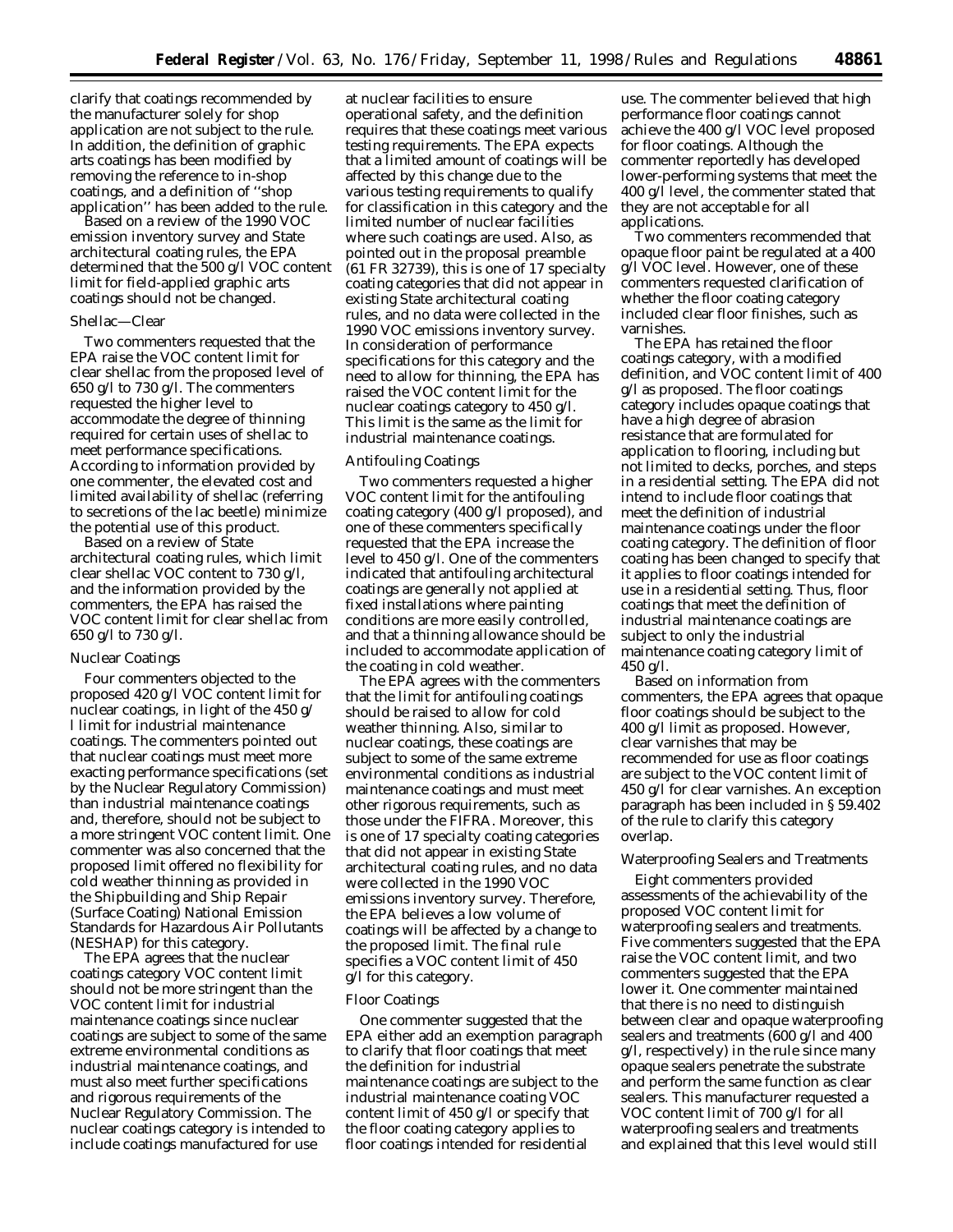require reformulation of existing technologies. Another manufacturer has reported that it has not been successful in reformulating to meet the 600 g/l level for clear waterproofing sealers and treatments. On the other hand, one manufacturer strongly encouraged the EPA to adopt a lower VOC content limit of 350 g/l applicable to both clear and opaque waterproofing sealers and treatments based on the VOC content of its products, which are available now in the marketplace. Another commenter agreed that the proposed levels for waterproofing sealers are technologically and economically feasible.

Based on evaluation of the comments and a review of survey data and State architectural coating regulations, the EPA has combined the clear and opaque waterproofing treatment sealer categories into one category with a VOC content limit of 600 g/l. The EPA agrees that there is no need to distinguish between clear and opaque waterproofing sealers and treatments since many opaque sealers penetrate the substrate and perform the same function as clear sealers. The EPA believes that, based on information provided by these commenters/manufacturers, the appropriate limit for this combined category is 600 g/l. Before proposal, industry representatives (Docket Item No. III–B–1) argued that multipurpose waterproofing sealers at 400 g/l do not meet minimum performance criteria for clear waterproofing sealers (that is, 60 percent water repellency for wood and 1 percent or less water absorption for brick). The representatives stated that 400 g/l products are high-solids products that may leave an oily residue or cause darkening of the surfaces to which they are applied and, thus, product performance may not meet industry standards. Combining clear and opaque waterproofing treatment sealers into one category is consistent with all existing State rules, which do not divide the category into clear and opaque waterproofing sealers and treatments. The State architectural coating VOC content limits for waterproofing sealers and treatments are either 400 g/l (for example, Arizona and California) or 600 g/l (Massachusetts, New Jersey, and New York).

## *E. Addition of New Coating Categories*

The EPA received requests to establish 20 new coating categories in the final rule. In response to these comments, the EPA has established seven new categories: (1) calcimine recoaters; (2) concrete surface retarders; (3) concrete curing and sealing compounds; (4) conversion varnishes;

(5) zone markings; (6) faux finishing/ glazing; and (7) stain controllers. The EPA also evaluated requests, but did not establish new categories, for the following coatings: (1) adhesion promoters; (2) asbestos and lead-based paint encapsulation; (3) concrete/ masonry conditioners; (4) porcelain repair coatings; (5) marine/architectural coatings; (6) alkali-resistant primers; (7) tung oil finishes; (8) lacquer stains; (9) elastomeric high performance industrial finishes; (10) low solids coatings; (11) oil-modified urethanes; (12) thermoplastic (treatment) sealers; and (13) zinc-rich coatings. In general, new categories were not established for these coatings because the EPA determined that it is technologically and economically feasible for coating manufacturers and importers to achieve compliance with the rule. Further discussion of the rationale for the EPA's decisions on the new categories is contained in section 2.2.4.2 of the Architectural Coatings BID referenced under the **ADDRESSES** section of this preamble.

In general, the EPA considered creation of new categories if commenters submitted information supporting higher VOC content limits for such products than the otherwise applicable limits. The EPA considered the data submitted by commenters and obtained all reasonably available additional data to evaluate these requests. In cases where the EPA concluded that the proposed emission limits were not achievable, the EPA established a separate category with an appropriate emission limit. The following is a discussion of the rationale for each of the new coating categories and its VOC content limit.

#### Calcimine Recoaters

Under the proposed standards, calcimine recoaters would have been subject to the VOC content limit for interior flat coatings (250 g/l). However, several commenters stated that calcimine recoaters have a higher VOC content of 475 g/l, cannot be reformulated, are low-volume coatings, and serve a unique function of recoating water soluble calcimine paints. These paints are used in Victorian and Early American homes, especially on ceilings. Due to their low density, calcimine recoaters do not disbond the existing calcimine ceiling coatings, as conventional (250 g/l VOC) high-solids flat alkyd paints would tend to do. If a calcimine recoater is not used, the only alternative is to remove the existing coating, which is labor-intensive and expensive. Because these low-volume coatings reportedly cannot be

reformulated, their composition is unique, and there is no substitute for these products, the EPA has added a separate category for calcimine recoater products to the rule with a VOC content limit of 475 g/l.

## Concrete Curing and Sealing Compounds

Under the proposed rule, these coatings would be subject to the 350 g/ l VOC content limit for concrete curing compounds. However, commenters presented information not previously considered by the EPA demonstrating that compounds designed for curing and sealing, as opposed to those designed for curing only, have different technical specifications that make it difficult to achieve the 350 g/l level. Concrete curing and sealing compounds function as longer term sealers that provide protection, aesthetic benefits, and durability in addition to curing. Commenters pointed out that there are separate American Society for Testing and Materials (ASTM) methods available for each of these categories and that ASTM Committee experts and at least two government agencies consider them distinct categories with different performance requirements.

Through follow-up phone calls with several concrete curing and sealing coating manufacturers, the EPA confirmed that concrete curing and sealing products are typically sold at levels much higher than 350 g/l. While waterborne products below 350 g/l are available, some industry representatives cited drawbacks such as poor lowtemperature performance and stability. Since these products must often be used in low-temperature environments, the EPA agrees that the VOC content limit should reflect this usage. Therefore, the final rule includes a new category for concrete curing and sealing compounds. Based on an analysis of VOC content and sales data for these products, the EPA has established the VOC content limit at 700 g/l.

### Concrete Surface Retarders

Concrete surface retarders do not fall within any of the proposed categories except the general category for interior flat coatings with a VOC content limit of 250 g/l. These products are generally used in a manufacturing setting at a precast facility, but a small volume of products are field-applied. Commenters argued that these products cannot meet the 250 g/l level and, furthermore, that they are not coatings and should not be subject to the rule. However, they requested a VOC content limit of 780 g/l if the EPA regulated these products.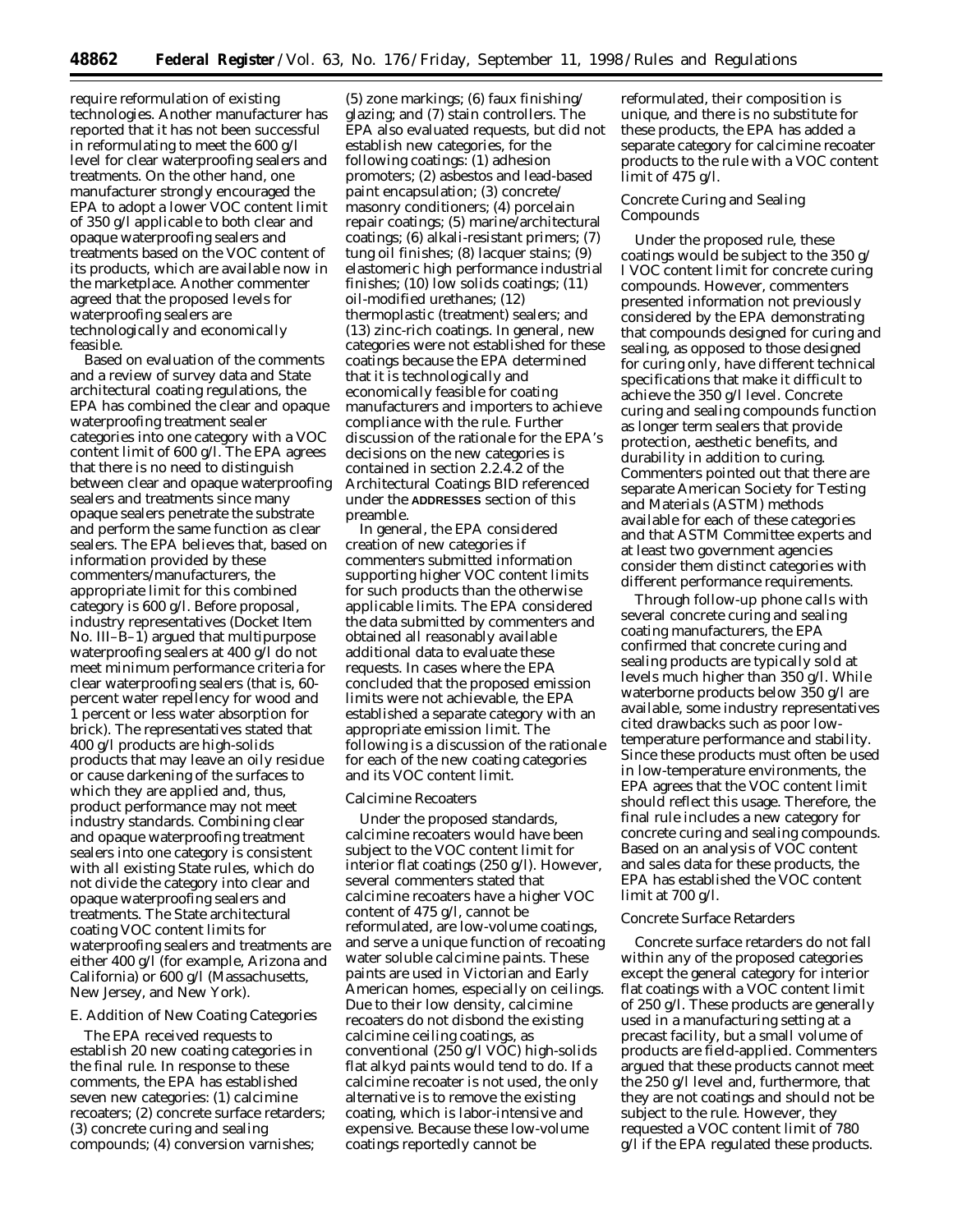The EPA has concluded that concrete surface retarders meet the rule's definition of a ''coating.'' Concrete surface retarders that are recommended by the manufacturer for use in the field at job sites are, therefore, subject to the rule. When retarders are recommended by the manufacturer solely for use in a manufacturing setting, such as at a precast facility, which is the typical situation, they are not subject to the rule. The EPA determined that concrete surface retarders that are used in the field at the actual job location are specialized, low-volume coatings used in limited circumstances, and there is no lower VOC content substitute for the function of these products. Therefore, the EPA has included a separate category for these products in the final rule, with a VOC content limit of 780 g/l as requested by the commenters.

#### Zone Marking Coatings

Under the proposed rule, zone marking coatings were subject to the 150 g/l VOC content limit for traffic marking coatings. Zone marking coatings are those used to mark surfaces such as parking lots, driveways, sidewalks, and airport runways; they are generally applied by small commercial applicators. In contrast, traffic marking coatings are applied to streets and highways and are usually applied by large contractors or State Departments of Transportation. The commenters noted two issues associated with meeting the 150 g/l content limit for zone marking coatings. First, the 150 g/l content limit could only be met with waterborne coatings, which require different application equipment than solventborne coatings. Small applicators would be disproportionately impacted by the cost of acquiring the new equipment that is compatible with waterborne zone marking coatings. Secondly, the commenters asserted that waterborne zone marking coatings do not dry or cure properly during high humidity or low temperatures, conditions under which they must sometimes be applied.

After consideration of these comments, the EPA has added a separate category for zone marking coatings and has established the VOC content limit at 450 g/l. This level allows the use of solventborne coatings. However, the new category applies only to zone marking coatings sold in containers of 5 gallons or less. Available information reveals that State Departments of Transportation buy traffic marking coatings in larger than 5 gallon containers. Thus, this size restriction should limit the use of zone marking coatings to applications smaller

than those of general traffic marking coatings intended for use on public roads and highways. Zone marking coatings sold in larger containers fall within the traffic marking coatings category and are subject to the 150 g/l limit. The establishment of this category allows the use of solventborne coatings by small applicators and under adverse drying and curing conditions.

#### Conversion Varnishes

Conversion varnishes are specialty products used by contractors for wood floor finishing. Under the proposed rule, these coatings would have been subject to the 450 g/l VOC content limit for varnishes. Commenters argued that conversion varnishes cannot be reformulated to meet the 450 g/l level, and that they have unique chemical formulation and performance specifications, compared to other varnishes, (i.e., appearance and proven durability). Furthermore, the commenters noted that only three companies manufacture conversion varnishes and that they market them only to licensed wood flooring contractors, thereby implying that these are specialty coatings deserving different standards.

In response to these comments, the final rule includes a new category for conversion varnishes with a VOC content limit of 725 g/l. Due to the chemical make-up of these products, manufacturers reportedly have been unable to reformulate to meet the 450 g/l level for varnishes. The EPA believes that the category comprises a welldefined coating technology that is limited, due to its chemical formulation, to the applications for which it is intended. Several wood flooring contractors' comments support the performance arguments made by the manufacturers. The EPA determined that the VOC content limit of 725 g/l is the lowest level achievable based on analysis of currently available products.

The EPA has added a definition for this category to the rule. The category definition was developed from information provided by two of the manufacturers.

### Faux Finishing/Glazing

Under the proposed rule, faux finishing/glazing coatings were subject to the VOC content limit of 380 g/l for nonflat interior coatings. Faux finishing/ glazing coatings include waterborne acrylic finishes and other waterborne products with miscible VOC that are designed to retard drying time. One commenter stated that these products provide open time required for wet-inwet techniques, such as faux wood

grain, faux marble, and simulated aging, which require the finish to remain wet for an extended period of time.

The commenter stated that, based on formulation including water, the calculated VOC content of these coatings can range up to 340 g/l. However, because the products are waterborne, the VOC ''less water'' calculation results in a range up to 700 g/l. The commenter stated that the VOC content limit for a similar category (Japan/faux finishing coatings) has been proposed by California's South Coast Air Quality Management District (SCAQMD) at 700 g/l. The commenter stated that, to date, there has not been an identifiable way to reformulate these products to achieve a lower VOC while maintaining the characteristics required for acceptable use.

Upon review and evaluation of available information, the EPA has determined that creating a separate category for faux finishing/glazing with a VOC content limit of 700 g/l is warranted. According to the commenter, there are no competing compliant products on the market. Despite 2 years of reported reformulation efforts, this coating cannot meet the proposed VOC content limit of 380 g/l for nonflat interior coatings. The EPA notes that this specialty coating category is low volume and that the foregone VOC emission reductions that may result from setting a higher limit for this category should be limited.

### Stain Controllers

Under the proposed rule, stain controllers were subject to the VOC content limit of 400g/l for sealers. ''Stain controllers'' (also called ''wood conditioners'' or ''prestains'') are products that are applied to soft woods before applying a stain to prevent uneven penetration or blotching of the stain by filling those pores where excess penetration would occur. One commenter asserted that these products cannot achieve the 400 g/l level for sealers. According to the commenter, after 3 years of reformulation efforts, they have concluded that it is technologically infeasible to reformulate stain controllers to the proposed 400 g/ l VOC content limit. The current VOC content of the commenter's products is 714 g/l. According to the commenter, the 400 g/l level for sealers would force a very high solids content, which would make these products unfit for use as prestains. The commenter asserted that, in order to be effective, stain controllers must have a very low solids content because excessive solids will overload the texture of the substrate so that the wood will not properly accept the stain.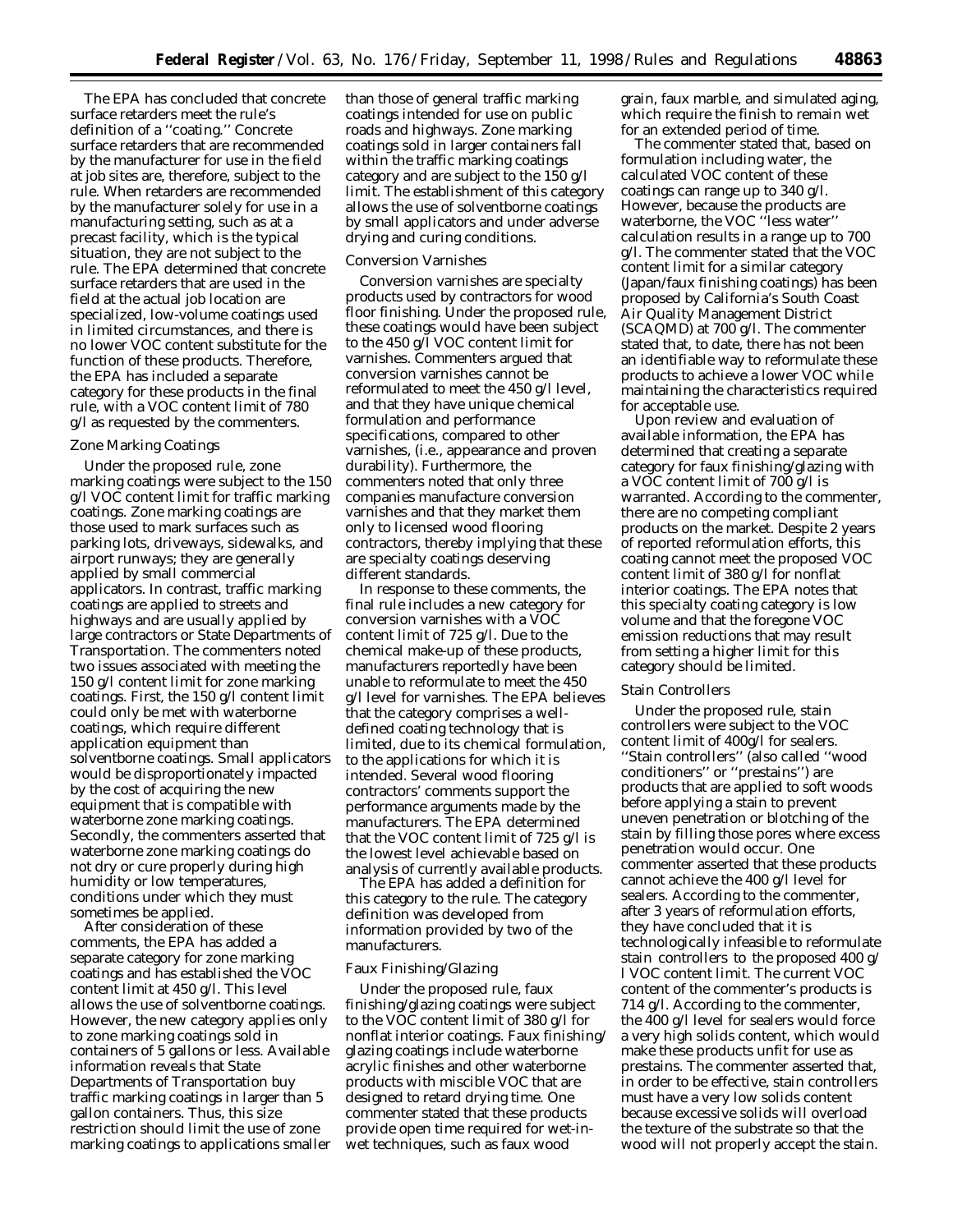Water cannot be added to these products because they are used almost exclusively to treat interior fine wood and contact with water would produce an undesirable grain-raising effect in the wood. Stain controllers are low-volume, specialized products that are important to the consumer and have a minimal effect on air quality. The commenter asserted that about 97 percent of total sales for these products are already exempt under the small container exemptions in regulated areas.

After review and evaluation of these comments and follow-up information provided by the commenter, the EPA has determined that a new category for stain controllers with a VOC content limit of 720 g/l is warranted. This is a specialized, limited use product that is important to consumers, and the EPA believes that the additional emissions from this low-volume coating would be negligible. According to the commenter, reformulation attempts during the last 3 years have been unsuccessful, and the commenter considers it technologically infeasible to reformulate stain controllers to achieve the proposed VOC content limit of 400 g/l for sealers (the category the commenter's coating would be subject to under the proposed rule). According to the commenter, there are competing waterbased products meeting the proposed limit on the market, but there are performance problems with these coatings. The EPA believes that this is an example of a low-volume, specialty niche coating for which it may not be cost-effective for the manufacturer to continue reformulation attempts. Therefore, the final rule contains a separate category for stain controllers.

## *F. Category Overlap*

Many commenters expressed concern about the VOC content limit that applies to coatings that fall into more than one category. The proposed rule stated that if a manufacturer made the representation that a coating was suitable for use in more than one category, then the coating must comply with the VOC limit for the category with the most restrictive limit. Commenters objected that a coating may be ''suitable'' for many uses, even though not intended by the manufacturer for those uses. Coatings could potentially be used in ways for which they were never intended and, thus, be subject to unduly restrictive VOC content limits.

The EPA agrees with the commenters and has reworded the provisions as suggested by the commenters. In the final rule, if the manufacturer or importer makes any representation that indicates that the coating ''meets the

definition'' of more than one coating category, then the most restrictive limit applies. The EPA has removed the phrase ''may be suitable for use'' from the rule so that the manufacturer or importer is not responsible to meet the limits of other categories if consumers choose to use them for purposes not recommended by the manufacturer or importer. However, if a manufacturer or importer indicates that a coating may be suitable for uses like coatings in other categories, the EPA will consider this a representation that requires the coating to meet the most restrictive applicable limit. Thus, determination of the applicable category and VOC content limit is based on a comparison between the technical criteria in the rule's definitions and the coating manufacturer's or importer's representations.

The proposed rule also included exceptions for seven types of coatings to the requirement that the most restrictive limit always applies. The EPA recognizes that these seven coatings potentially meet the definition of more than one category of coating, but cannot meet the more restrictive limit. For these exceptions, the rule explicitly specifies that the less restrictive limit applies. Commenters suggested additional instances of overlap that might also warrant special exceptions. After considering the information presented by these commenters, the EPA has included further exceptions, in addition to the proposed exceptions, to the most restrictive limit provision. The EPA has added the following exceptions: (1) anti-graffiti coatings, high temperature coatings, impacted immersion coatings, thermoplastic rubber coatings and mastics, repair and maintenance thermoplastic coatings, pretreatment wash primers, and flow coatings are not required to meet the VOC content limit for industrial maintenance coatings; (2) industrial maintenance coatings are not required to meet the VOC content limit for primers and undercoaters, sealers, or mastic texture coatings; (3) varnishes and conversion varnishes used as floor coatings are not required to meet the VOC content limit for floor coatings; (4) sanding sealers are not required to meet the VOC content limit for quick-dry sealers; (5) waterproofing sealers and treatment coatings are not required to meet the VOC content limit for quickdry sealers; (6) quick-dry primers, sealers, and undercoaters are not required to meet the VOC content limit for primers and undercoaters; (7) nonferrous ornamental metal lacquers and surface protectants are not required

to meet the VOC content limit for lacquers; and (8) antenna coatings are not required to meet the VOC content limit for industrial maintenance coatings or primers. These exceptions are discussed more fully in section 2.2.3.14 of the Architectural Coatings BID (see **ADDRESSES** section of this preamble).

### *G. Low Volume/Tonnage Exemption*

In the preamble to the proposed rule, the EPA presented the concept of an exemption for coatings produced in low volumes and requested comment on this potential provision. The EPA described this exemption as a compliance option under which, ''any manufacturer or importer may request an exemption from the VOC levels in table 1 of this subpart for specialized coating products that are manufactured or imported in quantities less than a specified number of gallons per year.'' Twenty-one commenters provided comments on an exemption for coatings produced in low volumes.

In general, commenters in favor of the exemption pointed out that it would mitigate the impact of the rule on small manufacturers for which costs of reformulation would be more significant, and would prevent the elimination of specialty products for niche markets that could not easily be reformulated. Commenters opposed to the concept of a low-volume exemption generally argued that it would create a loophole allowing continued manufacture of noncompliant coatings and that in the aggregate such emissions would be significant.

The EPA considered these comments and concluded that some type of exemption is needed to help ensure the continued availability of niche products, to mitigate potential impacts on small manufacturers, and to enhance the economic feasibility of the rule. The exemption in the final rule is based on VOC tonnage rather than on production volume, the concept presented at proposal. This approach continues to accommodate the needs of small manufacturers, niche markets, and specialty products, as did the proposed low-volume exemptions, but it more effectively limits the VOC emissions resulting from the exemption in response to comments received on the proposal.

Under the tonnage exemption, each manufacturer can exempt a volume of coatings that contains no more than a specified total mass of VOC for all coatings included in the exemption (see table 2 in section II.B, Summary of Standards). The EPA has designed the tonnage limits to exempt no more than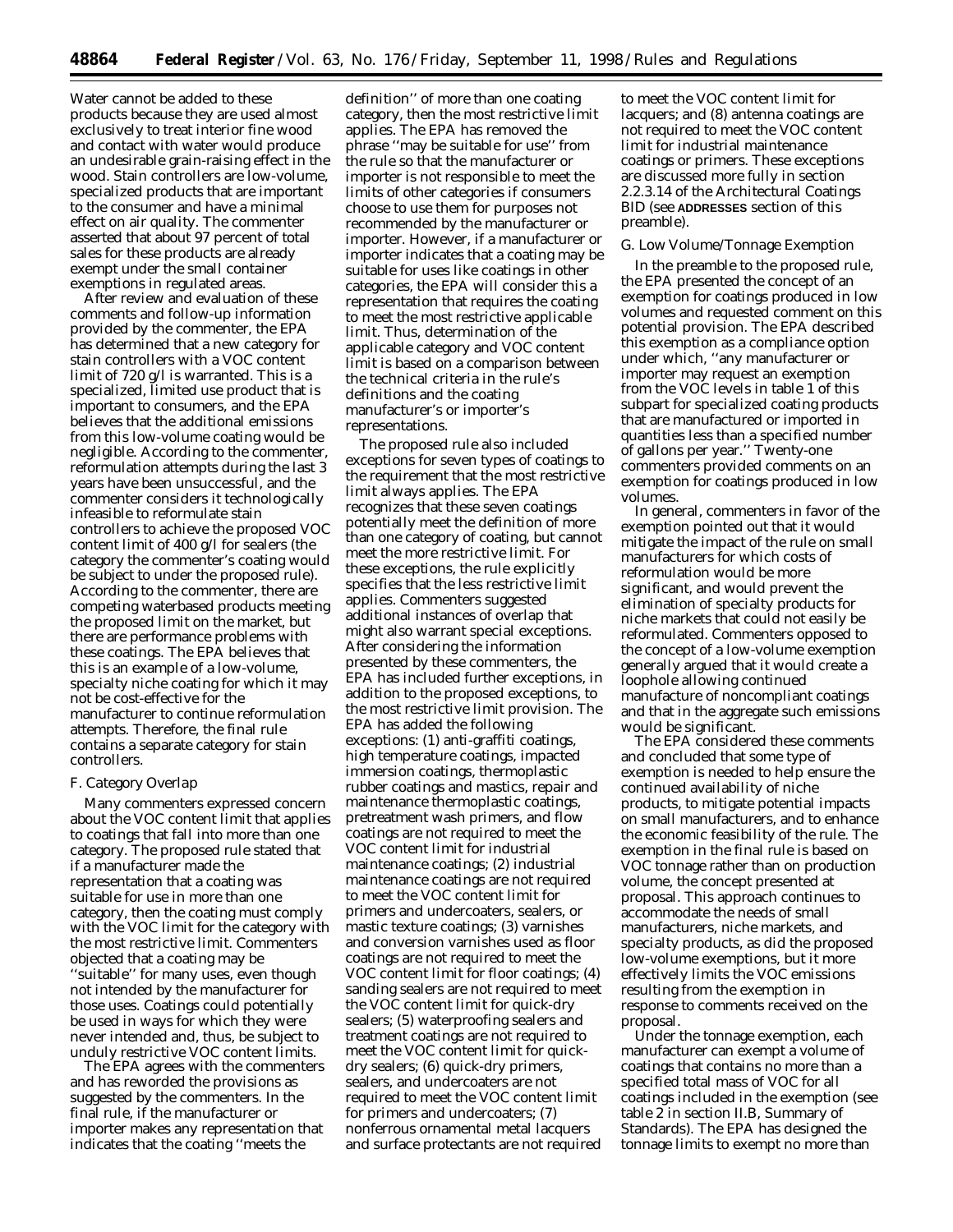1.5 to 2 percent of the total expected emission reductions from all architectural coatings. In addition, the EPA has structured the tonnage exemption to decrease over time, thereby decreasing the aggregate VOC emissions in a staggered fashion to provide additional compliance flexibility. The EPA believes that it is appropriate to provide the exemption in this manner for the dual purpose of preserving niche products and of providing greater initial assistance to manufacturers as they reformulate their products. The EPA believes that limiting the exemption in this fashion will address the concerns of commenters who viewed the low-volume exemption as a potential loophole that would allow significant aggregate excess VOC emissions. The EPA expects that the 9

Mg/yr (10 tpy) exemption that goes into effect in the third year will help to preserve niche products and to provide adequate flexibility for unforeseen future needs while effectively limiting emissions due to the exemption. In addition, the EPA expects that the initial tonnage exemption of 23 Mg (25 tons) for the time period from September 13, 1999 through December 31, 2000, will allow manufacturers to exempt one to three 27,000 liter (7,100 gallon) product lines, depending on the VOC content, thereby meeting the functional intent of the originally proposed low-volume exemption.

The rule provides that the manufacturer or importer will calculate emissions from exempt coatings by multiplying the total sales volume in liters by the ''in the can'' VOC content

of the coating in grams of VOC per liter of coating, including any water or exempt compounds. The ''in the can'' VOC content must include consideration of the maximum thinning recommended by the manufacturer. The manufacturer or importer may exempt any combination of different coatings as long as the total VOC tonnage from these coatings does not exceed the limit for the tonnage exemption. In addition, the manufacturer or importer may choose to combine the exceedance fee provision and the VOC tonnage exemption for one or more coatings.

For example, under this exemption, in the time period from September 13, 1999 through December 31, 2000, a manufacturer could exempt 38,300 liters (10,000 gallons) of a 600 g/l [5 pounds per gallon (lb/gal)] coating.

$$
\left(\frac{600 \text{ g VOC}}{1} \times 38,300 \text{ l}\right) \div \frac{1 \times 10^6 \text{ g}}{\text{mg}} = 23 \text{ mg VOC}
$$

Alternatively, a manufacturer could exempt 18,939 liters (5,000 gallons) of an 800 g/l (6.67 lb/gal) coating plus

13,731 liters (3,625 gallons) of a 550 g/ l (4.58 lb/gal) coating.

$$
\left[ \left( \frac{800 \text{ g VOC}}{1} \times 18,9391 \right) + \left( \frac{550 \text{ g VOC}}{1} \times 13,7311 \right) \right] + \frac{1 \times 10^6 \text{ g}}{\text{mg}} = 23 \text{ mg VOC}
$$

This exemption differs from the lowvolume exemption in the proposal preamble in three ways. First, the exemption is on a ''per manufacturer'' basis rather than a ''per product'' basis. This change was necessary due to the difficulty in defining a ''product'' and the potential for abuse in designating products for exemption. Second, the exemption level is based on megagrams of VOC rather than liters of coating. Using VOC tonnage as the basis for the exemption places an upper bound on the emission reductions that are lost through this exemption while still accommodating the needs for which it was intended. Third, the total quantity of the exemption reduces over time. The EPA intends for the ratcheting down of the tonnage exemption over time to encourage regulated entities using the exemption to continue to reduce the VOC content of their coatings.

The EPA has concluded that the exemption, as structured in the final rule, provides benefits in terms of flexibility, mitigation of impacts for small manufacturers, and continuation of specialized niche products that justify the EPA in foregoing the small percentage of overall potential VOC

reduction lost through the exemption. Furthermore, the EPA has concluded that the creation of the tonnage exemption is consistent with the EPA's explicit discretion and authority to create the appropriate system or systems of regulation in accordance with section 183(e)(4) of the Act.

## *H. Compliance Variance Provisions*

In the proposed rule, the EPA included a variance provision allowing manufacturers and importers of architectural coatings to obtain additional time to comply. To obtain a variance, applicants would have had to demonstrate that, for reasons beyond their reasonable control, they could not comply with the requirements of the rule. The EPA envisioned the proposed variance provision as a benefit primarily for small businesses that might need extra time to develop new technologies.

Several commenters addressed the variance provisions. Those who supported the provisions noted that a variance would provide the needed extra time to come into compliance. Those opposed to the variance generally argued that it was not sufficiently protective of the environment. In

addition, even the commenters in favor of the variance provision stated that the requirements for applying for a variance were too burdensome, and that small businesses would be particularly impacted by the burden associated with the application process. Many of these commenters stated that exceedance fee provisions are a more effective way to accommodate the need for compliance flexibility yet still encourage reductions of VOC emissions.

Based upon the comments received, the EPA has not included the variance provision in the final rule. It is evident to the EPA that a variance process may not provide the intended compliance flexibility, especially for small manufacturers. Even though the EPA intended the proposed variance requirements to be the minimum necessary to justify and approve a coating variance, the EPA recognizes that the requirements may have been burdensome, particularly for small manufacturers with limited or no regulatory compliance staff. It is also possible that the variance provision could create an uneven playing field because small businesses would not have the resources needed to pursue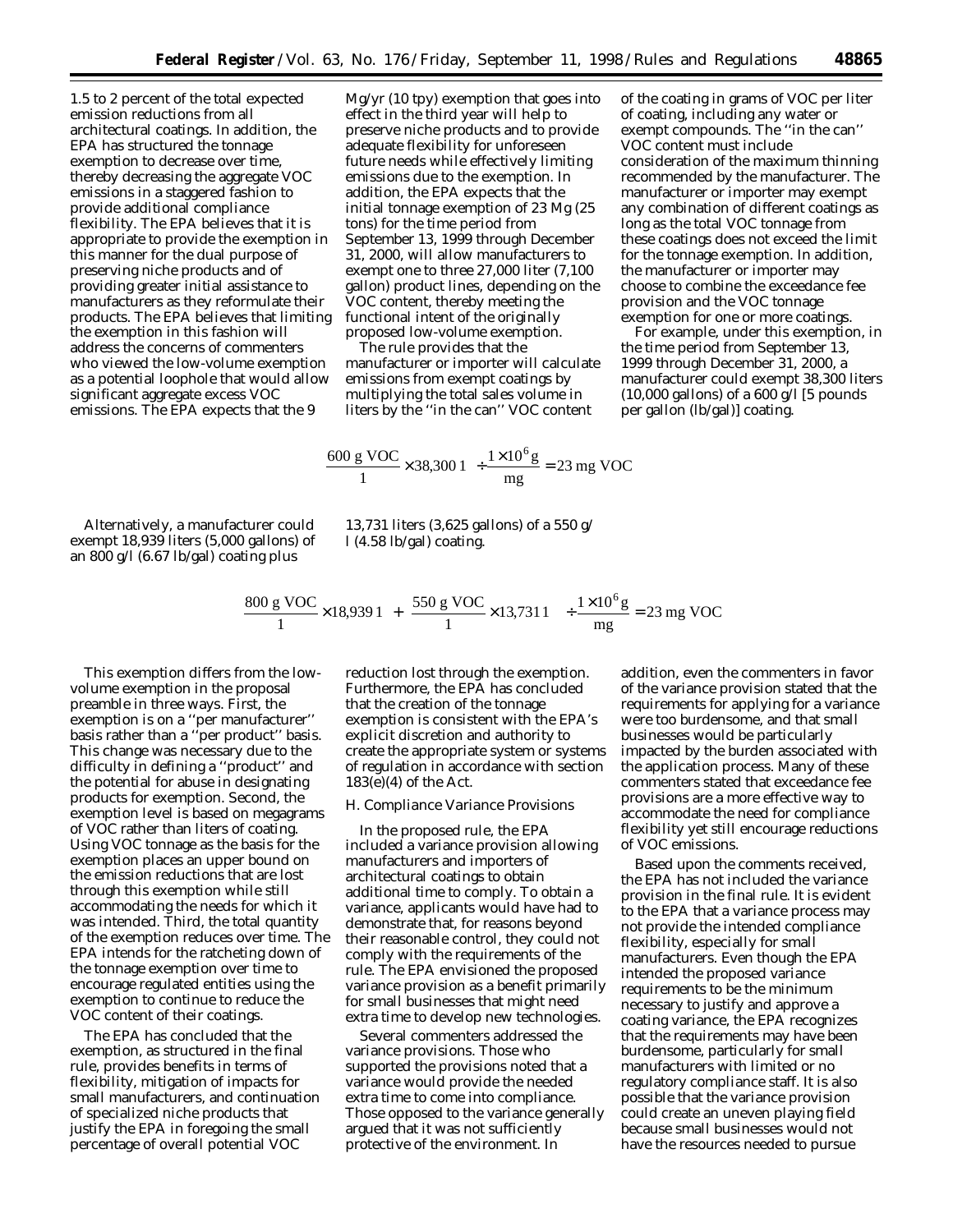this option, thereby putting small businesses at a disadvantage compared to large businesses.

Moreover, with the tonnage exemption and exceedance fee provisions included in the final rule, the EPA has concluded that a compliance date variance is not necessary. The EPA believes that these alternative provisions provide even greater flexibility than the variance provision and are less burdensome to regulated entities. Both of these compliance options are automatically available to all regulated entities and, therefore, do not involve complex application and approval processes. These compliance options require only the limited recordkeeping and reporting necessary for the EPA to ensure compliance.

The EPA anticipates that regulated entities will use the tonnage exemption for low-volume products that require 2 to 3 years to reformulate, or for extremely low-volume products that cannot be reformulated in the foreseeable future. The exceedance fee option, described more fully below, is also designed to give manufacturers additional time to develop lower VOC technologies, which are already used for similar coatings by other manufacturers, where necessary. This compliance option allows regulated entities to continue to sell coatings that exceed the VOC content limits, provided that they pay an exceedance fee.

Need for Long-term, Universal Variance Procedure

Several commenters, including a national trade association, recommended a provision in the rule for a long-term variance procedure for new products. The commenters expressed concern that new and innovative products may not fit into the coating categories that define particular coating technologies, and will therefore, by default, be subject to the VOC content limits for the general flat or nonflat categories. Since the VOC content limits for these default categories are among the most stringent, the commenters suggested provisions that would allow manufacturers up to 5 years to develop and commercialize innovative coating technologies under an extended variance. The commenters argued that a long-term variance would protect manufacturers who operate mainly in unique or niche markets and whose access to newer technologies may be limited.

The EPA has determined that such a variance procedure is not warranted, given the other provisions in the final architectural coatings rule. The EPA has included compliance provisions in the

final rule that it believes will allow for the development of new technology. The tonnage exemption and exceedance fee option in the final rule create such additional compliance flexibility. In the event that coatings manufacturers in the future develop specialized categories of coatings for uses not now foreseeable, they could notify the EPA if they believe a new coating category is needed. The EPA could then assess the appropriateness of such a category.

### *I. Exceedance Fee Option*

The EPA received a total of 27 comments on the exceedance fee provision presented in the proposal preamble. About half of the commenters supported this option and half opposed it. Under this provision, manufacturers and importers have the option of paying a fee, based on the extent to which a coating's VOC content exceeds the applicable VOC content limit instead of meeting the limit listed in table 1 of this subpart. The fee is calculated by: (1) determining the difference between the coating's actual VOC content and the allowed VOC content (in grams of VOC per liter of coating), (2) multiplying this difference by the fee rate of \$0.0028 per gram of excess VOC per liter of coating, and (3) multiplying the resulting product by the volume of the coating manufactured or imported during the reporting period. The resulting dollar amount is owed by the manufacturer or importer as a fee. After careful evaluation of all of the comments and discussions with the Small Business Administration, the Administrator has decided to include this compliance option in the final rule for several reasons. First, the exceedance fee provision will provide transition time over and above the tonnage exemption provision for those manufacturers that may need additional time to obtain or develop lower VOC technologies. The exceedance fee provision is significantly less burdensome than the proposed compliance variance provision, which the EPA has not retained in the final rule (see discussion in section V.H of this preamble). Second, the exceedance fee provides long-term flexibility and a less costly compliance option for manufacturers who sell very low volume, specialty coatings where the cost of reformulation may be prohibitive compared to the potential profit on low volume products. Thus, these important specialty products will continue to be available to consumers. Third, contrary to some comments received, the EPA believes that the higher costs resulting from the exceedance fees can encourage the development of innovative technology, such as high-performance

products with lower VOC content, thus reducing VOC content to the limits in table 1 for many coatings.

With regard to some commenters' concerns about enforcement of the exceedance fee, the recordkeeping and reporting requirements in the rule will ensure compliance with this option. The final rule requires manufacturers and importers to maintain records and submit annual reports to the EPA if they wish to exercise their option to use the exceedance fee. Any violations of the recordkeeping and reporting or any other requirements of the rule could result in enforcement actions and the possibility of penalties.

There were various questions and opinions from several commenters regarding the level of the fee. The EPA considered several factors in setting the fee level. Specifically, the EPA has set the fee level so that it would not be advantageous for most manufacturers and importers merely to opt for the fee in lieu of reformulating large volume products, which generate a disproportionately large share of emissions. At the same time, the EPA has sought to set the fee at a level that will provide flexibility for producers of small volume or specialty products to keep products on the market. Clearly, these are competing considerations, but they are not mutually exclusive. In fact, the EIA conducted by the EPA suggests that manufacturers of a large number of coatings may opt for the fee (as a lowercost compliance option to reformulation or product withdrawal). However, the total sales volumes of these products are uniformly small and, thus, their contribution to total market output (and emission reductions) is relatively small. The fee level also provides incentive for fee-paying firms to reduce VOC content on the margin, as this will reduce the amount of fee they must pay. The EPA has concluded that imposition of the fee is an appropriate mechanism to encourage development of lower-VOC content products while at the same time preserving specialty niche products and mitigating the impact on small regulated entities. The level of the fee reflects the EPA's attempt to balance the intent to encourage reformulation without mandating that products be priced out of the market. The EPA believes that this is consistent with its authority to use economic incentives as part of the system of regulation as contemplated by section 183(e)(4) of the Act.

# *J. Labeling, Recordkeeping, and Reporting*

A number of commenters requested more flexible labeling requirements to reduce the compliance burden. After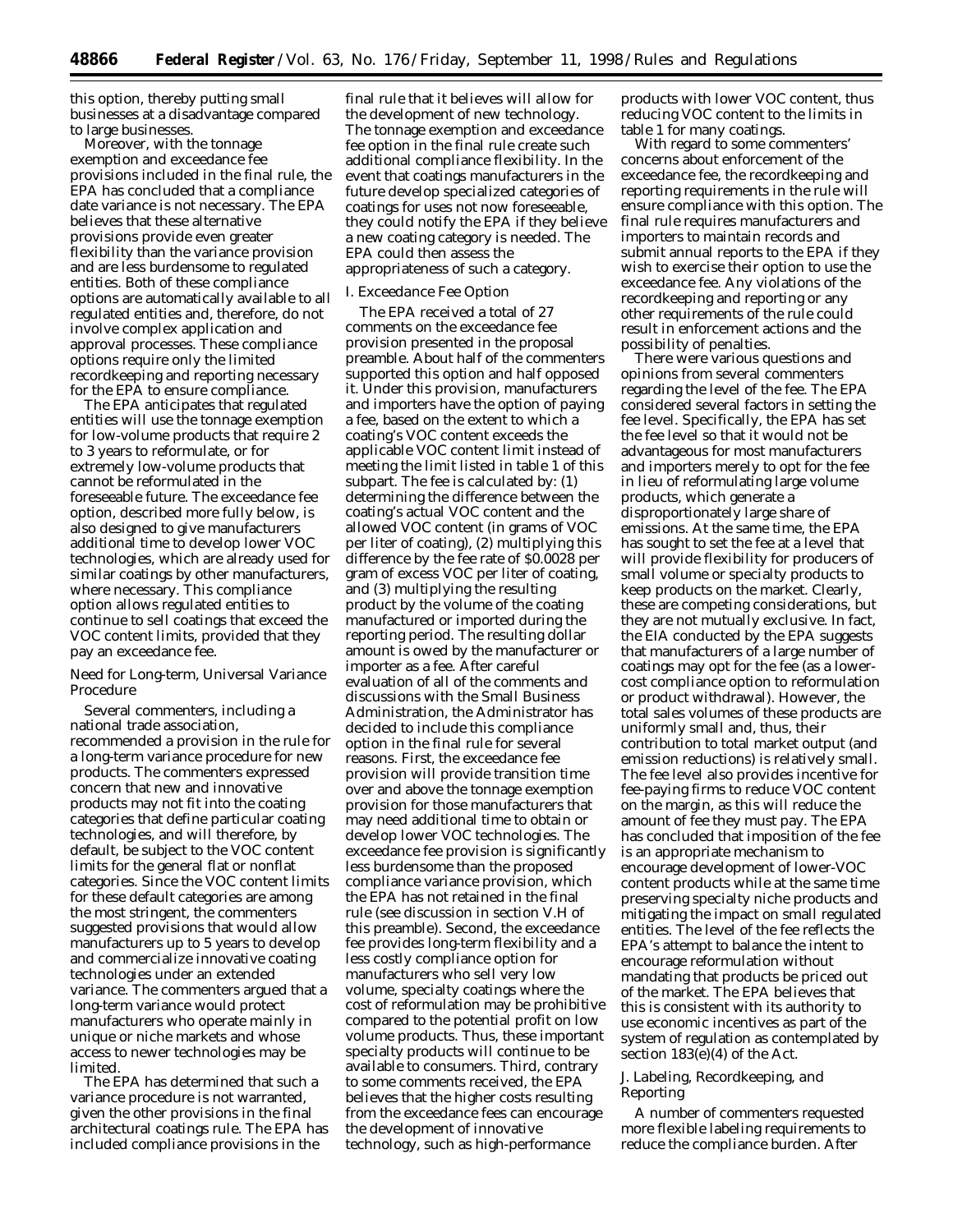consideration of these comments, the EPA has determined that several labeling requirements can be adjusted to provide more flexibility without adversely affecting their usefulness. First, the EPA has provided greater flexibility by allowing the date of manufacture or date code to appear either on the bottom of cans or on the labels or lids. Second, the EPA has clarified the VOC content labeling requirement. These provisions allow manufacturers two options; they may label the coating with either: (1) the VOC content of the coating, including recommended thinning and considering fluctuations in VOC content that may occur in the manufacturing process, or (2) the applicable VOC content limit for the type coating as listed in table 1 of the rule. The second option is allowed only if the VOC content of the coating does not exceed the applicable VOC content limit (i.e., it is not available for coatings complying by exercise of the exceedance fee or tonnage exemption provisions). Third, the final rule includes a more flexible labeling requirement for industrial maintenance coatings. Manufacturers may choose from the following phrases for labeling industrial maintenance coatings:

- (1) For industrial use only;
- (2) For professional use only;
- (3) Not for residential use;

(4) Not intended for residential use; or (5) This product is intended for use under the following condition(s): (list of each condition from the definition of industrial maintenance coating that

applies.) The proposal preamble requested comment on the inclusion of labeling requirements for coating coverage information and an educational statement about the role of VOC emissions from coatings in ozone formation. Based on comments received concerning coverage information, the EPA determined that coating coverage is so variable, depending on the coating and the substrate being coated, that the information would be of minimal benefit. Upon consideration of comments regarding the educational statement, the EPA concluded that an outreach program would just as effectively educate consumers on the role of VOC emissions in the formation of ozone and on the reasons why ground-level ozone is undesirable. Thus, the final rule does not require the proposed coverage information and educational statements.

# *K. Determination of Volatile Organic Compound Content*

Four commenters expressed concern that Method 24 (40 CFR part 60,

appendix A) would not provide reliable results in certain circumstances, such as for waterborne coatings, and requested that the EPA allow the use of alternative tests in lieu of Method 24. The requests included methods to test for acetone content, acid content, water content, and for testing coatings that cure via chemical reactions that are quenched by the dilution solvent used in Method 24. Two commenters also requested that the EPA accept compliance demonstrations based on theoretical formula calculations or formula batch card loading information and documentation.

The EPA believes that Method 24 provides consistent, reliable results when determining the VOC content of architectural coatings. Specifically regarding concerns about Method 24's reliability for determining the VOC content of waterborne coatings, the EPA believes that Method 24 is the best currently available compliance method for low-VOC solvent content (high water content or waterborne) coatings. For waterborne coatings, VOC content is determined indirectly using methods that determine nonvolatile matter content and water content. The VOC content is assumed to be what is unaccounted for by these two fractions. The EPA acknowledges that the inherent imprecision of indirectly determining the VOC content of such coatings by this method necessitates an adjustment of the analytical results. Such adjustments must be based on confidence limits calculated from the precision statement established for Method 24. The precision adjustment procedure is incorporated in Method 24. Therefore, the final rule specifies that Method 24 is to be used for determining the VOC content of coatings subject to the rule. However, in response to comments received and consistent with other coating regulations established by the EPA in the past, the final rule does provide that other means may be used to determine VOC content. Nevertheless, the rule also provides that the Administrator may request at any time that the coating manufacturer or importer conduct a Method 24 test for the purpose of demonstrating compliance with the rule. If there are any inconsistencies between Method 24 test results and other means of determining VOC content, the Method 24 results will govern. The rule also provides an option for the Administrator to approve, on a case-bycase basis, alternative methods of determining the VOC content of coatings if they are demonstrated to the Administrator's satisfaction to provide results satisfactory for determining

compliance. Such alternative methods could include procedures for testing for acetone, acid content, and water content, procedures for coatings that are chemically-cured, and procedures for using formulations and batch processing data for adjusting or determining VOC content.

### *L. Compliance Date*

At proposal, the EPA requested comment on the appropriate compliance deadline for the rule. Commenters expressed a range of opinions regarding the appropriate compliance date. Commenters who supported a compliance period of up to 12 months stated that this amount of time was necessary to adjust formulations, reprint labels, adjust inventories, use up existing label stock, and conduct research and development. Some commenters stated that the compliance period should be greater than 1 year to allow adequate time for developing, performance testing, and marketing new products. Some State Agencies requested no further delay in the compliance date, since States are depending upon the architectural coatings rule for VOC reduction credit under their SIP. The latter commenters stated that extending the compliance date would have an adverse impact on the environment, would lead to additional State regulations, and is unnecessary given the current state of technology.

The EPA supports making the architectural coatings rule effective and applicable as quickly as possible, but in a time frame within which regulated entities may reasonably comply. The EPA believes that the 12-month compliance period in the final rule allows the industry appropriate time to achieve compliance with the rule. The EPA believes that coating technologies currently exist to meet all of the rule's VOC content limits. In limited cases where manufacturers or importers need additional time to comply, the tonnage exemption and the exceedance fee option already provide additional compliance flexibility and offset any need for additional compliance time.

At proposal, the EPA requested comment on whether the final rule should include a compliance extension for small manufacturers. Three-quarters of the commenters providing comments on this provision were against special treatment for small manufacturers. After careful evaluation of the comments, the EPA has decided not to include a compliance extension specifically restricted to small manufacturers. Instead, the EPA has extended the compliance period for all manufacturers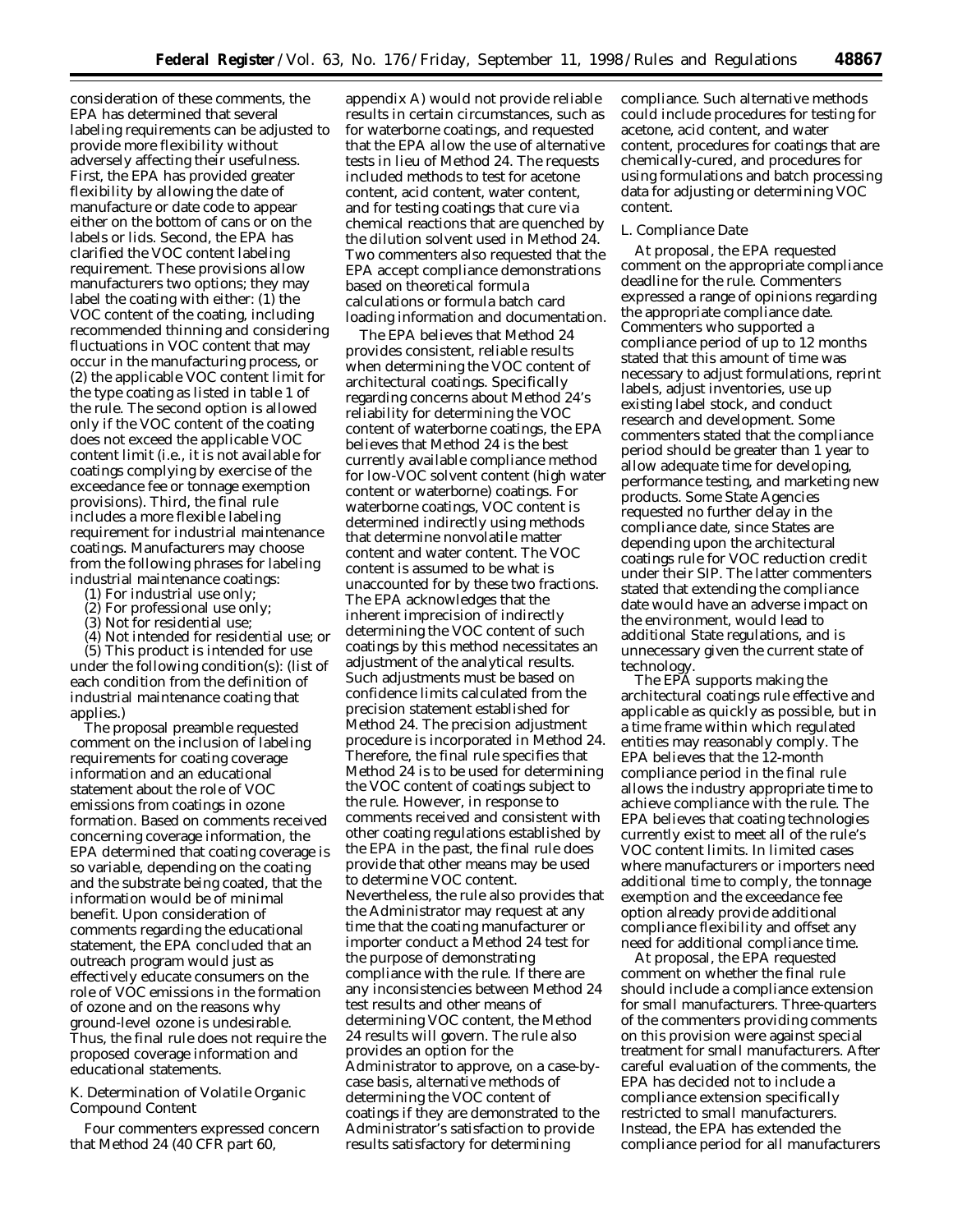and importers to 12 months. The EPA has concluded that the information provided by commenters demonstrates that the 12-month compliance period allows adequate time for all regulated entities to comply. The EPA believes that other mechanisms such as the tonnage exemption and the exceedance fee will also help alleviate concerns regarding the compliance period for small entities.

### *M. Cost/Economic Impacts*

At proposal, the EPA solicited comment regarding the size and nature of reformulation costs to gauge the reasonableness of the estimate used in the EPA's EIA. The estimate the EPA used at proposal (\$250,000 per product reformulation) was based on an estimate presented to the Regulatory Negotiation Committee in 1993 (Docket# II–E–52). The EPA received several public comments in response to this request and categorized the estimates provided based on the following dimensions: technical staff training, prioritization of products needing reformulation, survey of available materials, reformulation to desired properties, performance tests, field tests, marketing costs, production costs (labels), sales training, and executive expenses. Eleven of the comments received provided comparable information for gauging reformulation costs per product. Other comments provided less complete information that the EPA has taken into account, but did not include the specific information necessary to assess the reasonableness of the EPA's estimate. The EPA combined the estimates from these eleven comments with the original cost estimate and found that reformulation cost per product ranged in value from \$576 to \$272,000 (1991 dollars), with a mean value of approximately \$87,000. This gives an indication that the EPA's estimate at proposal significantly overstated the average cost to reformulate a product. Because the mean value from these comments represents a wide variety of conditions for reformulation (in comparison to the one scenario described to the Regulatory Negotiation Committee), the EPA revised the EIA using \$87,000 as the average cost to reformulate a product. Appendix B of the EIA and the architectural coatings BID provides a full discussion of the review of these cost estimates.

Several commenters indicated that they thought that the estimate of total social cost was too low because the EPA underestimated or omitted several cost factors. Some of the factors cited by commenters that costs are underestimated are listed below:

(1) The estimate did not consider every reformulation such as the recalibration and reformulation of every color in a tint base system when the base is reformulated,

(2) The survey used to estimate costs excluded 400 small paint manufacturing companies,

(3) Only the costs of laboratory personnel are included in the estimate,

(4) The estimate did not consider the cost of foregone new product development when expending scarce technical effort to reformulate existing products, and

(5) Aggregation of 50 product categories into 13 market segments reduces the impact presented.

Commenters also cited several cost categories that potentially were omitted from the total cost estimate, including:

(6) Costs for preparing product literature, including material safety data sheets, sales aids, color brochures, and technical data bulletins;

(7) Costs for manufacturer education; (8) Costs to consumers from increased surface preparation, application, and drying time;

(9) Costs associated with warranty claims and complaints about poor performance of compliant coatings;

(10) Litigation costs due to increased safety hazards from using acetone formulations;

(11) Increased costs to retailers, contractors, and other consumers;

(12) Additional job losses in the paint industry and the socioeconomic impact on low income workers; and

(13) Impacts of product bans on the nation.

Two of these commenters (a manufacturer and its legal counsel) stated that if the EPA included all cost factors in the total cost estimate, then the impacts of the rule would exceed \$100 million and would necessitate additional analyses under Executive Order 12866 and the Unfunded Mandates Reform Act. Some commenters also believed that the method of calculating the national cost was flawed in that costs are calculated on an annualized basis. A commenter also stated that expressing the cost in 1991 dollars did not represent real costs today and that assuming an interest rate of 7 percent was not a valid assumption for small businesses.

The EPA has carefully considered the comments regarding the economic impact of the rule, especially in light of the EPA's overestimate of the costs of reformulation in the proposal. The EPA believes the total social cost estimate provided at proposal was significantly above the actual cost of the regulation because of several conservative

assumptions that were adopted in the analysis, and the evidence that the perproduct reformulation cost was nearly three times greater than the average estimate obtained by public comments.

The method of calculating national cost for the final rule adheres to the EPA policy and Office of Management and Budget (OMB) guidance (OMB Circular A–94). It is a well-established tenet of benefit-cost analysis and costeffectiveness analysis that benefits and costs need to be placed on a timeconsistent basis for direct comparison. Therefore, the costs of the action must be computed on an annualized basis through discounting to be time consistent with the annual stream of emission reductions achieved. For the architectural coatings rule, the costs of reformulation and its VOC reduction benefits occur in different time periods. The reformulation of current noncompliant products is a ''one-time event,'' but the emission reductions of the new formula and the knowledge gained from developing the reformulation continue over the life of the product, which is an infinite period of time unless the product is permanently removed from the market. In other words, once a formulation is developed to comply with the regulation, manufacturers will have some knowledge to carry forward to all future modifications of the product (i.e., if they adjust the formula to improve certain attributes or characteristics of the product). However, the EPA recognizes that a case can be made for treating each product formula as having a finite service life, requiring periodic reformulation. Under this alternative assumption, the regulation is viewed as accelerating each product's next round of reformulation, an event that would have occurred anyway. For example, if a product is usually reformulated every 8 years, the rule's implementation may cause a manufacturer to investigate the reformulation 4 years earlier, thus accelerating the reformulation schedule for all future years. In response to this issue, the EIA for the final rule presents a calculation of annualized costs for both a finite and an infinite product life. Because the finite product life results in a higher annualized value, the EPA uses this estimate for the economic analysis of the final rule to produce a conservative estimate of impacts associated with the rule.

Also, because the survey of architectural coating producers was conducted in 1992 with information on products through the end of 1991, the EPA has set 1991 as the baseline year for the analysis. All market data are in 1991 dollars, and so for the purpose of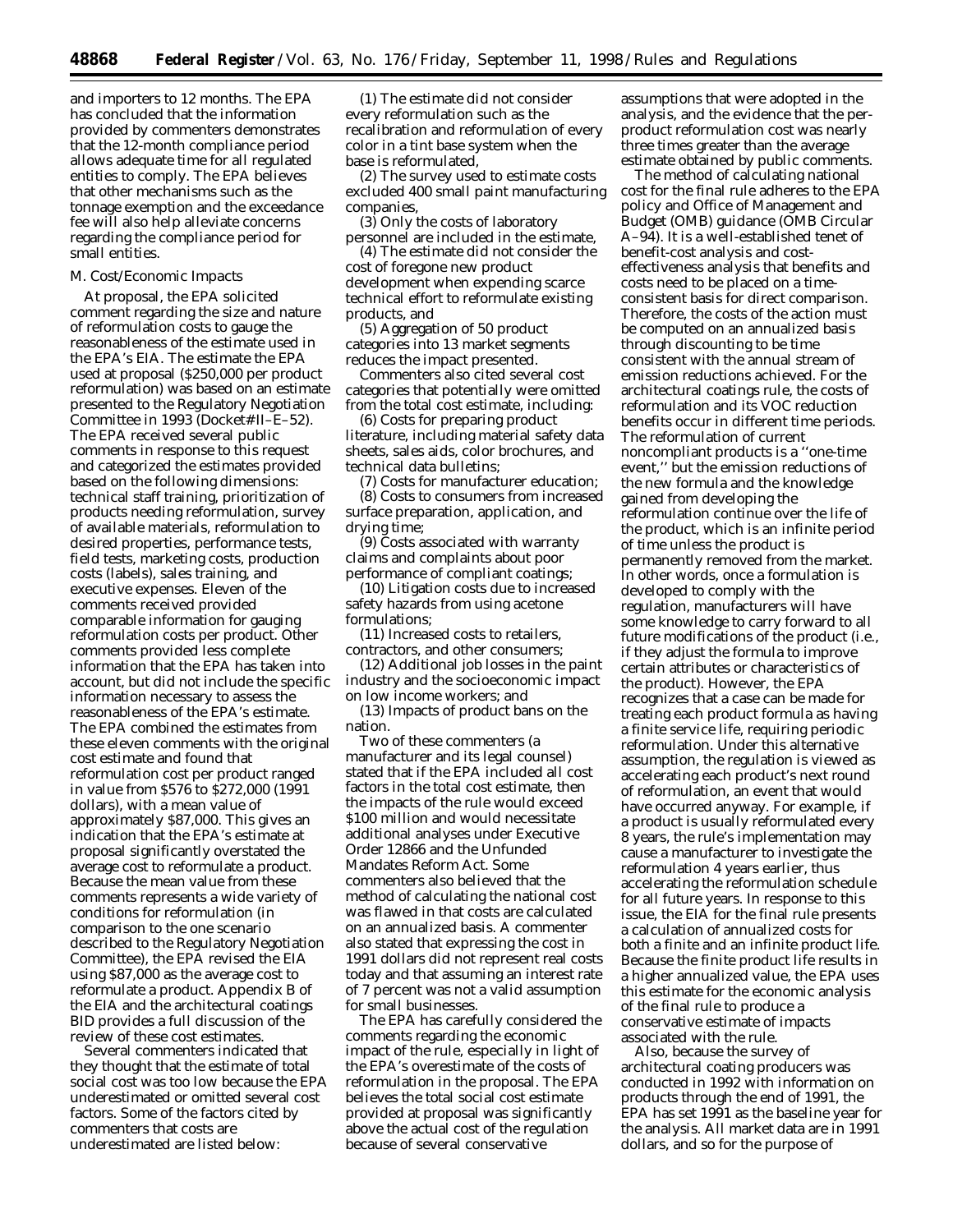modeling, the costs are expressed in 1991 dollars. However, in response to comments, values for the final rule are expressed in both 1991 (the base year of analysis) and 1996 dollars. The EPA's conclusions regarding the impacts of the final rule are the same, whether expressed in 1991 or 1996 dollars.

In addition, OMB (OMB Circular A– 94) stipulates that the discount rate used for economic analyses of Federal regulations is 7 percent. This is based on an assessment of a wide range of private and public investment returns. The 7-percent rate is a real discount rate (adjusting out inflation). In contrast, the market interest rates paid by firms are in nominal terms (i.e., they include a component for inflation). If inflation is 3 percent, then a real rate of 7 percent is equivalent to a nominal rate of 10 percent. All dollar values in the economic analysis are expressed in real terms, thus the discount rate used is a real discount rate.

Using the stated method for calculating the per-product costs of reformulation, the EPA conducted an indepth analysis of national cost and economic impact to support both the proposed and final rules. More specifically, the estimate of net social cost is based on the average cost to reformulate products that exceed the limits set by the standard. These costs are applied to specific products identified by the survey. For these products, costs are applied to two-thirds of the population of non-compliant products because one-third of these products are similar enough in characteristics to other ''over-the-limit'' products that a separate reformulation effort is not likely to be necessary. Although the survey was unable to capture all products produced by small businesses as one commenter states, the EPA assumed (for an upper bound estimate) that all product volume in the non-survey population was produced by small businesses. Thus, costs are extrapolated to the nation using conservative assumptions of the total number of products requiring reformulation nationally. The analysis then considers influences in a competitive market on product price and output, along with the consideration of lower-cost compliance options such as the exceedance fee provision or product withdrawal from the market. The analysis not only measures the cost to producers that must comply with the regulation, but also to all consumers impacted by the changes in the market resulting from the regulation. The analysis also identifies gains in revenues to producers that are not constrained by the rule (thus, not

incurring costs), but who gain an advantage of higher market prices for their products. Thus, the EPA believes that the analysis reasonably captures all capital and social costs for surveyed as well as non-surveyed products.

The original product reformulation cost estimate included several components beyond the cost of the laboratory personnel, which are itemized in the EIA. Although some of the items listed by commenters as improperly omitted may not have been included in the per-product reformulation cost estimate at proposal, several of the estimates from public comments that were used for the final rule included these components, and therefore, they are included in the estimate used for the final rule. The EPA also considered the influence (positive and negative) of other factors that are not possible to quantify, and presented these biases in a table of the EIA at proposal and for the final rule. Most of the biases are variable and case specific. For example, product quality changes were found to have both positive and negative effects on cost depending on the product. The EPA found no link between product quality and VOC content since quality, high-performing products are available in a wide range of VOC content levels in many product categories. Given this finding, the EPA does not consider warranty claims and complaints for poor performance to be typical or quantifiable for a reformulated product. The EPA also found examples of increased and decreased time utilized for surface preparation, application, and drying of compliant coatings. The use of acetone formulations is also not considered a necessity to comply with the rule since there are other raw material substitutes available to manufacturers. Thus, incurring increased safety hazards by choosing an acetone formulation is a decision that should be made by a manufacturer based on benefit/cost considerations, rather than as a result of the rule. Other categories of influence on the cost estimate are also discussed qualitatively in the EIA.

The cost of foregone new product development is an aspect of opportunity cost that is implicitly included in the EPA's estimate of economic impacts. The amortized cost of reformulation reflects both the payment of principal and the cost of capital. The cost of capital directly reflects the value of opportunities foregone by investing funds in a particular activity, in this case, reformulation. Thus, if investing in reformulation diverts funds from investing in other product enhancements, the foregone value of

those investments is captured in the discount rate used in the analysis.

The aggregation of 50 categories into 13 market segments is the result of cross-referencing the emissions inventory data from the industry survey with the coding system set by the Census of Manufacturers, a large source of economic data. The methodology to link survey categories with the Census data is described in an appendix to the EIA. The EPA's objective was to specify as many market categories as the data would allow. Using this method, the largest possible number of meaningful market categories was 13. The aggregation process presents an appropriate way to analyze the cost and economic impacts and does not in any way diminish the estimates of the absolute impact of the regulation. However, the aggregation process may make it difficult to detect relatively large impacts within one subgroup of a market category, if these impacts are offset by relatively small impacts in other subgroups of that market. In other words, a product may be more likely to be withdrawn from the market than is indicated in the 13 market segments of the analysis since multiple product niches would be lumped within the same market segment. On the other hand, this aggregation may increase the estimated effect on manufacturers by over-stating the degree to which products within the market segment can substitute for products affected by the regulation.

While the EPA did not directly measure impacts on the retailing sector, contractors, and other consumers, the indirect impacts to these entities and other users of coatings products are captured in the market analysis by the estimated change in ''consumer surplus,'' along with all other downstream effects beyond the manufacturer. Consumer surplus measures the distribution of the burden of the regulation to all consumers. Since the impact on consumers calculated for proposal was less than one-third of the manufacturers' burden, and contractors and retailers are a small subset of this effect, the EPA saw no indication of a need for an in-depth analysis of secondary (indirect) impacts.

It should be recognized that retail outlets have the ability to substitute between compliant and noncompliant coatings offered for sale. While the EPA projects the number of withdrawn products to be small, if a manufacturer does choose to discontinue a product, retailers will presumably replace this product with other compliant products in that category. Thus, although foregone profits are ''lost'' for the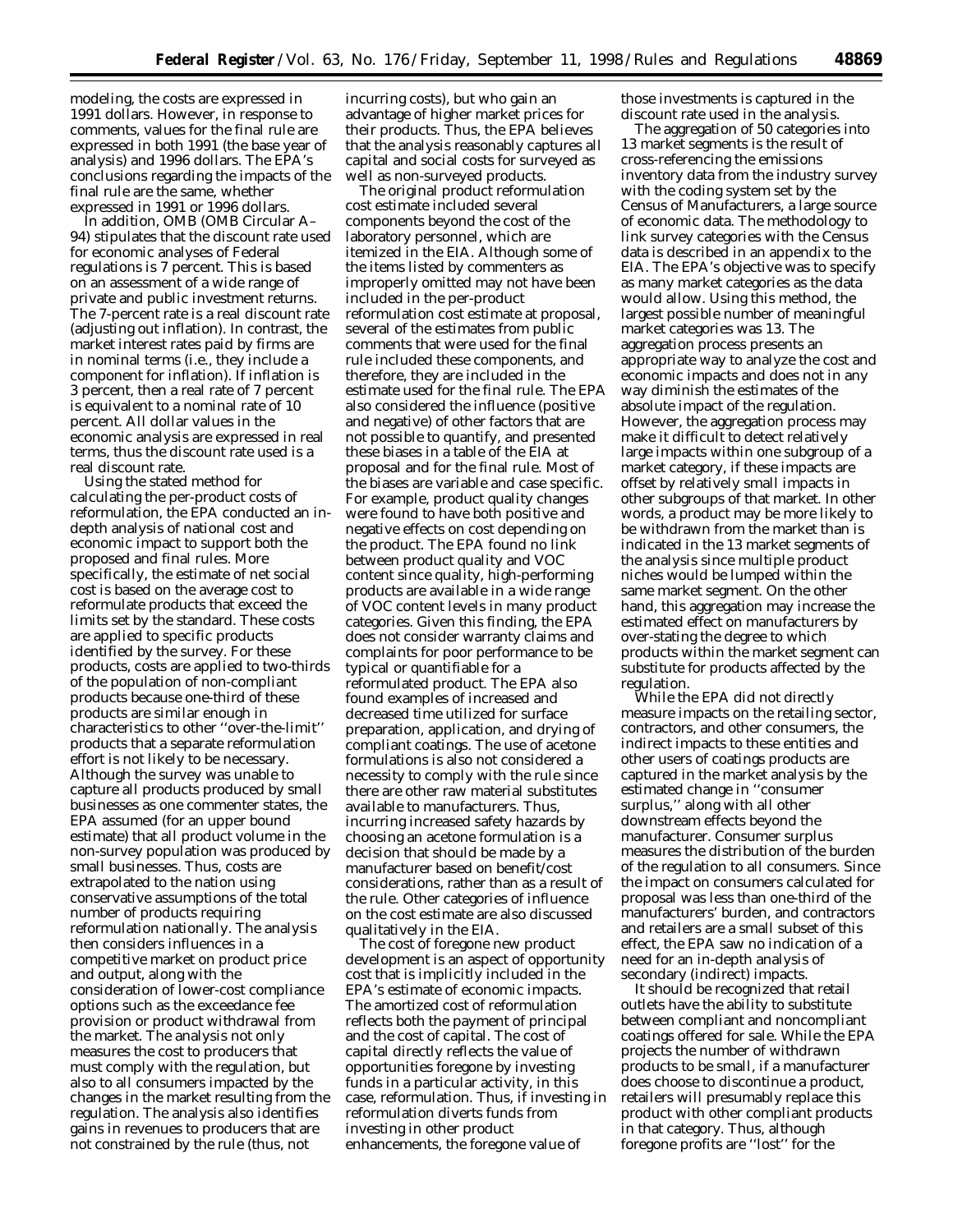manufacturer withdrawing a product, the retailer offsets any lost profits from selling the withdrawn product with profits obtained by selling substitutes within that category. As indicated above, the number and volume of product withdrawals is projected to be quite small (less than 1-percent nationally), thus suggesting retailing effects, if they exist at all, are also likely to be quite small.

The job loss and other substantial economic impacts that are referred to by a commenter are the result of assuming that every reformulation required by the standards is not feasible, thus the products would be removed from the market causing manufacturers, contractors, retailers, and other consumers to be economically impacted. Because there are a very limited number of products that are expected to be withdrawn from the market, most products will be reformulated or produced with current formulations (with manufacturers using the tonnage exemption provision or paying a fee for emissions in excess of the standards).

Likewise, this regulatory action cannot be considered a ''product ban'' because the EPA believes that it is technologically feasible to reformulate all product categories to meet the standards. The expected level of product withdrawal is calculated based upon the aggregate impact on numerous varieties of products across 13 different market segments, so it is unlikely to eliminate (or ban) an entire product category. In addition, the rule contains limits for 61 categories of products, many of which were created to preserve specialty, niche market sectors within the industry. Also, the tonnage exemption and exceedance fee provisions in the rule are expected to provide further compliance flexibility which will allow manufacturers to maintain product lines with VOC contents that exceed the applicable VOC content limits in appropriate circumstances.

In conclusion, based on the data and information provided to the EPA prior to proposal and through public comments, the revised national annualized cost estimate of the final rule of \$25.6 million in 1991 dollars (or \$29 million in 1996 dollars) is representative of all costs to producers and consumers. This cost and its effect on the industry do not meet the minimum criteria set forth by Executive Order 12866 or the Unfunded Mandates Reform Act to require additional analyses, as some commenters have suggested.

## *N. Small Business Issues*

The EPA received several comments that small businesses would be disproportionately impacted by the regulation because: (1) they manufacture products with higher VOC content in comparison to the large companies; (2) due to the lack of resources, it would take longer for small firms to reformulate all affected products; and (3) the rule would discourage niche market products that support many regional and local manufacturers. Some commenters also claimed that the proposed regulation provided a competitive advantage to large national and international companies because a uniform national rule simplifies marketing, production, and compliance activities of these firms.

During development of the rule, the EPA was aware of the above concerns of small manufacturers and designed the architectural coatings rule to minimize any potential adverse impacts on small manufacturers. In fact, special consideration was given to economic feasibility of VOC levels for coating categories where small manufacturers have a disproportionate presence. The small entity analysis confirmed that small producers that were included in the survey of manufacturers do tend to produce higher VOC content products (75 percent higher than the average of all surveyed manufacturers), partly because of a specialization of products and partly because of choice of technology. They produced 20 percent of the number of products in the survey, but only account for 4 percent of total volume of coatings produced, and 4 percent of total revenue of surveyed manufacturers. Thus, the revenues and production levels are generally lower than the average of all manufacturers. Because the costs to reformulate are fixed for all levels of production, the costs to reformulate the products that exceed the VOC content limits have the potential to comprise a greater share of baseline costs and revenues for small producers, which gives some indication that a disproportionate impact on small businesses could occur if reformulation were the only compliance option available. The EPA considered this finding and has taken several steps in the final rule to mitigate this impact, provide flexibility and additional compliance time, and preserve niche markets, including:

• The creation of new product categories where warranted,

• An increased compliance time (12) months),

• A tonnage exemption provision, and

• An exceedance fee provision. All of these provisions were considered in part to address niche markets and small business burdens; however, the provisions will be available to all producers regardless of size. The EPA's analysis of the impacts of the final rule shows that small businesses are likely to utilize these provisions and that the impact on a typical small firm is reduced without significant deterioration of the rule's effectiveness (i.e., the foregone emission reductions are limited). See section VI.E of this preamble for a summary of findings from the analysis.

The EPA disagrees that the proposed architectural coatings rule favors larger businesses to the detriment of smaller businesses. As the EIA indicates, estimated market effects from the architectural coatings rule are relatively slight. Approximately one-tenth of 1 percent of industry product volume is projected to withdraw from the market, and price effects in each market are expected to range from no effect to an increase of less than 2 cents per liter, which is still less than a 1-percent increase of the baseline price. The expected level of product withdrawal discussed above is based upon the aggregate of numerous varieties of products across 13 different market segments, so it is unlikely to eliminate an entire product category. Compared to other industries, the coatings industry is highly competitive due to the numerous manufacturers in the industry. Therefore, a relatively small product withdrawal effect on a very competitive industry suggests that significant degradation of market competition is unlikely.

The EPA also does not agree that a uniform national regulation would have negative implications for competition with respect to antitrust laws and would reduce market efficiency. In fact, the existence of nonuniform standards across States tends to favor one sector of the industry (local manufacturers) at the expense of another (non-local manufacturers), thereby limiting competition in those markets. Some public commenters supported a national rule because they believe nonuniform standards harmed small manufacturers. As one commenter testified at the public hearing, small companies lack the resources to deal with a large number of different State regulations and labeling requirements and a regulatory climate that changes frequently. Another commenter pointed out that these conditions hinder small companies' ability to plan for new products, production, expansion, and marketing. All of these activities require the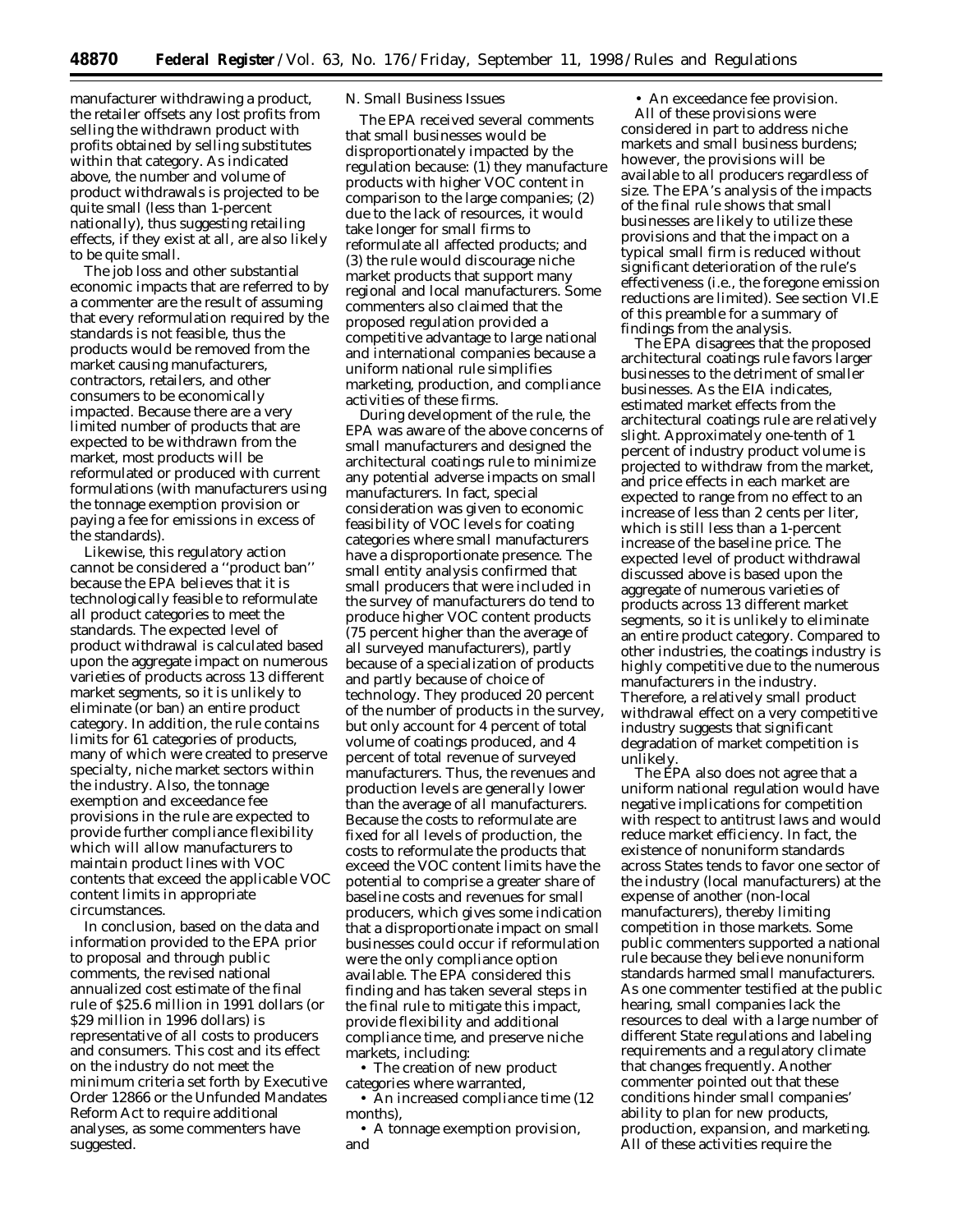investment of time and money that can easily be expended if a county, district, or State implements a new VOC rule. The EPA considers a national VOC rule an important element in promoting consistency among architectural coating standards. The EPA also recognizes that a national rule for architectural coatings sets minimum national requirements, and that some States may need to adopt requirements for architectural coatings more stringent than those in this rule.

The EPA also received comments on the definition of a small entity that the EPA adopted for the regulatory flexibility analysis. One commenter supported the definition, while several others argued that the definition was too restrictive and suggested it be revised to include more firms (i.e., firms with architectural coatings sales between \$20 and \$30 million, or firms with less than \$50 million, or firms with less than \$100 million in sales). Because the coating manufacturing industry is not labor-intensive, a revenue value cut-off rather than a number-of-employees cutoff appeared to be a better measure to reflect the ability of a manufacturer to devote time as well as research and development resources to meet regulatory requirements. Based on input from stakeholders during the regulatory negotiation process (II–E–62), the EPA has defined small manufacturers as those having less than \$10 million in annual architectural coating sales and less than \$50 million in total annual sales from all products. Using this definition, between 70 and 85 percent of the architectural coatings industry would be classified as small. This definition does not change the requirements of the Regulatory Flexibility Act (RFA); it is used for analysis purposes only. If the definition were changed to include more firms at sales levels greater than \$10 million, the impacts on this sector of the industry may appear lower on average because the impacts on a company with sales around \$30 million may offset impacts on a \$5 million company. In such a case, the EPA may have been less likely to consider special provisions such as the exceedance fee or tonnage exemption. The EPA believes the current definition is representative of the industry and has not revised it for the final rule.

### *O. Cost-Effectiveness*

In the preamble to the proposed rule (61 FR 32735, June 25, 1996), the EPA solicited comments on alternative approaches to the cost-effectiveness calculation for the proposed rule. As distinct from EPA's consideration of cost in the BAC analysis, the discussion

in this section did not form a basis for EPA's selection of BAC for the categories of products regulated by the rule.

Cost-effectiveness is a measure used to compare alternative strategies for reducing pollutant emissions, or to provide a comparison of a new strategy with historical strategies. The EPA's established method of calculating the cost-effectiveness of a rule with nationwide applicability is to divide the total cost of the rule by total emission reductions. At proposal, the EPA requested comment on two alternative ways of calculating cost-effectiveness for the architectural coatings rule: (1) cost-effectiveness considering total emission reductions in ozone nonattainment areas only, and (2) costeffectiveness considering emission reductions in ozone nonattainment areas during the ozone season only.

Before discussing the comments received on this cost-effectiveness methodology issue, it is important to note that the provisions and rationale for today's rule are not dependent upon the disposition of this issue. The EPA nonetheless took comment on the issue because this rule was among the first to be proposed under section 183(e) of the Act and presented an opportunity to receive public input early in the program.

In regard to cost-effectiveness methodologies, the EPA received comments from three commenters, all of whom favored the EPA's traditional measure of cost-effectiveness. One commenter stated that it is important to characterize cost-effectiveness in a consistent manner so that various control strategies can be compared on equal footing and that calculating costeffectiveness based solely on nonattainment areas unfairly biases the calculation by ignoring the benefit of reducing the transport of ozone and its precursors. Another commenter advised the EPA to maintain the traditional measure since it is commonly used and will continue to provide meaningful comparisons. The latter commenter opposed more narrow measures of costeffectiveness, such as exclusively measuring the effect on ozone concentrations or VOC reductions in ozone nonattainment areas only. The third commenter considered costeffectiveness based on VOC reductions solely in ozone nonattainment areas to be impractical, because the manufacturer has little control over where coatings will be used. Such control would necessitate additional recordkeeping to track intended and actual locations of product use.

After considering these comments, the EPA does not plan to adopt these alternative approaches to calculating cost-effectiveness for rules with nationwide control requirements, for reasons that are presented below.

One issue raised by the comments is whether the EPA's traditional measure creates a bias against strategies that apply in a limited geographic area (e.g., in nonattainment areas) relative to nationwide strategies, or against seasonal strategies relative to year-round strategies. This issue would arise if the EPA used cost-effectiveness figures to compare the desirability of these dissimilar types of strategies. In fact, the EPA did not use cost-effectiveness estimates in this way in developing the architectural coatings rule. In the case of the architectural coatings rule, the EPA considered applying restrictions to architectural coatings only in nonattainment areas (either by rule or through a CTG). The EPA believes that such geographically targeted restrictions for these nationally distributed architectural coatings would pose substantial implementation difficulties for government and would impose substantial compliance burdens on a large number of regulated entities. The EPA also believes that such geographically targeted restrictions for these nationally distributed products would be less effective at reducing emissions than a national rule (see section V.A of this preamble for further discussion). Because the EPA determined that a strategy applicable only to nonattainment areas would be less desirable than a national rule for architectural coatings, the EPA did not see a need to invest resources to pursue that strategy and calculate its costeffectiveness.

The EPA considered whether use of one of the alternative cost-effectiveness methodologies would enable the EPA to make valid cost-effectiveness comparisons between nationwide and targeted geographic strategies, or yearround and seasonal strategies, for reducing ozone pollution. The EPA has not chosen these alternatives because it has the following concerns about the two alternative approaches:

First, VOC emission reductions have benefits other than reducing ozone levels in nonattainment areas. As a result, the EPA believes the costeffectiveness calculation for a nationwide, year-round rule should not exclude VOC emission reductions in attainment areas or outside the ozone season. The EPA recognizes that a primary objective of section 183(e) of the Act is to reduce VOC emissions in ozone nonattainment areas. However, as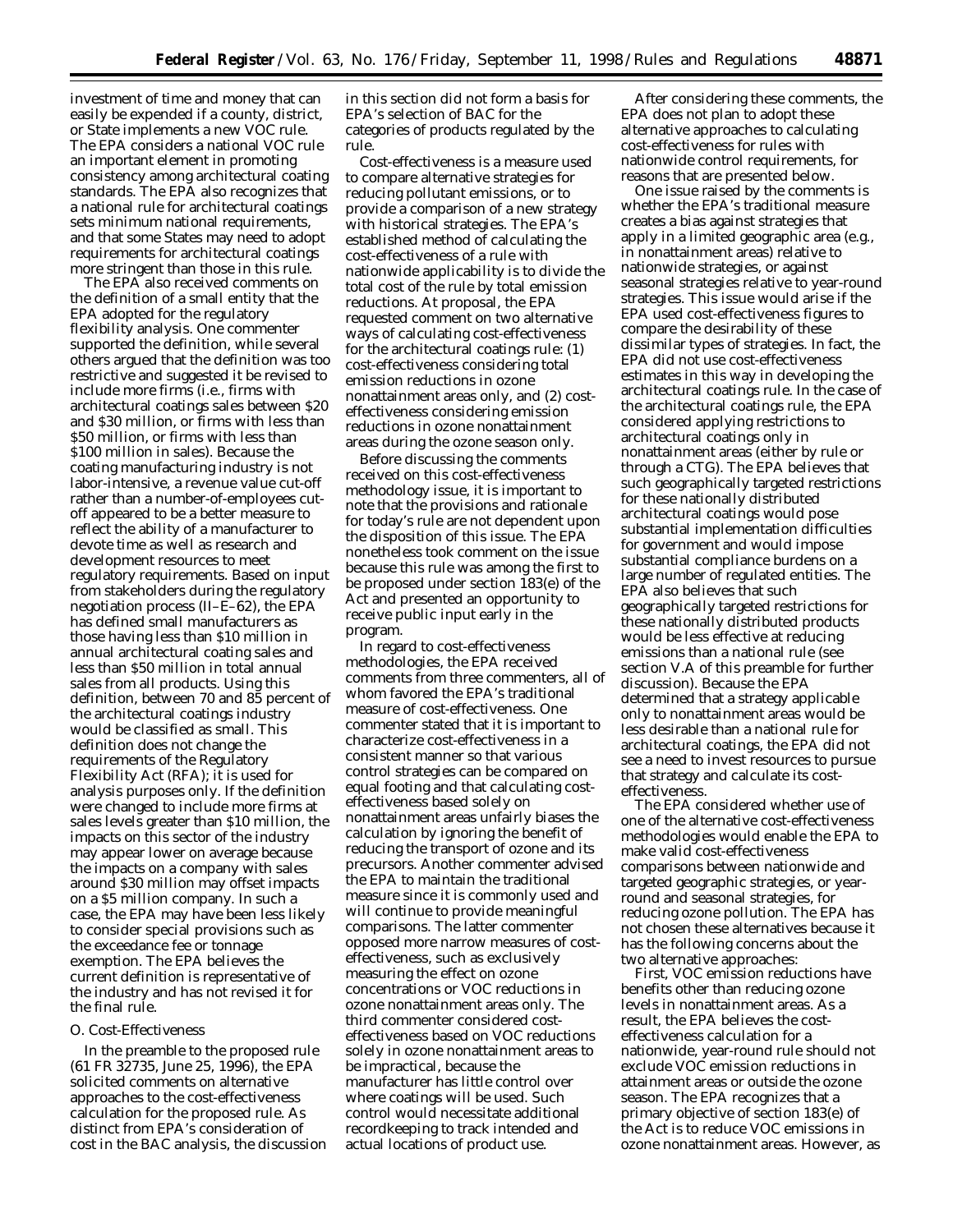previously explained, in the development of the architectural coatings rule, the EPA believes that the best policy alternative is to implement a nationwide rule. Therefore, emission reductions from this rule will not only be realized in ozone nonattainment areas, but also in all other parts of the country in which architectural coatings are distributed and consumed.

In general, the benefits of VOC reductions in ozone attainment areas include reductions in emissions of VOC air toxics, reductions in the contribution from VOC emissions to the formation of fine particulate matter, and reductions in damage to agricultural crops, forests, and ecosystems from ozone exposure. Emission reductions in attainment areas help to maintain clean air as the economy grows and new pollution sources come into existence. Also, ozone health benefits can result from reductions in attainment areas, although the most certain health effects from ozone exposure below the NAAQS appear to be both transient and reversible. The closure letter from the Clean Air Science Advisory Committee (CASAC) for the recent review of the ozone NAAQS states that there is no apparent threshold for biological responses to ozone exposure [See U.S. EPA; Review of NAAQS for Ozone, Assessment of Scientific and Technical Information, Office of Air Quality Planning and Standards Staff Paper; document number: EPA–452\R–96–007].

Second, under either alternative approach, emission reductions in ozone attainment areas would not be included in the calculation. This appears to imply that emissions reductions in attainment areas do not contribute to cleaner air in nonattainment areas. VOC sources in regions adjacent to nonattainment areas may contribute to ozone levels in nonattainment areas. As a result, a costeffectiveness comparison based on the alternative approaches sometimes could create a bias against a nationwide rule relative to a strategy that applies in nonattainment areas only.

In light of the transport issue, it has been suggested that the EPA apply a weighting factor to account for differences in the extent to which emissions inside and outside nonattainment areas contribute to ozone formation in nonattainment areas. The EPA is concerned that in order to calculate cost-effectiveness using this concept, the EPA would have to conduct extensive and costly air quality modeling to estimate ozone reductions resulting from each candidate control strategy and that this would require extensive data on the location of emissions. Such detailed analysis is

appropriate for some policy decisions, but not for all. As a result, the EPA is skeptical that this weighting approach would represent a generally useful analytical tool for decision making.

The EPA, of course, agrees that differences in the location and timing of emission reductions are a significant consideration in choosing among alternative strategies. The extent of ozone reductions and other benefits resulting from VOC emission reductions varies, partly based on location and season. In considering nationwide vs. geographically targeted controls, and year-round vs. seasonal controls, the EPA considers available information on the effectiveness of those strategies in reducing ozone—as well as other health and environmental considerations, economic considerations, and other relevant factors—in making a holistic assessment of which strategy is most desirable from an overall public policy standpoint.

There are instances where the EPA does provide an estimate of costeffectiveness of a control strategy during the ozone season, i.e., generally, when a control strategy is feasible to apply on a seasonal basis, or when limits are set on a seasonal basis. Although these figures are useful for comparing different seasonal strategies, the EPA does not plan to use cost-effectiveness figures for inappropriate (i.e., apple to orange) comparisons between seasonal and year-round strategies for the 183(e) program for the reasons presented above. In regard to today's rule, the EPA notes that the nature of architectural coatings emissions does not allow for control strategies that reduce emissions only during the ozone season to be an objective for consideration. One reason is that the shelf life and consumption rate of architectural coatings varies greatly and one cannot predict that a certain percentage of a product made with a specified formulation will be consumed and, thus, result in VOC emitted during the ozone season. Because the Agency has concluded that an ozone season-based approach is not a viable control strategy for architectural coatings, the EPA did not believe it was appropriate to develop a seasonal-based approach to measuring costeffectiveness for the architectural coatings rule.

### *P. Future Study and Future Limits*

The EPA has determined to regulate architectural coatings based upon the study and Report to Congress required by Section 183(e) of the Act. For the reasons discussed in the separate final listing decision published today in the **Federal Register**, the 183(e) study

established that the EPA should regulate architectural coatings to reduce VOC emissions, as directed by the Act. The final rule's VOC content limits, in combination with the exceedance fee and tonnage exemption provisions, reflect the EPA's determination of BAC for architectural coatings, based on the EPA's analysis of currently available information on coating technologies. However, the EPA recognizes that manufacturers are continuously developing new and innovative products in response to competitive markets as well as to regulatory pressures. The EPA has developed the final requirements for architectural coatings largely from data for coatings manufactured in the early 1990s, and the EPA believes, therefore, that VOC reductions beyond those reflected in table 1 of the rule may be technologically and economically feasible in the future. In the preamble for the proposed rule, the EPA discussed the idea of a joint study with the industry to investigate the cost and performance characteristics of coatings with VOC contents lower than the promulgated limits and to assess the environmental and economic impacts of requiring lower VOC contents. The EPA requested comments concerning such an EPA/industry study and any performance, cost, or reactivity considerations that should be included in such a study. The EPA also requested information on coating categories where recent progress in low-VOC resin systems has resulted in the introduction of new low-VOC coatings into the market since 1990. In addition, the EPA requested cost information and comments on the ability of coatings with VOC content limits lower than the proposed levels to meet the performance needs within the coating category.

A total of 27 commenters responded to the EPA's request for comments, representing a wide variety of positions. The comments generally addressed three issues: (1) the usefulness of the proposed joint study, (2) how the EPA should conduct the study, and (3) the merit of promulgating additional or more stringent standards for architectural coatings.

Based on these comments, the EPA has concluded that an additional study for this category may be warranted to determine the feasibility of additional reductions in VOC limits. However, contrary to some commenters' assertions, the EPA would not necessarily impose future requirements as a result of any study. A study could indicate that further regulation of architectural coatings is unwarranted.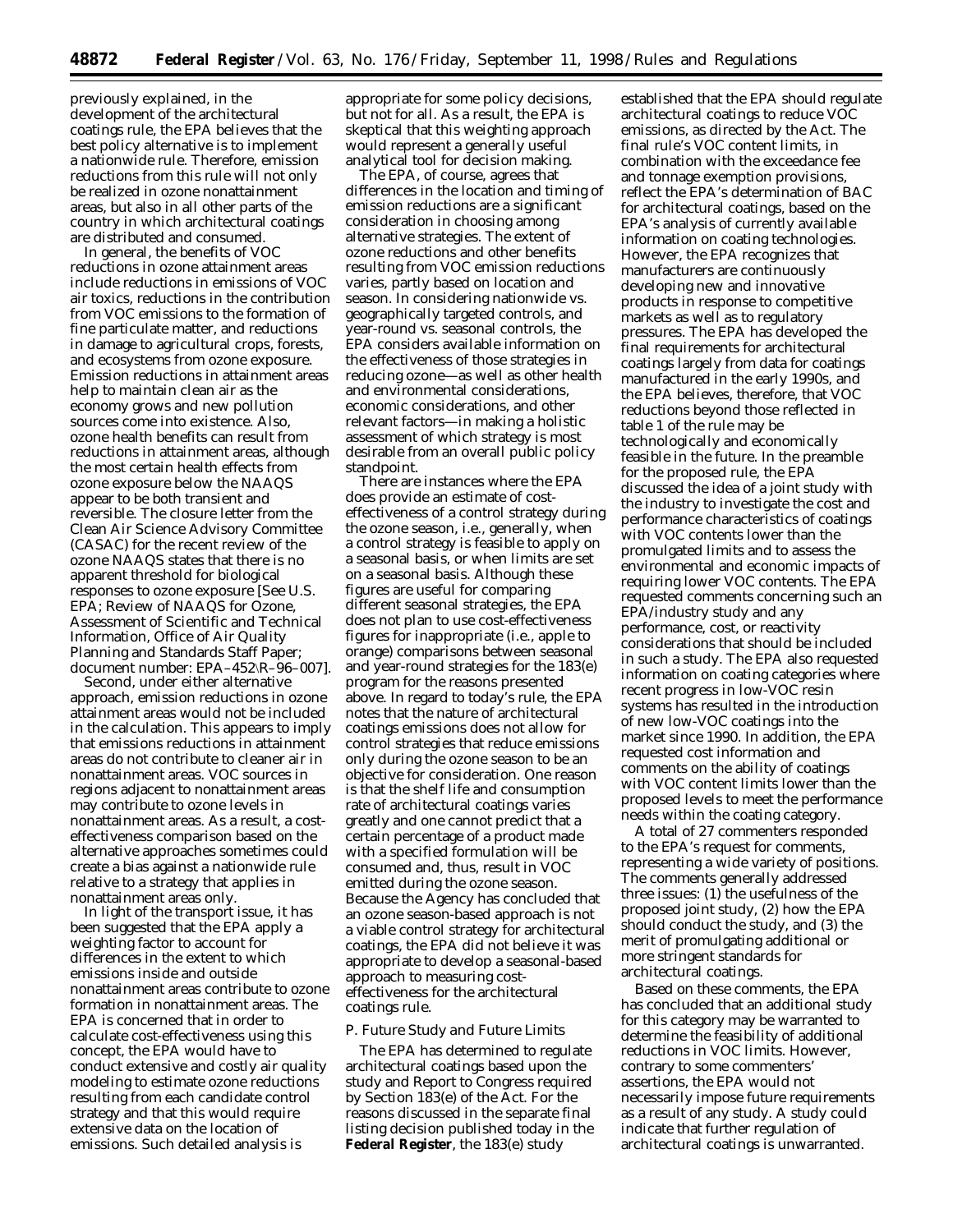The EPA appreciates the willingness expressed by many commenters to participate in a joint study. The effectiveness of any study is highly dependent on a spirit of openness and cooperation between all affected parties. In order to determine the potential for useful results from a second study, the EPA will solicit input from industry representatives and other interested parties on the timing, scope, and content of the study. Decisions concerning the additional study will be made on the basis of this input.

Some commenters questioned the EPA's authority to engage in any future regulatory initiatives involving architectural coatings. These commenters did not identify any statutory language in section 183(e) of the Act that supports this position. The EPA believes that section 183(e) explicitly authorizes the EPA to use ''any system or systems of regulation'' that are appropriate to achieve the goals of the statute, and the EPA's explicit directive is to require BAC. Nothing in section 183(e) explicitly or implicitly prohibits the EPA from updating or amending the regulations in the future, if appropriate. The EPA has striven to promulgate the appropriate regulations given the current state of technology. Future innovation in technology may justify reexamination of the regulations, and the EPA wishes to encourage such innovation in order to achieve the objectives of section 183(e).

#### *Q. Administrative Provisions*

Since proposal, the EPA has added several new sections to the regulation to aid in implementing the rule. These administrative provisions do not add any new compliance requirements to the rule, and pose no additional impacts on regulated entities. The EPA has added the new requirements to provide consistent procedures for implementation. The provisions that were added are as follows: (1) Addresses of the EPA Regional Offices, (2) State Authority, (3) Circumvention, (4) Incorporations by Reference, and (5) Availability of Information and Confidentiality.

The section on addresses specifies the mailing addresses of the EPA Regional Offices for the submittal of required reports. The States and territories served by the various Regional Offices are listed in this section as well. The appropriate Regional Office for purposes of reporting would be that Regional Office which serves the State or territory in which the regulated entity's corporate headquarters are physically located.

The section on State authority clarifies that this rule in no way

prevents States from adopting more stringent regulations. The section on circumvention prohibits regulated entities from doing anything to conceal what would otherwise be noncompliance, by such means as falsifying records of product formulation or VOC content. The section on incorporations by reference includes as part of the rule the ASTM methods and technical standards of the American Architectural Manufacturer's Association that are cited by reference. Finally, the section on availability of information and confidentiality clarifies the type of information that is available to the public, and provides for the confidential handling of any proprietary information that may be submitted to the EPA in response to the rule.

### **VI. Administrative Requirements**

## *A. Docket*

The docket is an organized and complete file of all the information considered by the EPA in the development of this rule. The docket is a dynamic file, since material is added throughout the rulemaking development. The docketing system is intended to allow members of the public to identify and locate documents so that they can effectively participate in the rulemaking process. Along with the statement of basis and purpose of the proposed and promulgated standards and the EPA responses to significant comments, the contents of the docket will serve as the record in case of judicial review [see 42 U.S.C. 7607(d)(7)(A)].

### *B. Paperwork Reduction Act*

The information collection requirements in this rule have been submitted for approval to OMB under the *Paperwork Reduction Act*, 44 U.S.C. 3501, *et seq.* An Information Collection Request (ICR) document has been prepared by the EPA (ICR No. 1750.02) and a copy may be obtained from Sandy Farmer, OPPE Regulatory Information Division, United States Environmental Protection Agency (2137), 401 M Street, SW, Washington, DC 20460, or by calling (202) 260–2740. The information requirements are not effective until OMB approves them.

The information collections required under this rule are needed as part of the overall compliance and enforcement program. The information will be used by the EPA to identify the regulated entities subject to the rule and to ensure their compliance with the rule. The recordkeeping, reporting, and labeling requirements are mandatory and are being established under sections 114

and 183(e) of the Act. All information submitted to the EPA for which a claim of confidentiality is made will be safeguarded according to the EPA policies set forth in Title 40, Chapter 1, Part 2, Subpart B-Confidentiality of Information (see 40 CFR part 2; 41 FR 36902, September 1, 1976, as amended by: 43 FR 39999, September 8, 1978; 43 FR 42251, September 28, 1978; and 44 FR 17674, March 23, 1979).

The total annual reporting and recordkeeping burden for this information collection averaged over the first 3 years is estimated to be 65,851 hours per year. The total annualized recordkeeping and reporting costs for this rule are estimated to be \$2,452,683. This is the estimated burden for the estimated 500 respondents (i.e., architectural coating manufacturers).

The average estimated burden, per respondent, is 132 hours per year. The total reporting and recordkeeping burden for an individual respondent will vary depending on the compliance option chosen. Respondents meeting the VOC content limits will have the lowest reporting and recordkeeping burden. Manufacturers and importers that choose the option of calculating an ''adjusted-VOC content'' (for recycled coatings), paying an exceedance fee, or exercising the tonnage exemption will have a higher reporting and recordkeeping burden. The final rule requires an initial one-time notification from each respondent. Respondents whose coating products have a VOC content that is less than or equal to the VOC content limits have no periodic reporting requirements. Respondents using the recycled coatings provision must keep records and submit annual reports. Respondents taking advantage of the tonnage exemption must file annual reports and must maintain records for the coatings being claimed under the exemption. Respondents paying an exceedance fee must submit reports on an annual basis. These manufacturers must also keep records for each coating product on which fees are paid.

Burden in this context means the total time, effort, or financial resources expended by persons to generate, maintain, retain, disclose, or provide information to or for a Federal agency. This includes the time needed to: (1) Review instructions; (2) develop, acquire, install, and utilize technology and systems for the purposes of collecting, validating, and verifying information, processing and maintaining information, and disclosing and providing information; (3) adjust the existing ways to comply with any previously applicable instructions and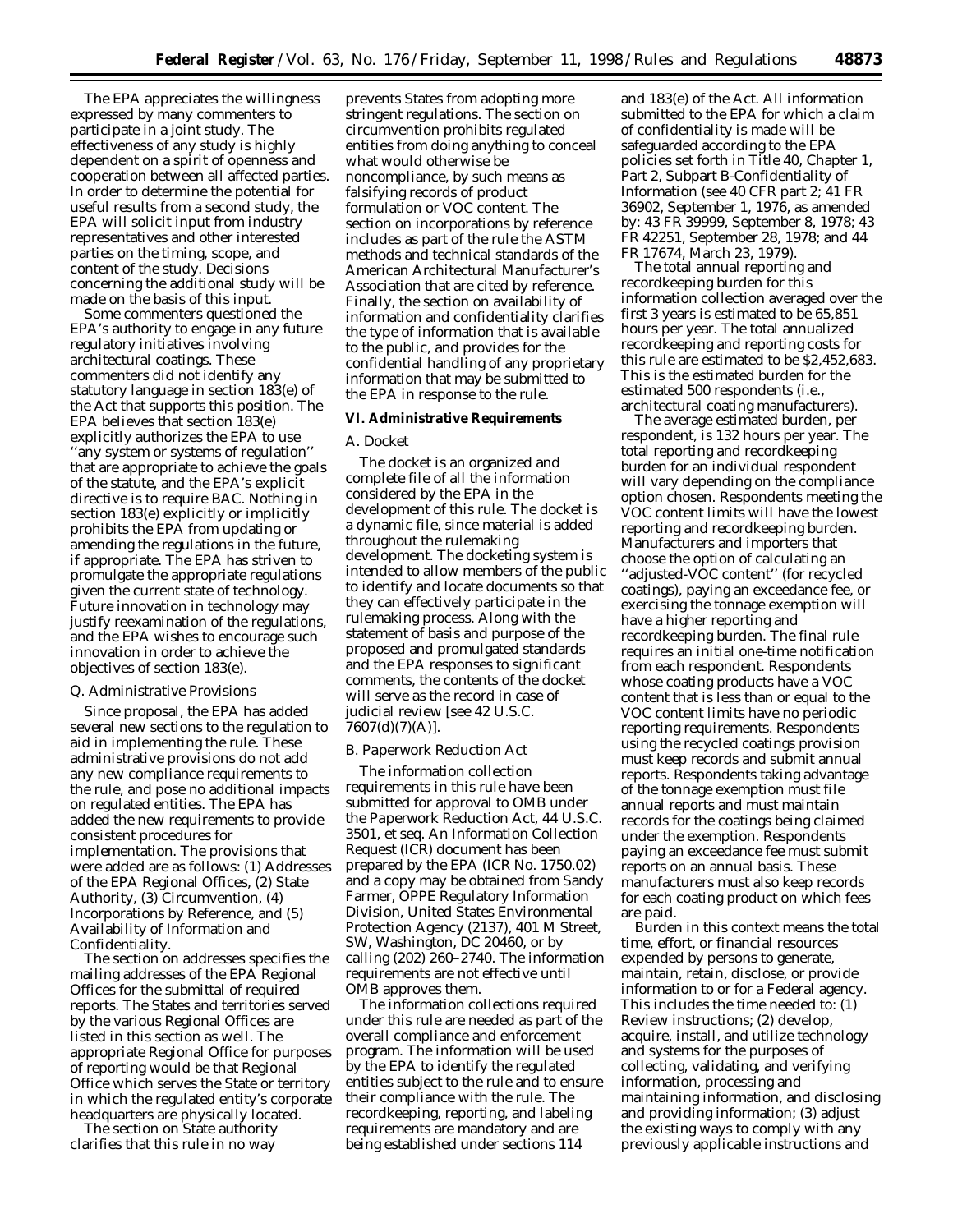requirements; (4) train personnel to be able to respond to a collection of information; (5) search data sources; (6) complete and review the collection of information; and (7) transmit or otherwise disclose the information.

An Agency may not conduct or sponsor, and a person is not required to respond to, a collection of information unless it displays a currently valid OMB control number. The OMB control numbers for the EPA's regulations are listed in 40 CFR part 9 and 48 CFR chapter 15.

Send comments on the EPA's need for this information, the accuracy of the provided burden estimates, and any suggested methods for minimizing respondent burden, including through the use of automated collection techniques to the Director, OPPE Regulatory Information Division, United States Environmental Protection Agency (2137), 401 M Street, SW, Washington, DC 20460, and to the Office of Information and Regulatory Affairs, Office of Management and Budget, 725 17th Street, N.W., Washington, DC 20503, marked ''Attention: Desk Officer for EPA.'' Comments are requested within October 13, 1998. Include the ICR number in any correspondence.

#### *C. Executive Order 12866*

Under Executive Order 12866 (58 FR 51735, October 4, 1993), the EPA must determine whether a regulatory action is ''significant'' and therefore subject to OMB review and the requirements of the Executive Order. The Order defines ''significant regulatory action'' as one that is likely to result in a rule that may:

(1) Have an annual effect on the economy of \$100 million or more or adversely affect in a material way the economy, a sector of the economy, productivity, competition, jobs, the environment, public health or safety, or State, local, or tribal governments or communities;

(2) Create a serious inconsistency or otherwise interfere with an action taken or planned by another agency;

(3) Materially alter the budgetary impact of entitlements, grants, user fees, or loan programs or the rights and obligations of recipients thereof; or

(4) Raise novel legal or policy issues arising out of legal mandates, the President's priorities, or the principles set forth in the Executive Order.

Pursuant to the terms of the Executive Order, the EPA has determined that this final rule is a ''significant regulatory action'' under criterion (4) above, based on the novel use of economic incentives (an exceedance fee) for this industry. Therefore, the EPA submitted this action to OMB for review. Any changes

made in response to OMB suggestions or recommendations are documented in the public record.

### *D. Executive Order 12875*

To reduce the burden of Federal regulations on States and small governments, the President issued Executive Order 12875 on October 26, 1993, entitled Enhancing the Intergovernmental Partnership. This Executive Order requires agencies to assess the effects of regulations that are not required by statute and that create mandates upon State, local, or tribal governments. In compliance with Executive Order 12875, the EPA has involved State and local governments in the development of this rule. State and local air pollution control agencies participated in the regulatory negotiation and have also submitted comments after proposal for consideration in developing the final rule.

## *E. Regulatory Flexibility Act/Small Business Regulatory Enforcement Fairness Act of 1996*

The RFA of 1980 (5 U.S.C. 601, *et seq.*), as amended by the Small Business Regulatory Enforcement Fairness Act of 1996 (SBREFA), requires the EPA to give special consideration to the effect of Federal regulations on small entities and to consider regulatory options that might mitigate any such impacts. The EPA is required to prepare a regulatory flexibility analysis, including consideration of regulatory options for reducing any significant impacts, unless the EPA determines that a rule will not have a significant economic impact on a substantial number of small entities.

The EPA prepared analyses to support both the proposed and final rules to meet the requirements of the RFA as modified by the SBREFA. The EPA undertook these analyses because of the large presence of small entities in the architectural coatings industry and because the EIA indicated that there could be a significant economic impact on a substantial number of small entities if mitigating regulatory options were not adopted for the rule. After evaluating public comment on the proposed mitigating options, the EPA made a number of changes to the proposed rule to further mitigate the rule's small business impacts. As a result, the EPA believes that it is highly unlikely that the rule will have a significant economic impact on a substantial number of small entities. However, in light of the EPA's inability to quantify the effect of all of the mitigating provisions included in the rule, the EPA has elected to conduct a regulatory

flexibility analysis and to prepare a SBREFA compliance guide to eliminate any potential dispute about whether the EPA has fulfilled SBREFA requirements. The EPA expects to complete the compliance guide by the end of 1998.

The analysis supporting the proposed rule was published in the report titled, ''Economic Impact and Regulatory Flexibility Analysis of Air Pollution Regulations: Architectural and Industrial Maintenance Coatings,'' (June 1996). For the purpose of the analysis, the EPA considered small manufacturers to be firms with less than \$10 million of total gross annual revenues from the sale of architectural coatings and less than \$50 million in total gross annual revenues from all products. The EPA proposed this definition of small entity for the reasons stated in the September 3, 1996 **Federal Register** (61 FR 46411) and has determined that this definition is appropriate. The Small Business Administration has concurred on this definition of small entity.

Using this definition, one-third of the 116 firms for which the EPA has survey data are classified as small. There are approximately 500 total manufacturers. Since the EPA does not have data to indicate the total number of small firms producing architectural coatings, the EPA assumes as a conservative estimate that the unsurveyed manufacturer population (i.e., the remaining 384 manufacturers) are all small, and consequently, all product volume not captured by the 116 manufacturers surveyed is manufactured by small firms. Using this assumption, the EPA conducted an analysis that assumed 84 percent of the estimated 500 architectural coating producers, i.e., 420 firms, are small entities.

Based on an analysis of the survey data at proposal, the EPA recognized the fact that small businesses tend to produce products in specialized or niche markets and also to produce products that tend to have higher than industry-average VOC contents within less specialized markets. In addition, small manufacturers' revenue and production levels are generally lower than the average for all manufacturers. One benefit of their smaller production levels is that small manufacturers have a greater ability to adjust quickly to changes in markets. However, because the costs to reformulate are fixed for all levels of production, and small manufacturers have lower than average production levels, the costs for small manufacturers to reformulate represents a greater share of baseline costs and revenues. Without any rule provisions designed to mitigate impacts on small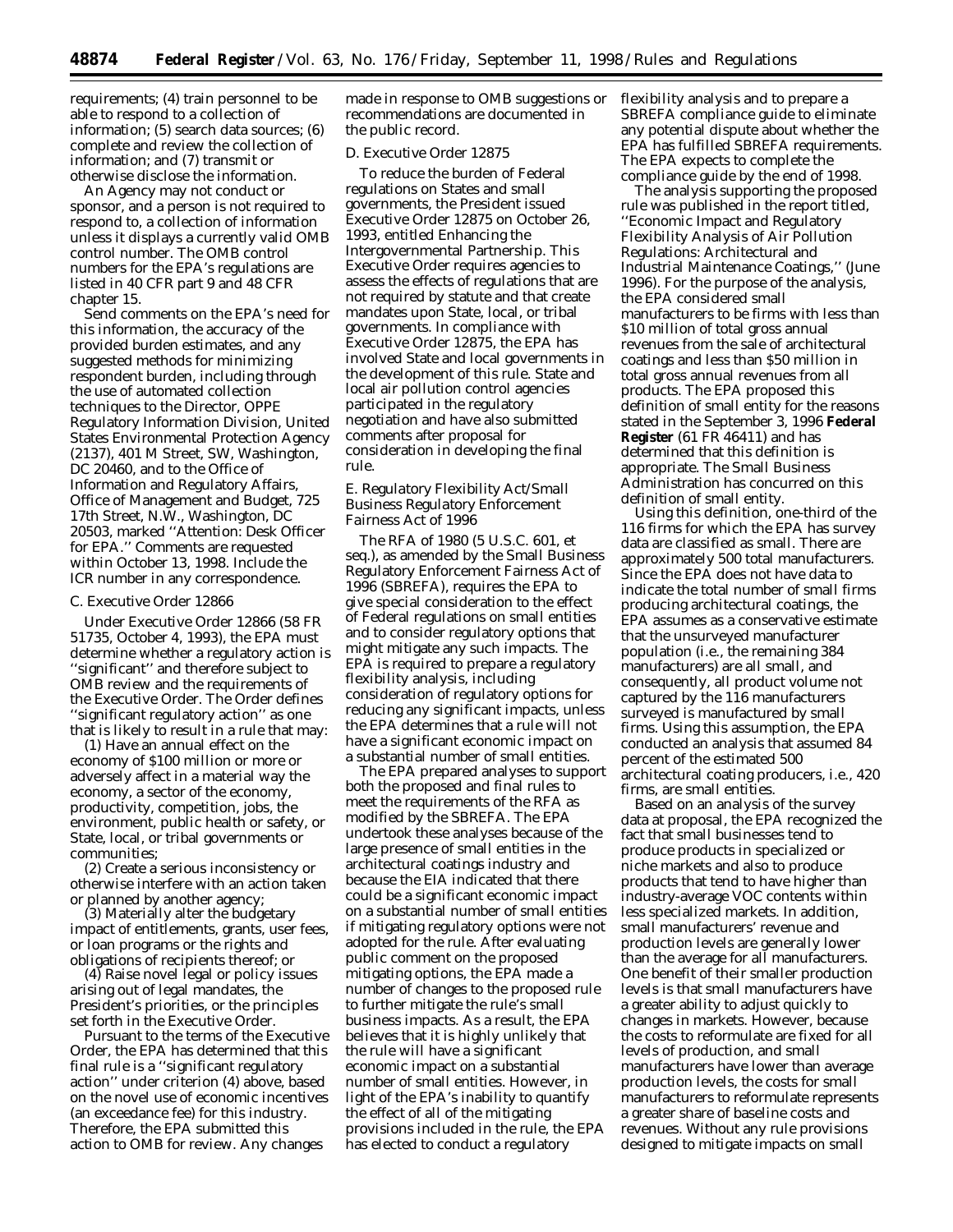manufacturers' niche markets and smaller production levels, there is some indication that a disproportionate impact on small businesses could occur.

At proposal, the EPA included categories and limits to preserve niche product markets. In addition, to evaluate whether further steps were still needed to accommodate niche market coatings, the EPA requested that commenters identify any additional specialty coatings which would not comply with VOC content requirements. The EPA also requested comment on whether to include an ''exceedance fee'' which would allow companies the option of paying a fee, based on the amount that VOC content limits are exceeded, instead of achieving the limit. In addition, the EPA requested comment on the concept of a low volume cut-off, under which a coating may be exempt from regulation. The analysis prepared to support the final rule builds upon the analysis performed for the proposal and takes into consideration compliance options the EPA has added to the final rule.

Due to confidentiality considerations associated with the survey data provided by the industry trade association, the EPA could not derive compliance cost as a percentage of revenues for each small manufacturer included in the survey population. This is because the aggregated information provided to the EPA did not have sales and VOC content information linked to any particular small manufacturer. The data compiled all responses for small manufacturers without any indication of firm name. Therefore, individual product VOC content information is available, and total revenues of all firms responding to the survey as a small business is available, but no method exists for the EPA to connect each response to an individual firm for a calculation of actual firm-level cost-torevenues ratios. Absent exact information for each firm, the EPA performed the analysis based upon an average small business, using reasonable assumptions based upon the available data. In lieu of firm-level measures, the analysis presents an average cost/ revenue ratio for a typical small firm based on the survey data.

The analysis has several other limitations. Although the EPA included specialty niche market categories in the rule, based on the data available to the EPA, there was no way to account for the extent to which these additional categories mitigated impacts. For example, the EPA's proposal included the following categories: ''impacted immersion coatings'', ''flow coatings'', and ''nonferrous ornamental metal

lacquer and surface coatings'' which likely would have been reported in the survey under the broader ''industrial maintenance'' category. The analysis would likely overestimate impacts on some of the markets represented in the survey due to the inability to account for the subset niche markets within these surveyed categories for which the EPA created additional categories. Additionally, the EPA's analysis assumes that manufacturers bear the full cost of each reformulation. Since the VOC content limits in the rule reflect available resin technologies, the EPA expects that the cost to comply for those manufacturers needing to reformulate their higher VOC content coatings will be partially reduced through the assistance of resin manufacturers/ suppliers. Upon request, most resin suppliers are willing to share information and sample low VOC content formulations with interested paint manufacturers, both large and small. For this reason, the analysis may overestimate the impact of reformulation costs. A further consideration is that the EPA's analysis is based on 1990 data, and there has been much technological progress in the past 8 years in addition to new State regulations with requirements similar to the EPA's rule (e.g., Massachusetts, Kentucky, and Oregon).

In response to public comments, the EPA added 7 coating categories and increased the VOC content limits for 4 coating categories, as well as the exceedance fee provision and a provision which would enable each manufacturer to claim as exempt a specified amount of VOC (known as the tonnage exemption). The EPA also added an extended period of compliance after promulgation to allow additional time for reformulations. The EPA expects these provisions to mitigate rule impacts on small businesses' low production volumes and to allow for the preservation of several niche markets. However, based on the limited data available to the EPA, only the mitigating impact of exceedance fees can be quantified.

The EPA first conducted the analysis without incorporating the quantifiable mitigating impacts of compliance options available in the final rule. The analysis shows that when reformulation is the only option for compliance, the cost/revenue ratio is 2.5 percent on average. When the alternative compliance options of the exceedance fee or product withdrawal are considered, the ratio decreases to 2 percent. This ratio would likely decrease further if the cost effects of the additional niche product categories, use

of the tonnage exemption, and reduction in cost to reformulate due to resin supplier assistance could be specifically quantified.

The analysis in the EIA suggests that a large percentage of small firms will opt for one of the alternative compliance strategies in lieu of reformulation. For some of the products listed in the survey as produced by a small manufacturer, the EPA anticipates that it would be less costly for a firm to utilize the exemption provision, pay the exceedance fee, or withdraw a product (and forego profits on the product) rather than to reformulate. Although the lack of data at the firm level does not allow for an approximation of the use of the exemption, the analysis suggests that 35.5 percent of the small business products in the survey that exceed the standards will be maintained at current VOC content levels through the payment of the exceedance fee, 4 percent will be removed from the market, and 60.5 percent of the products will undergo reformulation. The availability of the alternative compliance strategies reduces the cost to small manufacturers by 23 percent (or more if the effect of the tonnage exemption and the portion of reformulation cost borne by resin manufacturers/suppliers could be quantified).

Based on the findings of the analysis and consideration of additional provisions which are designed to mitigate impacts, the EPA believes that it is highly unlikely that the rule will have a significant economic impact on a substantial number of small entities. The EPA believes that these measures adopted in the final rule will significantly mitigate the economic impacts on small businesses that might otherwise have occurred.

# *F. Unfunded Mandates Reform Act of 1995*

Under section 202 of the Unfunded Mandates Reform Act of 1995 (''Unfunded Mandates Act''), signed into law on March 22, 1995, the EPA must prepare a budgetary impact statement to accompany any proposed or final rule that includes a Federal mandate that may result in estimated costs to State, local, or tribal governments in the aggregate, or to the private sector, of \$100 million or more in any one year. Under section 205, the EPA must select the most cost-effective and least burdensome alternative that achieves the objectives of the rule and is consistent with statutory requirements. Section 203 requires the EPA to establish a plan for informing and advising any small governments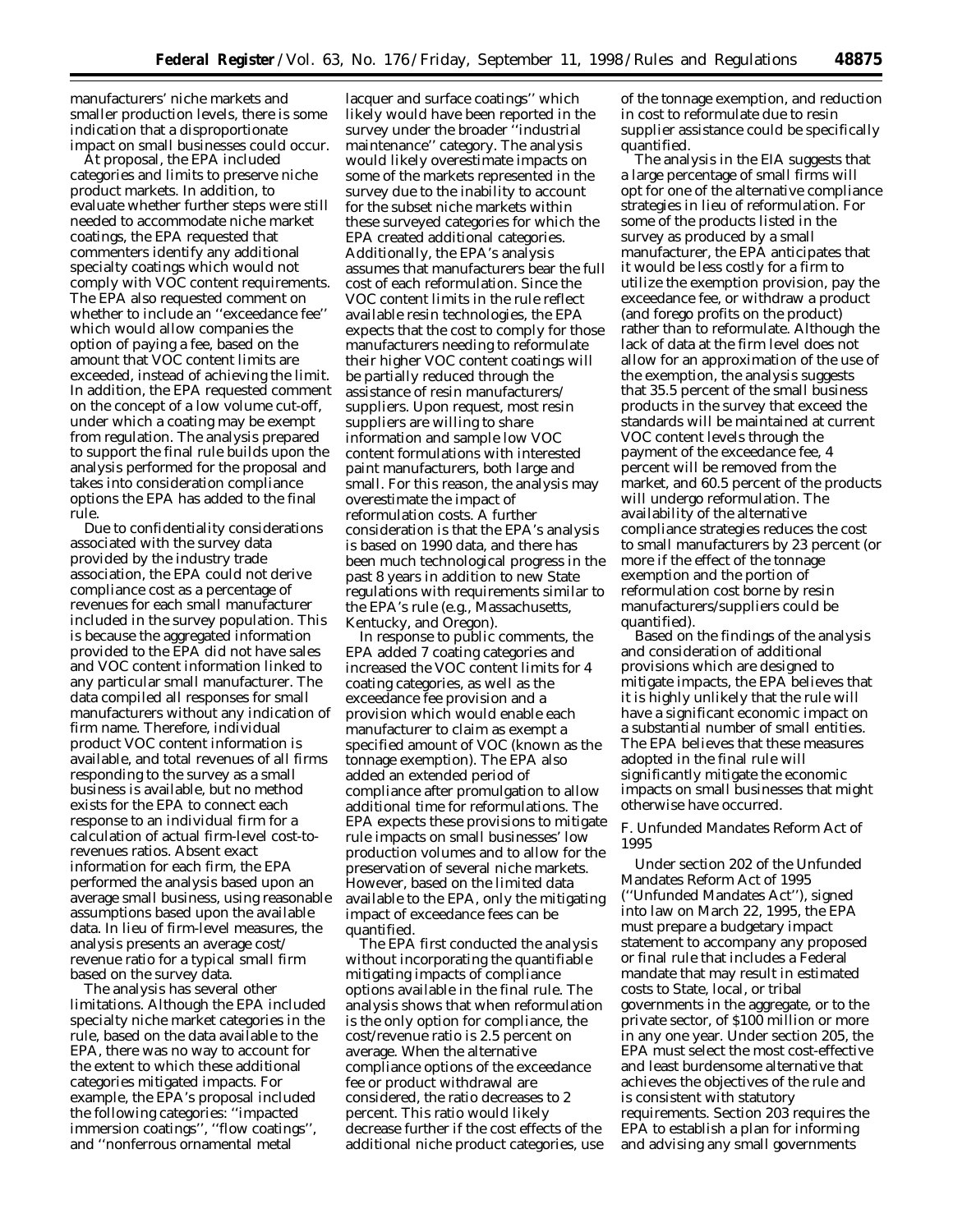that may be significantly or uniquely impacted by the rule.

Based upon the analysis presented in the EIA, the EPA has determined that the action promulgated today does not include a Federal mandate that may result in estimated costs of \$100 million or more to either State, local, or tribal governments in the aggregate, or to the private sector, in any one year. Therefore, the requirements of sections 202 and 205 of the Unfunded Mandates Reform Act do not apply to this action. The EPA has likewise determined that the final rule does not include regulatory requirements that would significantly or uniquely affect small governments. Thus, today's action is not subject to the requirements of section 203 of the Unfunded Mandates Act.

### *G. Submission to Congress and the General Accounting Office*

The Congressional Review Act, 5 U.S.C. 801, *et seq.*, as added by the SBREFA of 1996, generally provides that before a rule may take effect, the agency promulgating the rule must submit a rule report, which includes a copy of the rule, to each House of the Congress and to the Comptroller General of the United States. The EPA will submit a report containing this rule and other required information to the United States Senate, the United States House of Representatives, and the Comptroller General of the United States prior to publication of the rule in the **Federal Register**. A Major rule cannot take effect until 60 days after it is published in the **Federal Register**. This rule is not a ''major rule'' as defined by 5 U.S.C. 804(2). This rule will be effective September 11, 1998.

### *H. National Technology Transfer and Advancement Act*

Section 12(d) of the National Technology Transfer and Advancement Act of 1995 (the NTTAA), Pub. L. No. 104–113, § 12(d) (15 U.S.C. 272 note), directs the EPA to use voluntary consensus standards in its regulatory activities unless to do so would be inconsistent with applicable law or otherwise impractical. Voluntary consensus standards are technical standards (e.g., materials specifications, test methods, sampling procedures, business practices, etc.) that are developed or adopted by voluntary consensus standard bodies. The NTTAA requires the EPA to provide Congress, through OMB, explanations when the EPA decides not to use available and applicable voluntary consensus standards.

In the case of this rule, the proposed rule required the use of Method 24 to

determine VOC content of coatings. This method is a compilation of existing voluntary consensus methods to determine the volatile matter content, water content, and density of coatings. In response to the proposed rule, the EPA received no comments pertaining to the use of additional voluntary consensus standards rather than the proposed Method 24, either during or after the comment period. In preparing the final rule, however, the EPA has investigated to determine the availability of any other existing voluntary consensus standards for use in lieu of Method 24.

The EPA has searched for additional voluntary consensus standards that might be applicable. The search included use of the National Standards System Network, an automated service provided by the American National Standards Institute for identifying available national and international standards. The EPA has not identified any voluntary consensus standards that are not presently included in Method 24 and that would result in equivalent results. The EPA did identify another voluntary consensus method (ASTM Method D 3960) that provides instructions for calculating VOC content in many different units. Because this other method does not specify which units to use, it may result in inconsistent applications of the procedure and could make the standard more difficult to enforce. Consequently, the EPA determined that this other voluntary consensus method would be impractical to adopt. In addition, the EPA believes that it is appropriate to use Method 24 both because it has proven reliable and practical to achieve the goals of reducing VOC and because the EPA wishes to foster uniformity in testing nationwide. Accordingly, the EPA has determined that Method 24 constitutes the appropriate method for determining product compliance under this final rule.

#### *I. Executive Order 13045*

Executive Order 13045 applies to any rule that the EPA determines (1) is economically significant as defined under Executive Order 12866, and (2) for which the environmental health or safety risk addressed by the rule has a disproportionate effect on children. If the regulatory action meets both criteria, the EPA must evaluate the environmental health or safety effects of the planned rule on children and explain why the planned regulation is preferable to other potentially effective and reasonably feasible alternatives considered by the EPA.

This final rule is not subject to Executive Order 13045, entitled Protection of Children from Environmental Health Risks and Safety Risks (62 FR 19885, April 23, 1997), because it is not an economically significant regulatory action as defined by Executive Order 12866, and it does not address an environmental health or safety risk that would have a disproportionate effect on children.

#### Executive Order 13084

Under Executive Order 13084, the EPA may not issue a regulation that is not required by statute, that significantly or uniquely affects the communities of Indian tribal governments, and that imposes substantial direct compliance costs on those communities, unless the Federal government provides the funds necessary to pay the direct compliance costs incurred by the tribal governments, or the EPA provides to the Office of Management and Budget a description of the prior consultation and communications the agency has had with representatives of tribal governments and a statement supporting the need to issue the regulation. In addition, Executive Order 13084 requires the EPA to develop an effective process permitting elected and other representatives of Indian tribal governments ''to provide meaningful and timely input in the development of regulatory policies on matters that significantly or uniquely affect their communities.'' Information available to the Administrator does not indicate that this action will have any effect on Indian tribal governments.

#### **List of Subjects in 40 CFR Part 59**

Environmental protection, Air pollution control, Architectural coatings, Consumer and commercial products, Incorporation by reference, Ozone, volatile organic compound.

#### Dated: August 14, 1998.

#### **Carol M. Browner,**

#### *Administrator.*

For the reasons set out in the preamble, part 59 of title 40 of the Code of Federal Regulations is amended as follows:

# **PART 59—NATIONAL VOLATILE ORGANIC COMPOUND EMISSION STANDARDS FOR CONSUMER AND COMMERCIAL PRODUCTS**

1. The authority citation for part 59 continues to read as follows:

**Authority:** 42 U.S.C. 7401, *et seq.*

2. Part 59 is amended by adding subpart D to read as follows: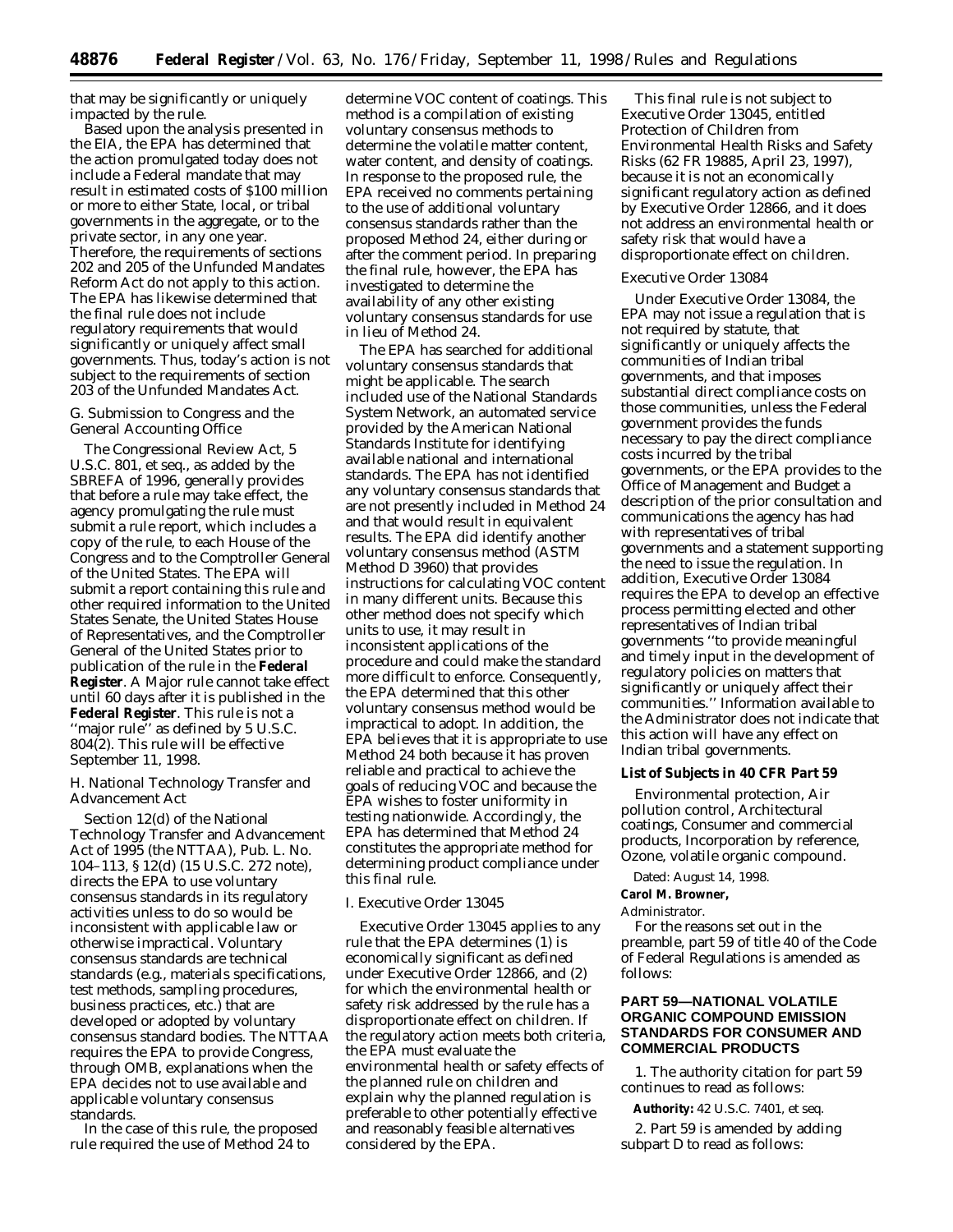#### **Subpart D—National Volatile Organic Compound Emission Standards for Architectural Coatings**

Secs.

- 59.400 Applicability and compliance dates.<br>59.401 Definitions.
- Definitions.
- 59.402 VOC content limits.
- 59.403 Exceedance fees.
- 59.404 Tonnage exemption.
- 59.405 Container labeling requirements.
- 59.406 Compliance provisions.
- 59.407 Recordkeeping requirements.<br>59.408 Reporting requirements. Reporting requirements.
- 
- 59.409 Addresses of EPA Regional Offices.
- 59.410 State authority.
- 59.411 Circumvention.
- 59.412 Incorporations by reference. 59.413 Availability of information and confidentiality.
- Appendix A to subpart D—Determination of Volatile Matter Content of Methacrylate Multicomponent Coatings Used as Traffic Marking Coatings
- Table 1 to Subpart D—Volatile Organic Compound (VOC) Content Limits for Architectural Coatings

## **Subpart D—National Volatile Organic Compound Emission Standards for Architectural Coatings**

### **§ 59.400 Applicability and compliance dates.**

(a) Except as provided in paragraphs (b) and (c) of this section, the provisions of this subpart apply to each architectural coating manufactured on or after September 13, 1999 for sale or distribution in the United States.

(b) For any architectural coating registered under the Federal Insecticide, Fungicide, and Rodenticide Act (7 U.S.C. Section 136, *et seq.*), the provisions of this subpart apply to any such coating manufactured on or after March 13, 2000 for sale or distribution in the United States.

(c) The provisions of this subpart do not apply to any architectural coating described in paragraphs (c)(1) through (c)(5) of this section:

(1) A coating that is manufactured for sale or distribution to architectural coating markets outside the United States; such a coating must not be sold or distributed within the United States as an architectural coating.

(2) A coating that is manufactured prior to September 13, 1999.

(3) A coating that is sold in a nonrefillable aerosol container.

(4) A coating that is collected and redistributed at a paint exchange.

(5) A coating that is sold in a container with a volume of one liter or less.

### **§ 59.401 Definitions.**

*Act* means the Clean Air Act (42 U.S.C. 7401, *et seq.*, as amended by Pub. L. 101–549, 104 Stat. 2399).

*Adhesive* means any chemical substance that is applied for the purpose of bonding two surfaces together other than by mechanical means. Under this subpart, adhesives are not considered coatings.

*Administrator* means the Administrator of the United States Environmental Protection Agency (U.S. EPA) or an authorized representative.

*Antenna coating* means a coating formulated and recommended for application to equipment and associated structural appurtenances that are used to receive or transmit electromagnetic signals.

*Anti-fouling coating* means a coating formulated and recommended for application to submerged stationary structures and their appurtenances to prevent or reduce the attachment of marine or freshwater biological organisms, including, but not limited to, coatings registered with the EPA under the Federal Insecticide, Fungicide, and Rodenticide Act (7 U.S.C. Section 136, *et seq.*) and nontoxic foul-release coatings.

*Anti-graffiti coating* means a clear or opaque high performance coating formulated and recommended for application to interior and exterior walls, doors, partitions, fences, signs, and murals to deter adhesion of graffiti and to resist repeated scrubbing and exposure to harsh solvents, cleansers, or scouring agents used to remove graffiti.

*Appurtenance* means any accessory to a stationary structure, whether installed or detached at the proximate site of installation, including but not limited to: bathroom and kitchen fixtures; cabinets; concrete forms; doors; elevators; fences; hand railings; heating equipment, air conditioning equipment, and other fixed mechanical equipment or stationary tools; lamp posts; partitions; pipes and piping systems; rain gutters and downspouts; stairways, fixed ladders, catwalks, and fire escapes; and window screens.

*Architectural coating* means a coating recommended for field application to stationary structures and their appurtenances, to portable buildings, to pavements, or to curbs. This definition excludes adhesives and coatings recommended by the manufacturer or importer solely for shop applications or solely for application to non-stationary structures, such as airplanes, ships, boats, and railcars.

*Below-ground wood preservative* means a coating that is formulated and recommended to protect below-ground wood from decay or insect attack and that is registered with the EPA under the Federal Insecticide, Fungicide, and Rodenticide Act (7 U.S.C. Section 136, *et seq.*).

*Bituminous coating and mastic* means a coating or mastic formulated and recommended for roofing, pavement sealing, or waterproofing that incorporates bitumens. Bitumens are black or brown materials including, but not limited to, asphalt, tar, pitch, and asphaltite that are soluble in carbon disulfide, consist mainly of hydrocarbons, and are obtained from natural deposits of asphalt or as residues from the distillation of crude petroleum or coal.

*Bond breaker* means a coating formulated and recommended for application between layers of concrete to prevent a freshly poured top layer of concrete from bonding to the layer over which it is poured.

*Calcimine recoater* means a flat solventborne coating formulated and recommended specifically for recoating calcimine-painted ceilings and other calcimine-painted substrates.

*Chalkboard resurfacer* means a coating formulated and recommended for application to chalkboards to restore a suitable surface for writing with chalk.

*Clear* means allowing light to pass through, so that the substrate may be distinctly seen.

*Coating* means a material applied onto or impregnated into a substrate for protective, decorative, or functional purposes. Such materials include, but are not limited to, paints, varnishes, sealants, inks, maskants, and temporary coatings. Protective, decorative, or functional materials that consist only of solvents, acids, bases, or any combination of these substances are not considered coatings for the purposes of this subpart.

*Colorant* means a concentrated pigment dispersion of water, solvent, and/or binder that is added to an architectural coating in a paint store or at the site of application to produce the desired color.

*Concrete curing compound* means a coating formulated and recommended for application to freshly placed concrete to retard the evaporation of water.

*Concrete curing and sealing compound* means a liquid membraneforming compound marketed and sold solely for application to concrete surfaces to reduce the loss of water during the hardening process and to seal old and new concrete providing resistance against alkalis, acids, and ultraviolet light, and provide adhesion promotion qualities. The coating must meet the requirements of American Society for Testing and Materials (ASTM) C 1315–95, Standard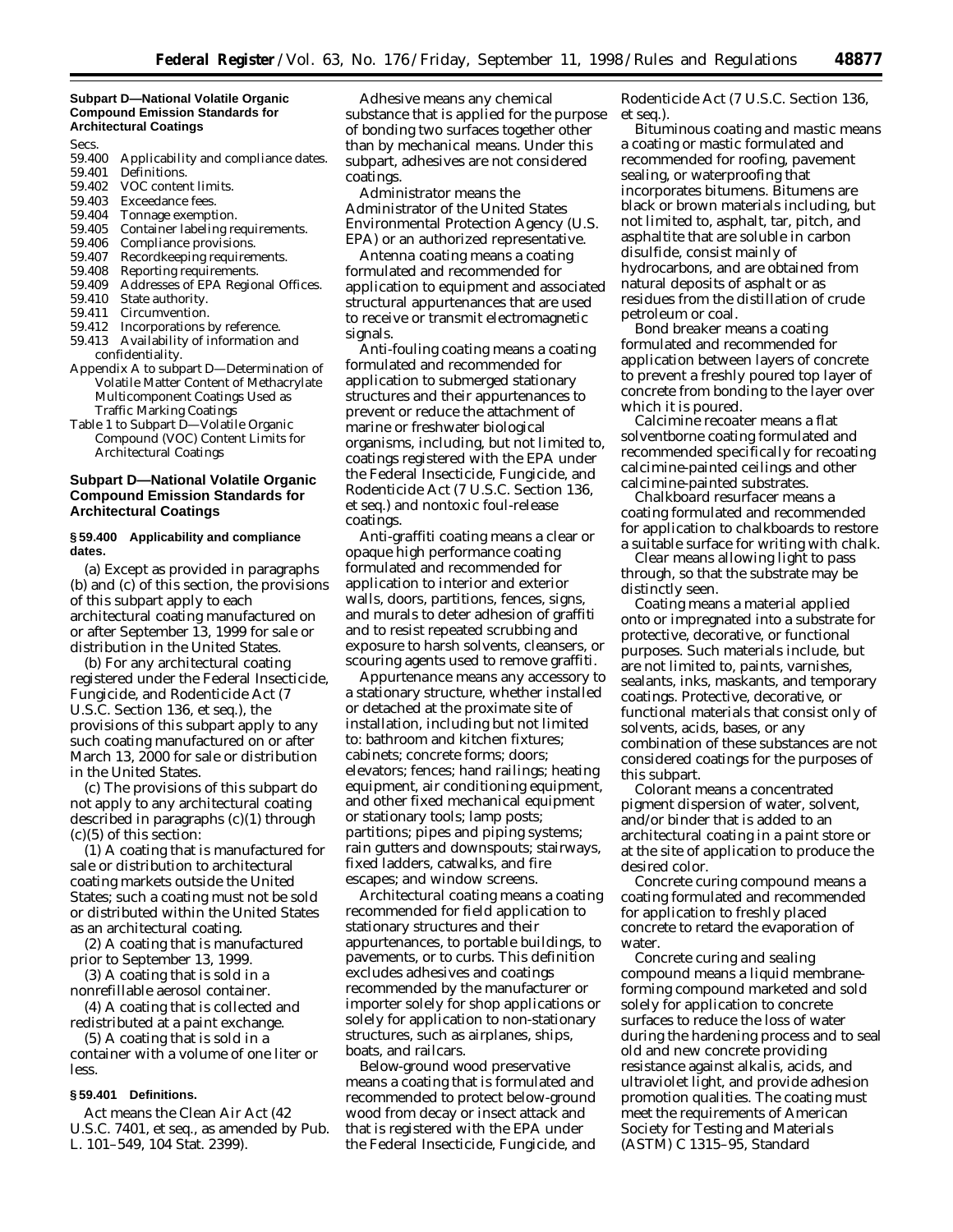Specification for Liquid Membrane-Forming Compounds Having Special Properties for Curing and Sealing Concrete (incorporated by reference see § 59.412 of this subpart).

*Concrete protective coating* means a high-build coating, formulated and recommended, for application in a single coat over concrete, plaster, or other cementitious surfaces. These coatings are formulated to be primerless, one-coat systems that can be applied over form oils and/or uncured concrete. These coatings prevent spalling of concrete in freezing temperatures by providing long-term protection from water and chloride ion intrusion.

*Concrete surface retarder* means a mixture of retarding ingredients such as extender pigments, primary pigments, resin, and solvent that interact chemically with the cement to prevent hardening on the surface where the retarder is applied, allowing the retarded mix of cement and sand at the surface to be washed away to create an exposed aggregate finish.

*Container* means the individual receptacle that holds the coating for storage and/or sale or distribution.

*Conversion varnish* means a clear acid curing coating with an alkyd or other resin blended with amino resins and supplied as a single component or twocomponent product. Conversion varnishes produce a hard, durable, clear finish designed for professional application to wood flooring. The film formation is the result of an acidcatalyzed condensation reaction, affecting a transetherification at the reactive ethers of the amino resins.

*Dry fog coating* means a coating formulated and recommended only for spray application such that overspray droplets dry before subsequent contact with incidental surfaces in the vicinity of the surface coating activity.

*Exempt compounds* means specific organic compounds that are not considered volatile organic compounds (VOC) due to negligible photochemical reactivity. The exempt compounds are specified in 40 CFR 51.100.

*Exterior coating* means an architectural coating formulated and recommended for use in conditions exposed to the weather.

*Extreme high durability coating* means an air dry coating, including a fluoropolymer-based coating, that is formulated and recommended for touchup of precoated architectural aluminum extrusions and panels and to ensure the protection of architectural subsections, and that meets the weathering requirements of American Architectural Manufacturer's Association (AAMA) specification 605–

98, Voluntary Specification Performance Requirements and Test Procedures for High Performance Organic Coatings on Aluminum Extrusions and Panels, Section 7.9 (incorporated by reference see § 59.412 of this subpart).

*Faux-finishing/glazing* means a coating used for wet-in-wet techniques, such as faux woodgrain, faux marble, and simulated aging, which require the finish to remain wet for an extended period of time.

*Fire-retardant/resistive coating* means a coating formulated and recommended to retard ignition and flame spread, or to delay melting or structural weakening due to high heat, that has been fire tested and rated by a certified laboratory for use in bringing buildings and construction materials into compliance with Federal, State, and local building code requirements.

*Flat coating* means a coating that is not defined under any other definition in this section and that registers gloss less than 15 on an 85-degree meter or less than 5 on a 60-degree meter according to ASTM Method D 523–89, Standard Test Method for Specular Gloss (incorporated by reference—see § 59.412 of this subpart).

*Floor coating* means an opaque coating with a high degree of abrasion resistance that is formulated and recommended for application to flooring including, but not limited to, decks, porches, and steps in a residential setting.

*Flow coating* means a coating that is used by electric power companies or their subcontractors to maintain the protective coating systems present on utility transformer units.

*Form release compound* means a coating formulated and recommended for application to a concrete form to prevent the freshly placed concrete from bonding to the form. The form may consist of wood, metal, or some material other than concrete.

*Graphic arts coating* or *sign paint* means a coating formulated and recommended for hand-application by artists using brush or roller techniques to indoor or outdoor signs (excluding structural components) and murals including lettering enamels, poster colors, copy blockers, and bulletin enamels.

*Heat reactive coating* means a high performance phenolic-based coating requiring a minimum temperature of 191 °C (375 °F) to 204 °C (400 °F) to obtain complete polymerization or cure. These coatings are formulated and recommended for commercial and industrial use to protect substrates from degradation and maintain product

purity in which one or more of the following extreme conditions exist:

(1) Continuous or repeated immersion exposure of 90 to 98 percent sulfuric acid, or oleum;

(2) Continuous or repeated immersion exposure to strong organic solvents;

(3) Continuous or repeated immersion exposure to petroleum processing at high temperatures and pressures; and

(4) Continuous or repeated immersion exposure to food or pharmaceutical products which may or may not require high temperature sterilization.

*High temperature coating* means a high performance coating formulated and recommended for application to substrates exposed continuously or intermittently to temperatures above 202°C (400°F).

*Impacted immersion coating* means a high performance maintenance coating formulated and recommended for application to steel structures subject to immersion in turbulent, debris-laden water. These coatings are specifically resistant to high-energy impact damage caused by floating ice or debris.

*Imported* means that a coating manufactured outside the United States has been brought into the United States for sale or distribution.

*Importer* means a person that brings architectural coatings into the United States for sale or distribution within the United States. This definition does not include any person that brings a coating into the United States and repackages the coating by transferring it from one container to another, provided the coating VOC content is not altered and the coating is not sold or distributed to another party. For purposes of applying this definition, divisions of a company, subsidiaries, and parent companies are considered to be a single importer.

*Industrial maintenance coating* means a high performance architectural coating, including primers, sealers, undercoaters, intermediate coats, and topcoats formulated and recommended for application to substrates exposed to one or more of the following extreme environmental conditions in an industrial, commercial, or institutional setting:

(1) Immersion in water, wastewater, or chemical solutions (aqueous and nonaqueous solutions), or chronic exposure of interior surfaces to moisture condensation;

(2) Acute or chronic exposure to corrosive, caustic, or acidic agents, or to chemicals, chemical fumes, or chemical mixtures or solutions;

(3) Repeated exposure to temperatures above 120 °C (250 °F);

(4) Repeated (frequent) heavy abrasion, including mechanical wear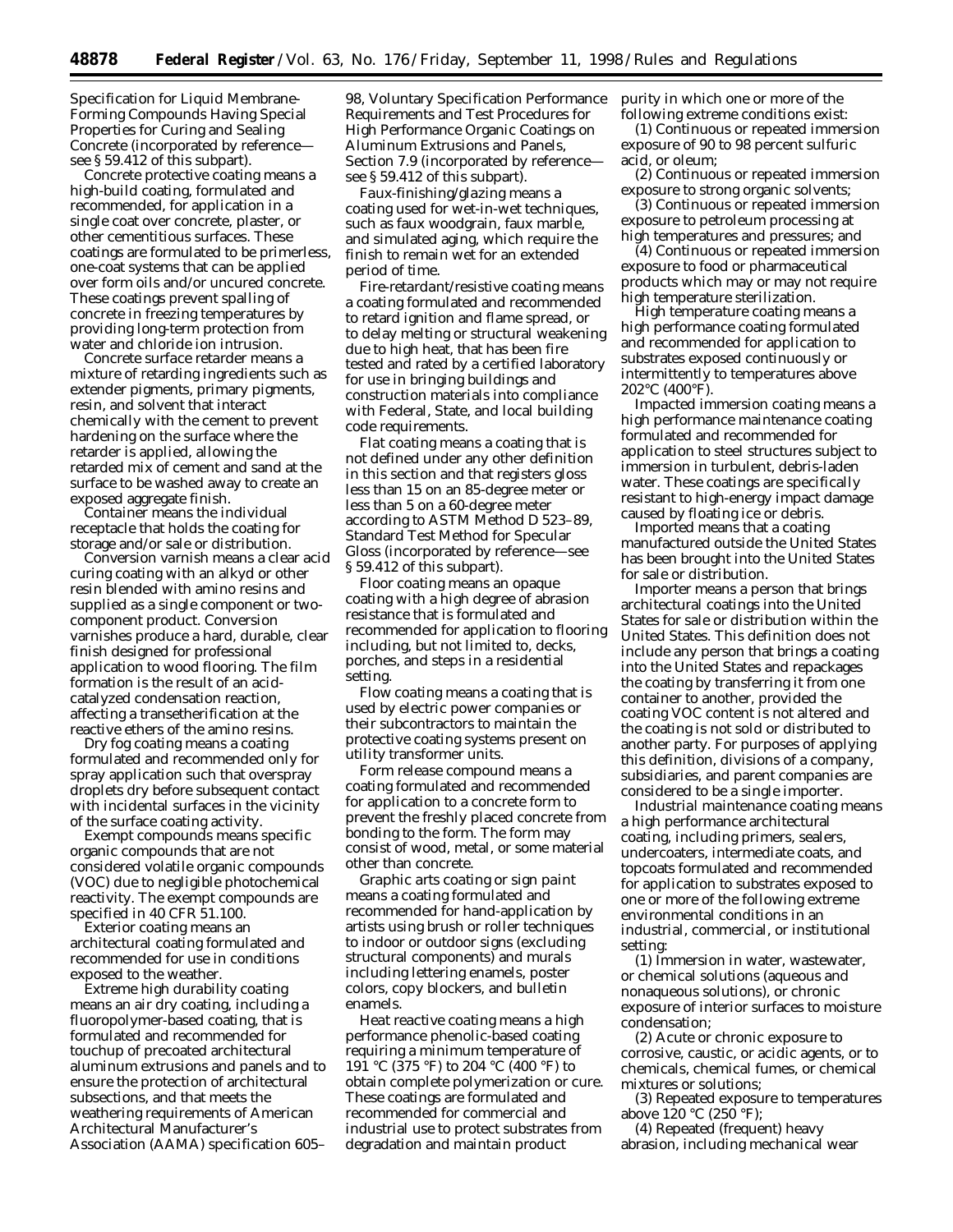and repeated (frequent) scrubbing with industrial solvents, cleansers, or scouring agents; or

(5) Exterior exposure of metal structures and structural components.

*Interior clear wood sealer* means a low viscosity coating formulated and recommended for sealing and preparing porous wood by penetrating the wood and creating a uniform smooth substrate for a finish coat of paint or varnish.

*Interior coating* means an architectural coating formulated and recommended for use in conditions not exposed to natural weathering.

*Label* means any written, printed, or graphic matter affixed to, applied to, attached to, blown into, formed, molded into, embossed on, or appearing upon any architectural coating container for purposes of branding, identifying, or giving information with respect to the product, use of the product, or contents of the container.

*Lacquer* means a clear or pigmented wood finish, including clear lacquer sanding sealers, formulated with cellulosic or synthetic resins to dry by evaporation without chemical reaction and to provide a solid, protective film. Lacquer stains are considered stains, not lacquers.

*Low solids* means containing 0.12 kilogram or less of solids per liter (1 pound or less of solids per gallon) of coating material and for which at least half of the volatile component is water.

*Magnesite cement coating* means a coating formulated and recommended for application to magnesite cement decking to protect the magnesite cement substrate from erosion by water.

*Manufactured* means that coating ingredients have been combined and put into containers that have been labeled and made available for sale or distribution.

*Manufacturer* means a person that produces, packages, or repackages architectural coatings for sale or distribution in the United States. A person that repackages architectural coatings as part of a paint exchange, and does not produce, package, or repackage any other architectural coatings for sale or distribution in the United States, is excluded from this definition. A person that repackages a coating by transferring it from one container to another is excluded from this definition, provided the coating VOC content is not altered and the coating is not sold or distributed to another party. For purposes of applying this definition, divisions of a company, subsidiaries, and parent companies are considered to be a single manufacturer.

*Mastic texture coating* means a coating formulated and recommended to cover holes and minor cracks and to conceal surface irregularities, and is applied in a single coat of at least 10 mils (0.010 inch) dry film thickness.

*Metallic pigmented coating* means a nonbituminous coating containing at least 0.048 kilogram of metallic pigment per liter of coating (0.4 pound per gallon) including, but not limited to, zinc pigment.

*Multi-colored coating* means a coating that is packaged in a single container and exhibits more than one color when applied.

*Nonferrous ornamental metal lacquers and surface protectant* means a clear coating formulated and recommended for application to ornamental architectural metal substrates (bronze, stainless steel, copper, brass, and anodized aluminum) to prevent oxidation, corrosion, and surface degradation.

*Nonflat coating* means a coating that is not defined under any other definition in this section and that registers a gloss of 15 or greater on an 85-degree meter or 5 or greater on a 60 degree meter according to ASTM Method D 523–89, Standard Test Method for Specular Gloss (incorporated by reference—see § 59.412 of this subpart).

*Nuclear coating* means a protective coating formulated and recommended to seal porous surfaces such as steel (or concrete) that otherwise would be subject to intrusion by radioactive materials. These coatings must be resistant to long-term (service life) cumulative radiation exposure (ASTM Method D 4082–89, Standard Test Method for Effects of Gamma Radiation on Coatings for Use in Light-Water Nuclear Power Plants (incorporated by reference—see § 59.412 of this subpart)), relatively easy to decontaminate, and resistant to various chemicals to which the coatings are likely to be exposed (ASTM Method D 3912–80 (Reapproved 1989), Standard Test Method for Chemical Resistance of Coatings Used in Light-Water Nuclear Power Plants (incorporated by reference—see § 59.412 of this subpart)).

*Opaque* means not allowing light to pass through, so that the substrate is concealed from view.

*Paint exchange* means a program in which consumers, excluding architectural coating manufacturers and importers, may drop off and pick up usable post-consumer architectural coatings in order to reduce hazardous waste.

*Person* means an individual, corporation, partnership, association, State municipality, political subdivision of a State, and any agency, department,

or instrumentality of the United States and any officer, agent, or employee thereof.

*Pigmented* means containing finely ground insoluble powder used to provide one or more of the following properties: color; corrosion inhibition; conductivity; fouling resistance; opacity; or improved mechanical properties.

*Post-consumer coating* means an architectural coating that has previously been purchased by a consumer or distributed to a consumer but not applied, and reenters the marketplace to be purchased by or distributed to a consumer. Post-consumer coatings include, but are not limited to, coatings collected during hazardous waste collection programs for repackaging or blending with virgin coating materials.

*Pretreatment wash primer* means a primer that contains a minimum of 0.5 percent acid, by weight, that is formulated and recommended for application directly to bare metal surfaces in thin films to provide corrosion resistance and to promote adhesion of subsequent topcoats.

*Primer* means a coating formulated and recommended for application to a substrate to provide a firm bond between the substrate and subsequent coatings.

*Quick-dry enamel* means a nonflat coating that has the following characteristics:

(1) Is capable of being applied directly from the container under normal conditions with ambient temperatures between 16 and 27°C (60 and 80°F);

(2) When tested in accordance with ASTM Method D 1640–83 (Reapproved 1989), Standard Test Methods for Drying, Curing, or Film Formation of Organic Coatings at Room Temperature (incorporated by reference—see § 59.412), sets to touch in 2 hours or less, is tack free in 4 hours or less, and dries hard in 8 hours or less by the mechanical test method; and

(3) Has a dried film gloss of 70 or above on a 60 degree meter.

*Quick-dry primer, sealer, and undercoater* means a primer, sealer, or undercoater that is dry to the touch in a 1⁄2 hour and can be recoated in 2 hours when tested in accordance with ASTM Method D 1640–83 (Reapproved 1989), Standard Test Methods for Drying, Curing, or Film Formation of Organic Coatings at Room Temperature (incorporated by reference—see § 59.412 of this subpart).

*Recycled coating* means an architectural coating that contains some portion of post-consumer coating. Recycled architectural coatings include, but are not limited to, post-consumer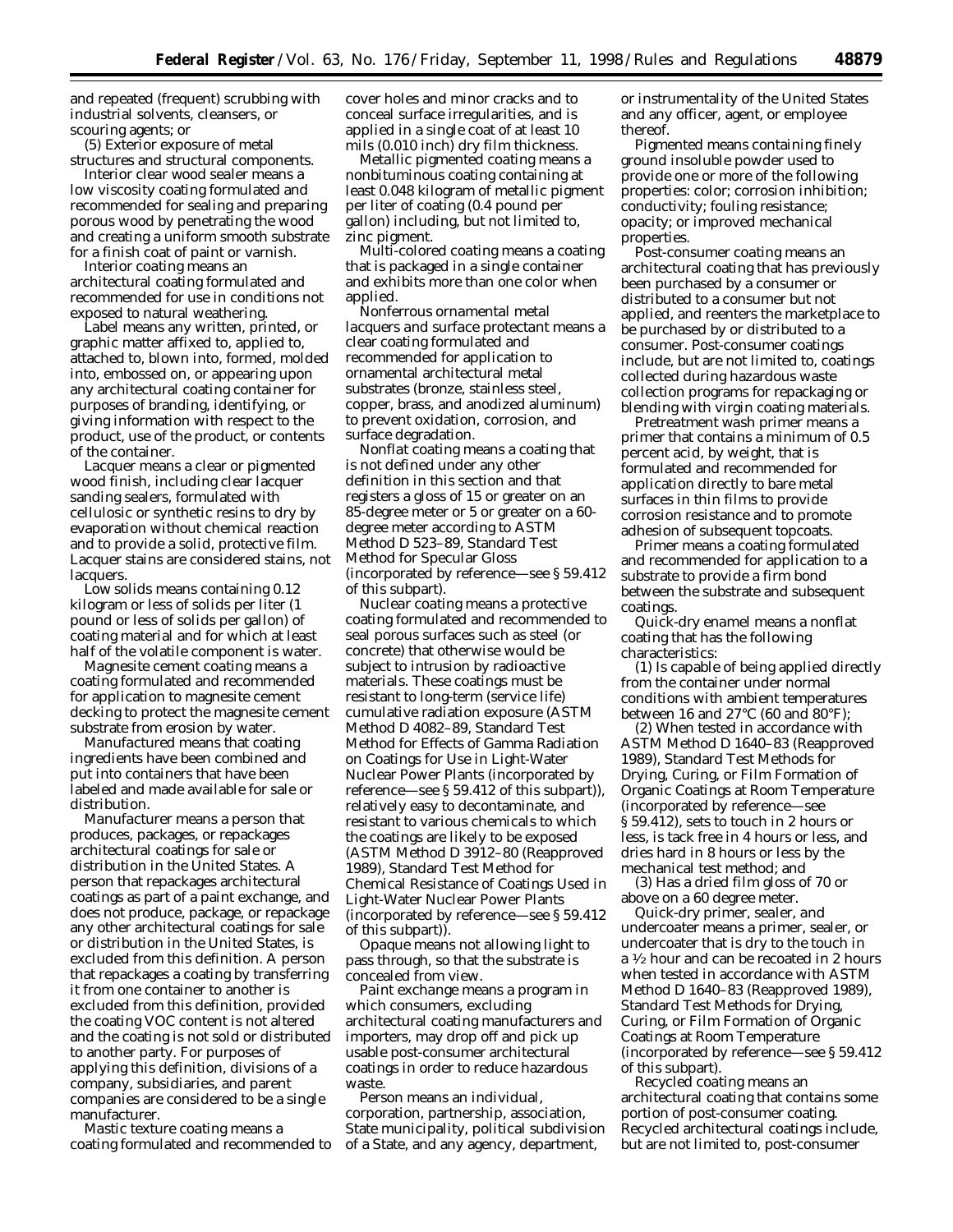coatings that have been repackaged or blended with virgin coating materials.

*Repackage* means to transfer an architectural coating from one container to another.

*Repair and maintenance thermoplastic coating* means an industrial maintenance coating that has vinyl or chlorinated rubber as a primary resin and is recommended solely for the repair of existing vinyl or chlorinated rubber coatings without the full removal of the existing coating system.

*Roof coating* means a coating formulated and recommended for application to exterior roofs for the primary purpose of preventing penetration of the substrate by water or reflecting heat and reflecting ultraviolet radiation. This does not include thermoplastic rubber coatings.

*Rust preventative coating* means a coating formulated and recommended for use in preventing the corrosion of ferrous metal surfaces in residential situations.

*Sanding sealer* means a clear wood coating formulated and recommended for application to bare wood to seal the wood and to provide a coat that can be sanded to create a smooth surface. A sanding sealer that also meets the definition of a lacquer is not included in this category, but is included in the lacquer category.

*Sealer* means a coating formulated and recommended for application to a substrate for one or more of the following purposes: to prevent subsequent coatings from being absorbed by the substrate; to prevent harm to subsequent coatings by materials in the substrate; to block stains, odors, or efflorescence; to seal fire, smoke, or water damage; or to condition chalky surfaces.

*Semitransparent* means not completely concealing the surface of a substrate or its natural texture or grain pattern.

*Shellac* means a clear or pigmented coating formulated with natural resins (except nitrocellulose resins) soluble in alcohol (including, but not limited to, the resinous secretions of the lac beetle, *Laciffer lacca*). Shellacs dry by evaporation without chemical reaction and provide a quick-drying, solid protective film that may be used for blocking stains.

*Shop application* means that a coating is applied to a product or a component of a product in a factory, shop, or other structure as part of a manufacturing, production, or repairing process (e.g., original equipment manufacturing coatings).

*Stain* means a coating that produces a dry film with minimal coloring. This includes lacquer stains.

*Stain controller* means a conditioner or pretreatment coating formulated and recommended for application to wood prior to the application of a stain in order to prevent uneven penetration of the stain.

*Swimming pool coating* means a coating formulated and recommended to coat the interior of swimming pools and to resist swimming pool chemicals.

*Thermoplastic rubber coating and mastic* means a coating or mastic formulated and recommended for application to roofing or other structural surfaces and that incorporates no less than 40 percent by weight of thermoplastic rubbers in the total resin solids and may also contain other ingredients including, but not limited to, fillers, pigments, and modifying resins.

*Tint base* means a coating to which colorant is added in a paint store or at the site of application to produce a desired color.

*Traffic marking coating* means a coating formulated and recommended for marking and striping streets, highways, or other traffic surfaces including, but not limited to, curbs, berms, driveways, parking lots, sidewalks, and airport runways.

*Undercoater* means a coating formulated and recommended to provide a smooth surface for subsequent coatings.

*United States* means the United States of America, including the District of Columbia, the Commonwealth of Puerto Rico, the Virgin Islands, Guam, American Samoa, and the Commonwealth of the Northern Mariana Islands.

*Varnish* means a clear or semitransparent coating, excluding lacquers and shellacs, formulated and recommended to provide a durable, solid, protective film. Varnishes may contain small amounts of pigment to color a surface, or to control the final sheen or gloss of the finish.

*Volatile organic compound* or *VOC* means any organic compound that participates in atmospheric photochemical reactions, that is, any organic compound other than those which the Administrator designates as having negligible photochemical reactivity. For a list of compounds that the Administrator has designated as having negligible photochemical reactivity, also referred to as exempt compounds, refer to 40 CFR 51.100(s).

*VOC content* means the weight of VOC per volume of coating, calculated according to the procedures in § 59.406(a) of this subpart.

*Waterproofing sealer and treatment* means a coating formulated and recommended for application to a porous substrate for the primary purpose of preventing the penetration of water.

*Wood preservative* means a coating formulated and recommended to protect exposed wood from decay or insect attack, registered with the EPA under the Federal Insecticide, Fungicide, and Rodenticide Act (7 U.S.C. Section 136, *et seq.*).

*Zone marking coating* means a coating formulated and recommended for marking and striping driveways, parking lots, sidewalks, curbs, or airport runways, and sold or distributed in a container with a volume of 19 liters (5 gallons) or less.

#### **§ 59.402 VOC Content limits.**

(a) Each manufacturer and importer of any architectural coating subject to this subpart shall ensure that the VOC content of the coating does not exceed the applicable limit in table 1 of this subpart, except as provided in §§ 59.403 and 59.404 of this subpart.

(b) Except as provided in paragraph (c) of this section, if anywhere on the container of any architectural coating, or any label or sticker affixed to the container, or in any sales, advertising, or technical literature supplied by a manufacturer or importer or anyone acting on their behalf, any representation is made that indicates that the coating meets the definition of more than one of the coating categories listed in table 1 of this subpart, then the most restrictive VOC content limit shall apply.

(c) The provision in paragraph (b) of this section does not apply to the coatings described in paragraphs (c)(1) through (c)(15) of this section.

(1) High temperature coatings that are also recommended for use as metallic pigmented coatings are subject only to the VOC content limit in table 1 of this subpart for high temperature coatings.

(2) Lacquer coatings (including lacquer sanding sealers) that are also recommended for use in other architectural coating applications to wood, except as stains, are subject only to the VOC content limit in table 1 of this subpart for lacquers.

(3) Metallic pigmented coatings that are also recommended for use as roof coatings, industrial maintenance coatings, or primers are subject only to the VOC content limit in table 1 of this subpart for metallic pigmented coatings.

(4) Shellacs that are also recommended for use as any other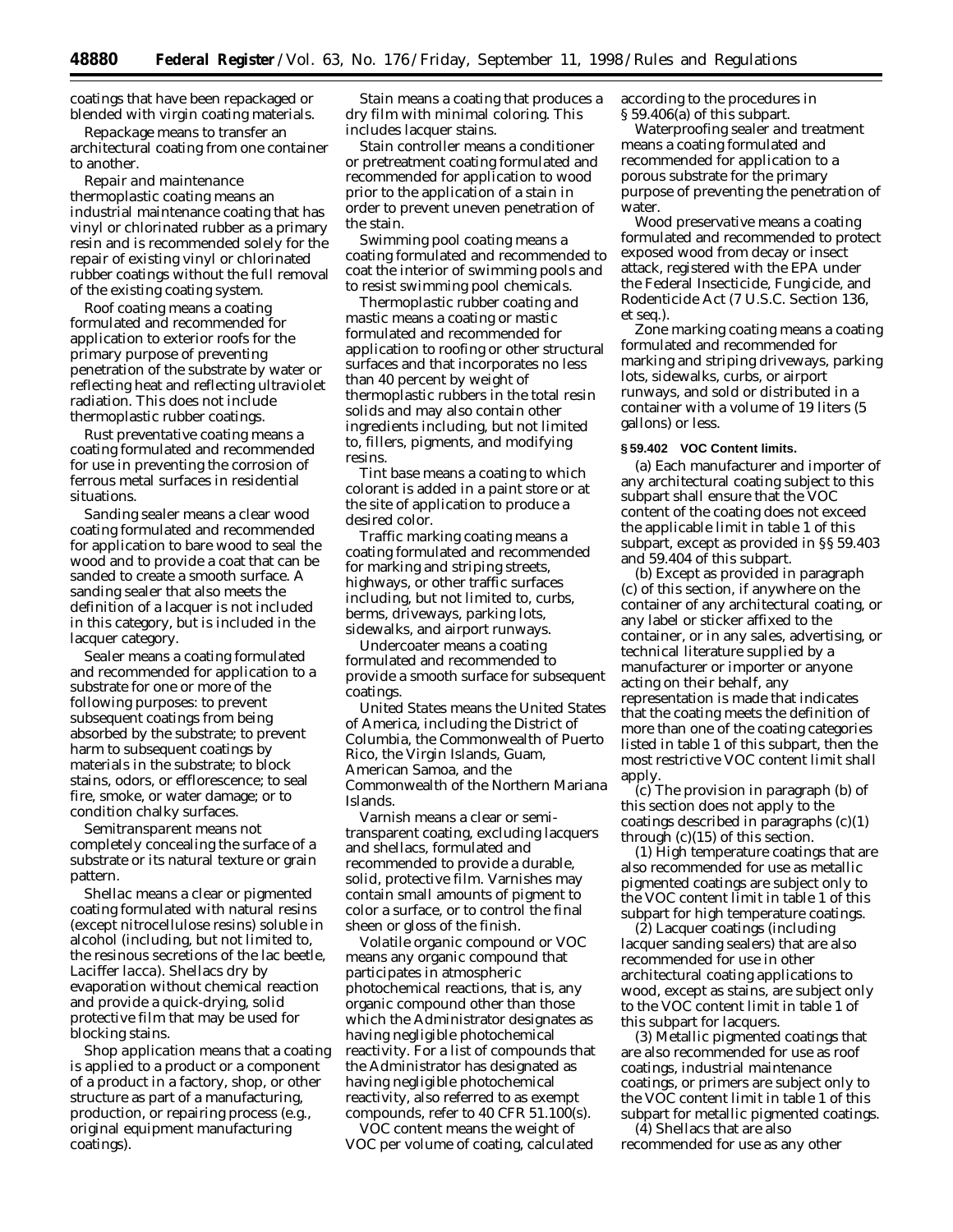architectural coating are subject only to the VOC content limit in table 1 of this subpart for shellacs.

(5) Fire-retardant/resistive coatings that are also recommended for use as any other architectural coating are subject only to the VOC content limit in table 1 of this subpart for fire-retardant/ resistive coatings.

(6) Pretreatment wash primers that are also recommended for use as primers or that meet the definition for industrial maintenance coatings are subject only to the VOC content limit in table 1 of this subpart for pretreatment wash primers.

(7) Industrial maintenance coatings that are also recommended for use as primers, sealers, undercoaters, or mastic texture coatings are subject only to the VOC content limit in table 1 of this subpart for industrial maintenance coatings.

(8) Varnishes and conversion varnishes that are recommended for use as floor coatings are subject only to the VOC content limit in table 1 of this subpart for varnishes and conversion varnishes, respectively.

(9) Anti-graffiti coatings, high temperature coatings, impacted immersion coatings, thermoplastic rubber coatings and mastics, repair and maintenance thermoplastic coatings, and flow coatings that also meet the definition for industrial maintenance coatings are subject only to the VOC content limit in table 1 of this subpart for their respective categories (i.e., they are not subject to the industrial maintenance coatings VOC content limit in table 1 of this subpart).

(10) Waterproofing sealers and treatments that also meet the definition for quick-dry sealers are subject only to the VOC content limit in table 1 of this subpart for waterproofing sealers and treatments.

(11) Sanding sealers that also meet the definition for quick-dry sealers are subject only to the VOC content limit in table 1 of this subpart for sanding sealers.

(12) Nonferrous ornamental metal lacquers and surface protectants that also meet the definition for lacquers are subject only to the VOC content limit in table 1 of this subpart for nonferrous ornamental metal lacquers and surface protectants.

(13) Quick-dry primers, sealers, and undercoaters that also meet the definition for primers and undercoaters are subject only to the VOC content

Annual Exceedance Fee =  $\sum$  Coating Fee<sub>c</sub> (1)  $c = 1$ 

n  $\sum_{c=1}$  limit in table 1 of this subpart for quickdry primers, sealers, and undercoaters.

(14) Antenna coatings that also meet the definition for industrial maintenance coatings or primers are subject only to the VOC content limit in table 1 of this subpart for antenna coatings.

(15) Bituminous coatings and mastics that are recommended for use as any other architectural coatings are subject only to the VOC content limit in table 1 of this subpart for bituminous coatings and mastics.

#### **§ 59.403 Exceedance fees.**

(a) Except as provided in § 59.404 of this subpart, each manufacturer and importer of any architectural coating subject to the provisions of this subpart may exceed the applicable VOC content limit in table 1 of this subpart for the coating if the manufacturer or importer pays an annual exceedance fee. The exceedance fee must be calculated using the procedures in paragraphs (b) and (c) of this section.

(b) The exceedance fee paid by a manufacturer or importer, which is equal to the sum of the applicable exceedance fees for all coatings, must be calculated using equation 1 as follows:

# Where:

Annual Exceedance Fee=The total annual exceedance fee for a manufacturer or importer, in dollars.

Coating Fee<sub>c</sub>=The annual exceedance fee for each coating (c), for which a fee applies, in dollars. n=number of coatings to which a fee applies.

(c) The exceedance fee to be paid for each coating must be determined using equation 2 as follows:

Coating Fee<sub>c</sub> = Fee Rate  $\times$  Excess VOC  $\times$  Volume Manufactured or Imported (2)

### Where:

- Fee Rate = The rate of \$0.0028 per gram of excess VOC.
- Excess VOC = The VOC content of the coating, or adjusted VOC content of a recycled coating (if applicable), in grams of VOC per liter of coating, minus the applicable VOC content limit from table 1 of this subpart (that is, VOC content of the coating minus VOC content limit).
- Volume Manufactured or Imported = The volume of the coating manufactured or imported per year, in liters, excluding any volume for which a tonnage exemption is claimed under § 59.404 of this subpart.

(d) The exceedance fee shall be paid no later than 2 months after the end of

the calendar year in which the coatings are manufactured or imported, and shall be sent to the Regional Office of the U.S. Environmental Protection Agency, as listed in § 59.409 of this subpart, that serves the State or Territory in which the corporate headquarters of the manufacturer or importer is located.

#### **§ 59.404 Tonnage exemption.**

(a) Each manufacturer and importer of any architectural coating subject to the provisions of this subpart may designate a limited quantity of coatings to be exempt from the VOC content limits in table 1 of this subpart and the exceedance fee provisions of § 59.403 of this subpart, provided all of the requirements in paragraphs (a)(1) through (a)(4) of this section are met.

(1) The total amount of VOC contained in all the coatings selected for exemption must be equal to or less than 23 megagrams (25 tons) for the period of time from September 13, 1999 through December 31, 2000; 18 megagrams (20 tons) in the year 2001; and 9 megagams (10 tons) per year in the year 2002 and each subsequent year. The amount of VOC contained in each coating shall be calculated using the procedure in paragraph (b) of this section.

(2) The container labeling

- requirements of § 59.405 of this subpart. (3) The recordkeeping requirements of § 59.407(c) of this subpart.
- (4) The reporting requirements of § 59.408(b), (e), and (f) of this subpart.
- (b) Each manufacturer and importer choosing to use the exemption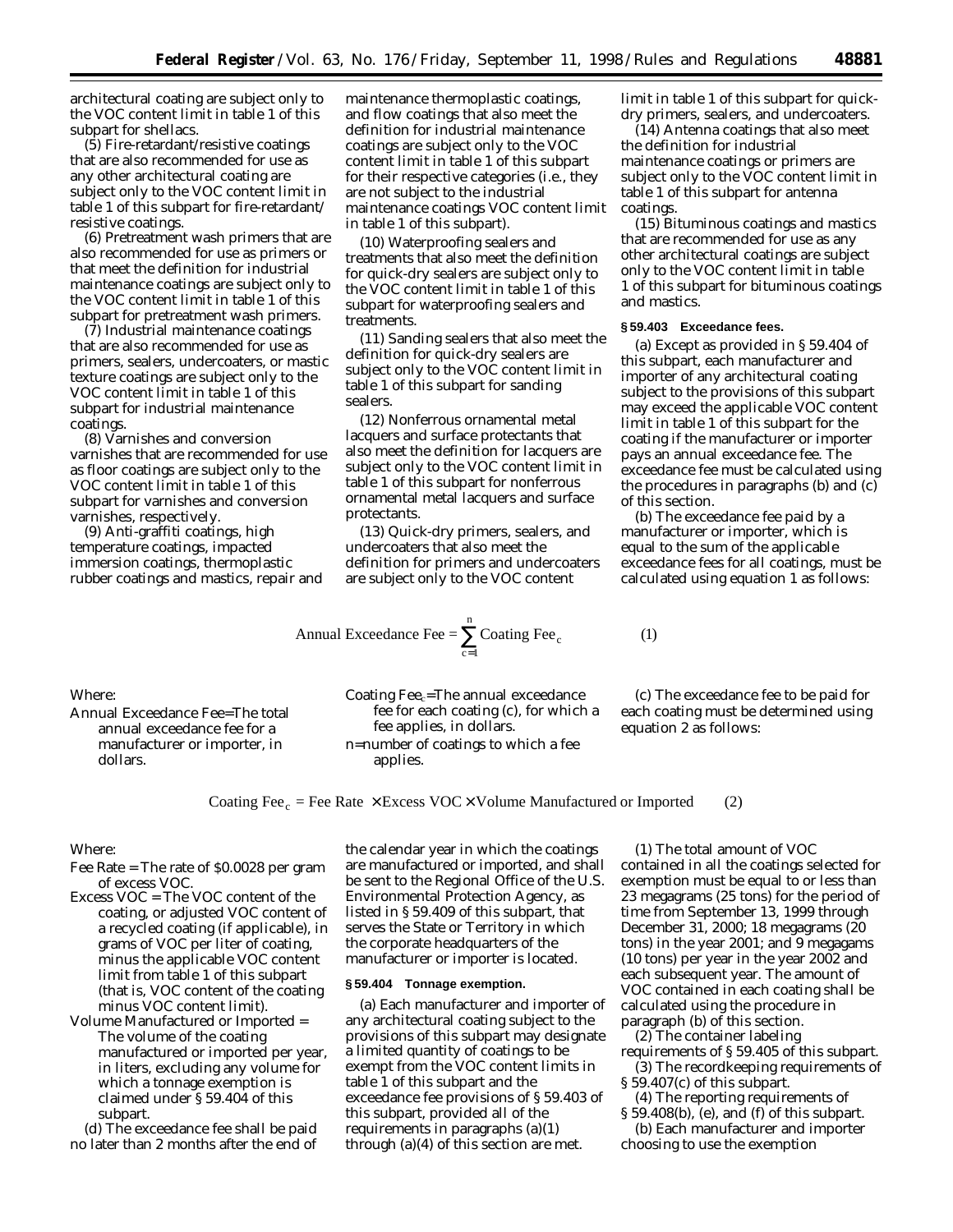described in paragraph (a) of this section must use equations 3 and 4 to calculate the total amount of VOC for each time period the exemption is elected.

$$
Total VOC = \sum_{c=1}^{n} VOC_c
$$
 (3)

Where:

Total VOC = Total megagrams of VOC contained in all coatings being claimed under the exemption.

- $VOC_c$  = The amount of VOC, in megagrams, for each coating (c) claimed under the exemption, as computed by equation 4.
- n = Number of coatings for which exemption is claimed.

 $VOC_c = (Volume Manufactured or Improved)*(VOC Content)/1 \times 10^6$  (4)

Where:

- Volume Manufactured or Imported = Volume of the coating manufactured or imported, in liters, for the time period the exemption is claimed.
- VOC Content = VOC content of the coating in grams of VOC per liter of coating thinned to the manufacturer's maximum recommendation, including the volume of any water, exempt compounds, or colorant added to tint bases.

## **§ 59.405 Container labeling requirements.**

(a) Each manufacturer and importer of any architectural coating subject to the provisions of this subpart shall provide the information listed in paragraphs  $(a)(1)$  through  $(a)(3)$  of this section on the coating container in which the coating is sold or distributed.

(1) The date the coating was manufactured, or a date code representing the date shall be indicated on the label, lid, or bottom of the container.

(2) A statement of the manufacturer's recommendation regarding thinning of the coating shall be indicated on the label or lid of the container. This requirement does not apply to the thinning of architectural coatings with water. If thinning of the coating prior to use is not necessary, the recommendation must specify that the coating is to be applied without thinning.

(3) The VOC content of the coating as described in paragraph (a)(3)(i) or  $(a)(3)(ii)$  of this section shall be indicated on the label or lid of the container.

(i) The VOC content of the coating, displayed in units of grams of VOC per liter of coating; or

(ii) The VOC content limit in table 1 of this subpart with which the coating is required to comply and does comply, displayed in units of grams of VOC per liter of coating.

(b) In addition to the information specified in paragraph (a) of this section, each manufacturer and importer of any industrial maintenance coating

subject to the provisions of this subpart shall display on the label or lid of the container in which the coating is sold or distributed one or more of the descriptions listed in paragraphs (b)(1) through (b)(4) of this section.

 $(1)$  <sup> $\pi$ </sup>For industrial use only."

(2) ''For professional use only.''

(3) ''Not for residential use'' or ''Not intended for residential use.''

(4) ''This coating is intended for use under the following condition(s):'' (Include each condition in paragraphs  $(b)(4)(i)$  through  $(b)(4)(v)$  of this section that applies to the coating.)

(i) Immersion in water, wastewater, or chemical solutions (aqueous and nonaqueous solutions), or chronic exposure of interior surfaces to moisture condensation;

(ii) Acute or chronic exposure to corrosive, caustic, or acidic agents, or to chemicals, chemical fumes, or chemical mixtures or solutions;

(iii) Repeated exposure to temperatures above 120° C (250° F);

(iv) Repeated (frequent) heavy abrasion, including mechanical wear and repeated (frequent) scrubbing with industrial solvents, cleansers, or scouring agents; or

(v) Exterior exposure of metal structures and structural components.

(c) In addition to the information specified in paragraph (a) of this section, each manufacturer and importer of any recycled coating who calculates the VOC content using equations 7 and 8 in § 59.406(a)(3) of this subpart shall include the following statement indicating the post-consumer coating content on the label or lid of the container in which the coating is sold or distributed: ''CONTAINS NOT LESS THAN X PERCENT BY VOLUME POST-CONSUMER COATING,'' where ''X'' is replaced by the percent by volume of post-consumer architectural coating.

### **§ 59.406 Compliance provisions.**

(a) For the purpose of determining compliance with the VOC content limits in table 1 of this subpart, each manufacturer and importer shall determine the VOC content of a coating using the procedures described in paragraph  $(a)(1)$ ,  $(a)(2)$ , or  $(a)(3)$  of this

section, as appropriate. The VOC content of a tint base shall be determined without colorant that is added after the tint base is manufactured or imported.

(1) With the exception of low solids stains and low solids wood preservatives, determine the VOC content in grams of VOC per liter of coating thinned to the manufacturer's maximum recommendation, excluding the volume of any water and exempt compounds. Calculate the VOC content using equation 5 as follows:

VOC Content = 
$$
\frac{(W_s - W_w - W_{ec})}{(V_m - V_w - V_{ec})}
$$
 (5)

Where:

VOC content = grams of VOC per liter of coating

 $W_s$  = weight of volatiles, in grams

 $W_w$  = weight of water, in grams

- $W_{\rm ec}$  = weight of exempt compounds, in grams
- $V_m$  = volume of coating, in liters
- $V_w$  = volume of water, in liters
- $V_{\text{ec}}$  = volume of exempt compounds, in liters

(2) For low solids stains and low solids wood preservatives, determine the VOC content in units of grams of VOC per liter of coating thinned to the manufacturer's maximum recommendation, including the volume of any water and exempt compounds. Calculate the VOC content using equation 6 as follows:

VOC Content<sub>ls</sub> = 
$$
\frac{(W_s - W_w - W_{ec})}{(V_m)}
$$
 (6)

Where:

- VOC content  $_{1s}$  = the VOC content of a low solids coating in grams of VOC per liter of coating
- $W_s$  = weight of volatiles, in grams

 $W_w$  = weight of water, in grams

 $W_{\text{ec}}$  = weight of exempt compounds, in grams

 $V_m$  = volume of coating, in liters (3) For recycled coatings, the manufacturer or importer has the option of calculating an adjusted VOC content to account for the post-consumer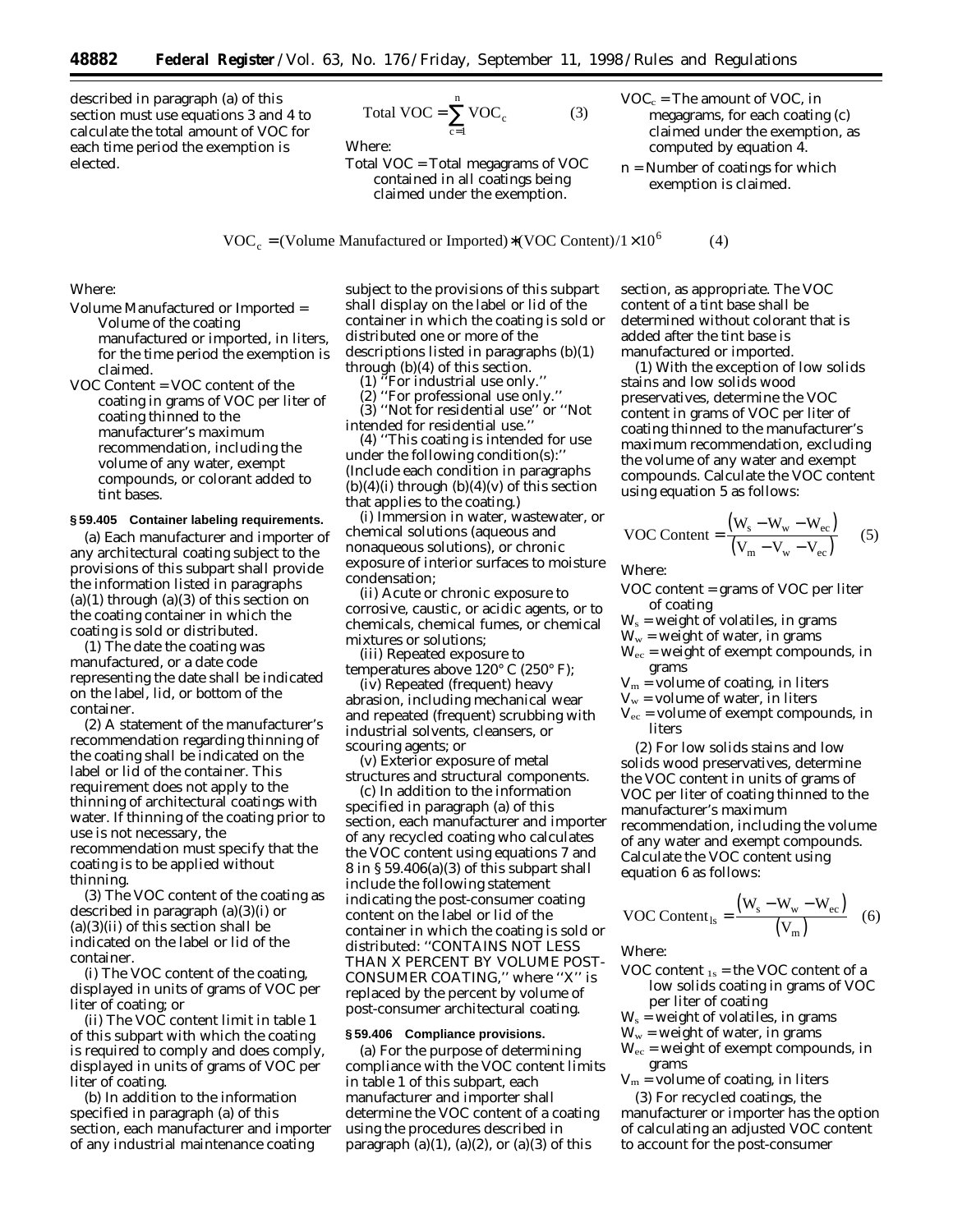| coating content. If this option is used,<br>the manufacturer or importer shall                                                                                        | determine the adjusted VOC content<br>using equations $\overline{7}$ and 8 as follows:                                                  | Where:                                                                                                                                                     |
|-----------------------------------------------------------------------------------------------------------------------------------------------------------------------|-----------------------------------------------------------------------------------------------------------------------------------------|------------------------------------------------------------------------------------------------------------------------------------------------------------|
|                                                                                                                                                                       | Adjusted VOC Content = Actual VOC Content $-\left(Actual VOC Content \left(\frac{Percent Post-consumer Coating}{100}\right)\right)$ (7) |                                                                                                                                                            |
| Adjusted VOC content = The VOC<br>content assigned to the recycled<br>coating for purposes of complying<br>with the VOC content limits in table<br>1 of this subpart. | Actual VOC content = The VOC content<br>of the coating as determined using<br>equation 5 in paragraph $(a)(1)$ of<br>this section.      | Percent Post-consumer Coating = The<br>volume percent of a recycled<br>coating that is post-consumer<br>coating materials (as determined in<br>equation 8) |

Percent Post-consumer Coating  $=$  Volume of Post-consumer Coating

(Volume of Post-consumer Coating + Volume of Virgin Materials)  $-x100$  Percent (8)

### Where:

Percent Post-consumer Coating = The volume percent of a recycled coating that is post-consumer coating materials.

Volume of Post-consumer Coating = The volume, in liters, of post-consumer coating materials used in the production of a recycled coating.

Volume of Virgin Materials = The volume, in liters, of virgin coating materials used in the production of a recycled coating.

(b) To determine the composition of a coating in order to perform the calculations in paragraph (a) of this section, the reference method for VOC content is Method 24 of appendix A of 40 CFR part 60, except as provided in paragraphs (c) and (d) of this section. To determine the VOC content of a coating, the manufacturer or importer may use Method 24 of appendix A of 40 CFR part 60, an alternative method as provided in paragraph (c) of this section, formulation data, or any other reasonable means for predicting that the coating has been formulated as intended (e.g., quality assurance checks, recordkeeping). However, if there are any inconsistencies between the results of a Method 24 test and any other means for determining VOC content, the Method 24 test results will govern, except as provided in paragraph (c) of this section. The Administrator may require the manufacturer or importer to conduct a Method 24 analysis.

(c) The Administrator may approve, on a case-by-case basis, a manufacturer's or importer's use of an alternative method in lieu of Method 24 for determining the VOC content of coatings if the alternative method is demonstrated to the Administrator's satisfaction to provide results that are acceptable for purposes of determining compliance with this subpart.

(d) Analysis of methacrylate multicomponent coatings used as traffic marking coatings shall be conducted according to the procedures specified in appendix A to this subpart. Appendix A to this subpart is a modification of Method 24 of appendix A of 40 CFR part 60. The modification of Method 24 provided in appendix A to this subpart has not been approved for methacrylate multicomponent coatings used for other purposes than as traffic marking coatings or for other classes of multicomponent coatings.

(e) The Administrator may determine a manufacturer's or importer's compliance with the provisions of this subpart based on information required by this subpart (including the records and reports required by §§ 59.407 and 59.408 of this subpart) or any other information available to the Administrator.

## **§ 59.407 Recordkeeping requirements.**

(a) Each manufacturer and importer using the provisions of  $\S 59.406(a)(3)$  of this subpart to determine the VOC content of a recycled coating shall maintain in written or electronic form records of the information specified in paragraphs  $(a)(1)$  through  $(a)(6)$  of this section for a period of 3 years.

(1) The minimum volume percent post-consumer coating content for each recycled coating.

(2) The volume of post-consumer coating received for recycling.

(3) The volume of post-consumer coating received that was unusable.

(4) The volume of virgin materials. (5) The volume of the final recycled coating manufactured or imported.

(6) Calculations of the adjusted VOC content as determined using equation 7 in § 59.406(a)(3) of this subpart for each recycled coating.

(b) Each manufacturer and importer using the exceedance fee provisions in

§ 59.403 of this subpart, as an alternative to achieving the VOC content limits in table 1 of this subpart, shall maintain in written or electronic form the records specified in paragraphs  $(b)(1)$  through  $(b)(7)$  of this section for a period of 3 years.

(1) A list of the coatings and the associated coating categories in table 1 of this subpart for which the exceedance fee is used.

(2) Calculations of the annual fee for each coating and the total annual fee for all coatings using the procedure in § 59.403 (b) and (c) of this subpart.

(3) The VOC content of each coating in grams of VOC per liter of coating.

(4) The excess VOC content of each coating in grams of VOC per liter of coating.

(5) The total volume of each coating manufactured or imported per calendar year in liters of coating, excluding the volume of any water and exempt compounds.

(6) The annual fee for each coating.

(7) The total annual fee for all coatings.

(c) Each manufacturer and importer claiming the tonnage exemption in § 59.404 of this subpart shall maintain in written or electronic form the records specified in paragraphs (c)(1) through  $(c)(4)$  of this section for a period of 3 years.

(1) A list of all coatings and associated coating categories in table 1 of this subpart for which the exemption is claimed.

(2) The VOC content, in grams of VOC per liter of coating, including water, of each coating for which the exemption is claimed.

(3) The planned and actual sales, in liters, for each coating for which the exemption is claimed for the time period the exemption is claimed.

(4) The total megagrams of VOC contained in each coating for which the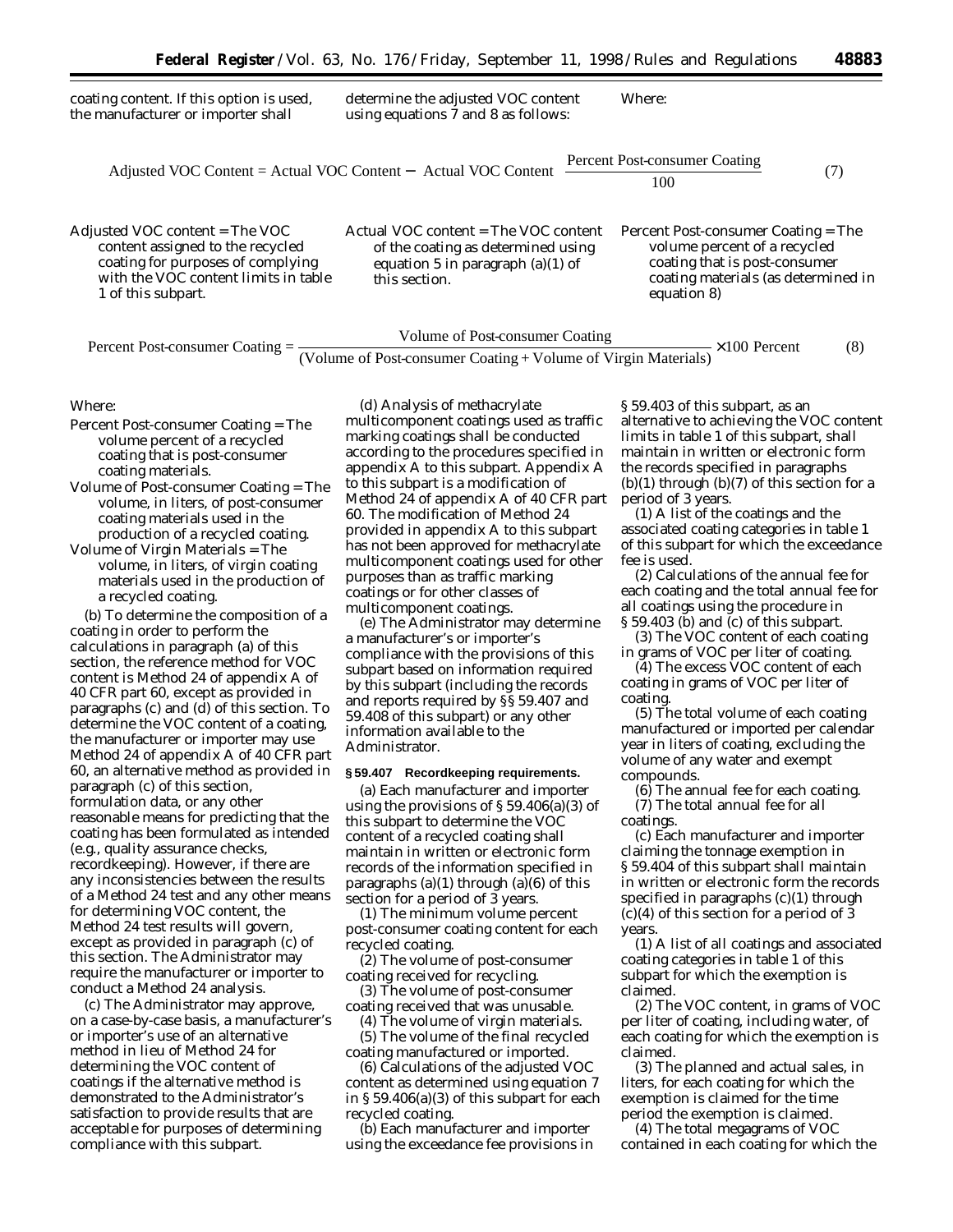exemption is claimed, and for all coatings combined for which the exemption is claimed, for the time period the exemption is claimed, as calculated in § 59.404(b) of this subpart.

#### **§ 59.408 Reporting requirements.**

(a) Each manufacturer and importer of any architectural coating subject to the provisions of this subpart shall submit reports and exceedance fees specified in this section to the appropriate address as listed in § 59.409 of this subpart.

(b) Each manufacturer and importer of any architectural coating subject to the provisions of this subpart shall submit an initial notification report no later than September 13, 1999 or within 180 days after the date that the first architectural coating is manufactured or imported, whichever is later. The initial report must include the information in paragraphs  $(b)(1)$  through  $(b)(3)$  of this section.

(1) The name and mailing address of the manufacturer or importer.

(2) The street address of each one of the manufacturer's or importer's facilities in the United States that is producing, packaging, or repackaging any architectural coating subject to the provisions of this subpart.

(3) A list of the categories from table 1 of this subpart for which the manufacturer's or importer's coatings meet the definitions in § 59.401 of this subpart.

(4) If a date code is used on a coating container to represent the date a coating was manufactured, as allowed in  $\S 59.405(a)(1)$  of this subpart, the manufacturer or importer of the coating shall include an explanation of each date code in the initial notification report and shall submit an explanation of any new date code no later than 30 days after the new date code is first used on the container for a coating.

(c) Each manufacturer and importer of a recycled coating that chooses to determine the adjusted VOC content according to the provisions of  $\S 59.406(a)(3)$  to demonstrate compliance with the applicable VOC content limit in table 1 of this subpart shall submit a report containing the information in paragraphs (c)(1) through (c)(5) of this section. The report must be submitted for each coating for which the adjusted VOC content is used to demonstrate compliance. This report must be submitted by March 1 of the year following any calendar year in which the adjusted VOC content provision is used.

(1) The minimum volume percent post-consumer coating content for each recycled coating.

(2) The volume of post-consumer coating received for recycling.

(3) The volume of post-consumer coating received that was unusable.

(4) The volume of virgin materials used.

(5) The volume of the final recycled coating manufactured or imported.

(d) Each manufacturer and importer that uses the exceedance fee provisions of § 59.403 of this subpart shall report the information in paragraphs (d)(1) through (d)(7) of this section for each coating for which the exceedance fee provisions are used. This report and the exceedance fee payment must be submitted by March 1 following the calendar year in which the coating is manufactured or imported.

(1) Manufacturer's or importer's name and mailing address.

(2) A list of all coatings and the associated coating categories in table 1 of this subpart for which the exceedance fee provision is being used.

(3) The VOC content of each coating that exceeds the applicable VOC content limit in table 1 of this subpart.

(4) The excess VOC content of each coating in grams of VOC per liter of coating.

(5) The total volume of each coating manufactured or imported per calendar year, in liters.

(6) The annual fee for each coating. (7) The total annual fee for all coatings.

(e) Each manufacturer and importer of architectural coatings for which a tonnage exemption under § 59.404 of this subpart is claimed shall submit a report no later than March 1 of the year following the calendar year in which the exemption was claimed. The report must include the information in paragraphs  $(f)(1)$  through  $(f)(4)$  of this section.

(1) A list of all coatings and the associated coating categories in table 1 of this subpart for which the exemption was claimed.

(2) The VOC content, in grams of VOC per liter of coating, including water, of each coating for which the exemption was claimed.

(3) The actual sales, in liters, for each coating for which the exemption was claimed for the time period the exemption was claimed.

(4) The total megagrams of VOC contained in all coatings for which the exemption was claimed for the time period the exemption was claimed, as calculated in § 59.404(b) of this subpart.

### **§ 59.409 Addresses of EPA Regional Offices.**

Each manufacturer and importer of any architectural coating subject to the

provisions of this subpart shall submit all requests, reports, submittals, exceedance fee payments, and other communications to the Administrator pursuant to this regulation to the Regional Office of the U.S. Environmental Protection Agency that serves the State or Territory in which the corporate headquarters of the manufacturer or importer resides. These areas are indicated in the following list of EPA Regional Offices:

- EPA Region I (Connecticut, Maine, Massachusetts, New Hampshire, Rhode Island, Vermont), Director, Office of Environmental Stewardship, Mailcode: SAA, J.F.K. Federal Building, Boston, MA 02203–2211.
- EPA Region II (New Jersey, New York, Puerto Rico, Virgin Islands), Director, Division of Environmental Planning and Protection, 290 Broadway, New York, NY 10007–1866.
- EPA Region III (Delaware, District of Columbia, Maryland, Pennsylvania, Virginia, West Virginia), Director, Air Protection Division, 1650 Arch Street, Philadelphia, PA 19103.
- EPA Region IV (Alabama, Florida, Georgia, Kentucky, Mississippi, North Carolina, South Carolina, Tennessee), Director, Air, Pesticides, and Toxics Management Division, 61 Forsyth Street, Atlanta, GA 30303.
- EPA Region V (Illinois, Indiana, Michigan, Minnesota, Ohio, Wisconsin), Director, Air and Radiation Division, 77 West Jackson Boulevard, Chicago, IL 60604–3507.
- EPA Region VI (Arkansas, Louisiana, New Mexico, Oklahoma, Texas), Director, Multimedia Planning and Permitting Division, 1445 Ross Avenue, Dallas, TX 75202–2733.
- EPA Region VII (Iowa, Kansas, Missouri, Nebraska), Director, Air, RCRA, and Toxics Division, 726 Minnesota Avenue, Kansas City, KS 66101.
- EPA Region VIII (Colorado, Montana, North Dakota, South Dakota, Utah, Wyoming), Director, Office of Partnerships and Regulatory Assistance, 999 18th Street, Suite 500, Denver, Colorado 80202–2466.
- EPA Region IX (American Samoa, Arizona, California, Guam, Hawaii, Nevada), Director, Air Division, 75 Hawthorne Street, San Francisco, CA 94105.

EPA Region X (Alaska, Oregon, Idaho, Washington), Director, Office of Air Quality, 1200 Sixth Avenue, Seattle, WA 98101.

#### **§ 59.410 State authority.**

The provisions of this subpart must not be construed in any manner to preclude any State or political subdivision thereof from:

(a) Adopting and enforcing any emissions standard or limitation applicable to a manufacturer or importer of architectural coatings; or

(b) Requiring the manufacturer or importer of architectural coatings to obtain permits, licenses, or approvals prior to initiating construction,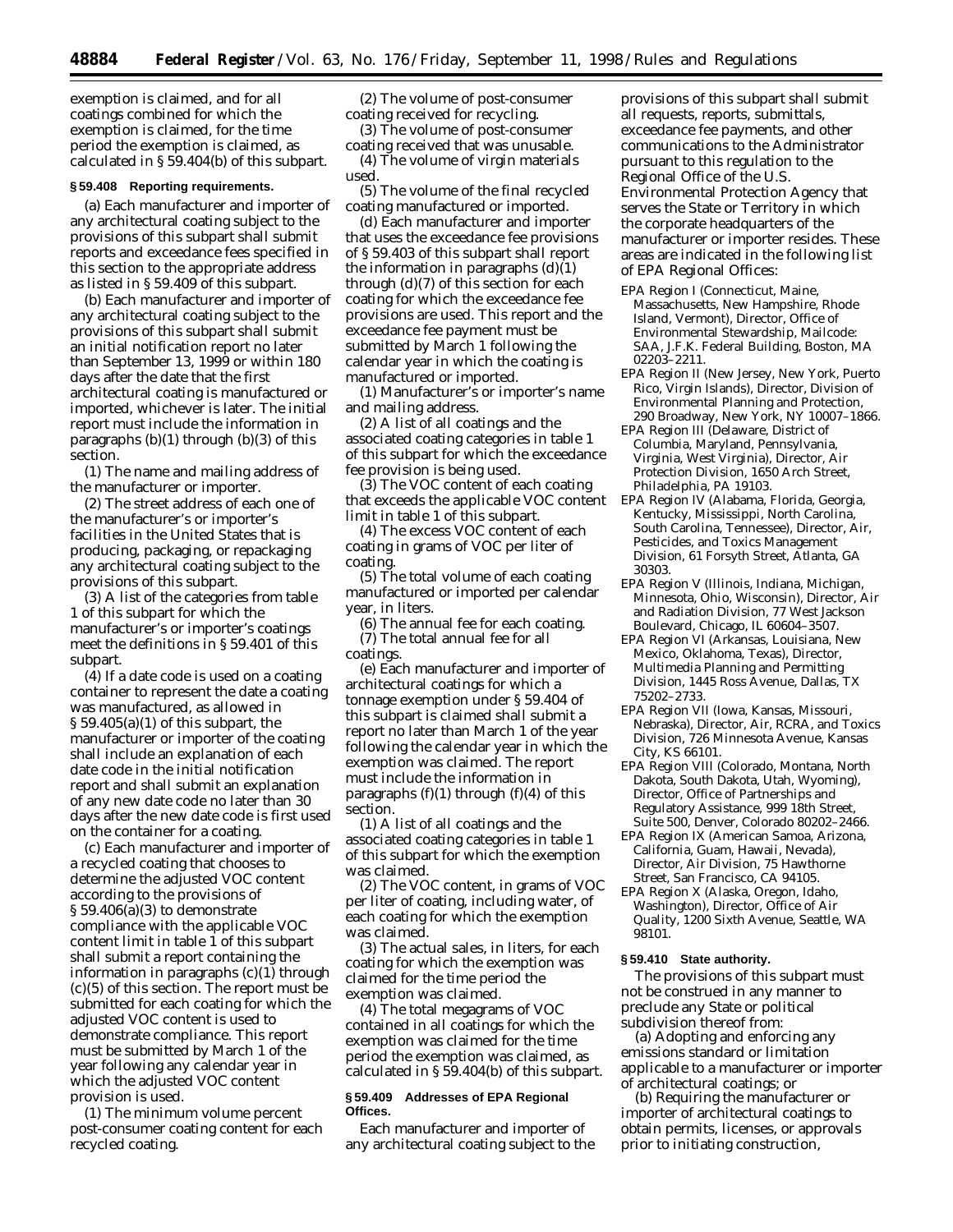modification, or operation of a facility for manufacturing an architectural coating.

### **§ 59.411 Circumvention.**

Each manufacturer and importer of any architectural coating subject to the provisions of this subpart must not alter, destroy, or falsify any record or report, to conceal what would otherwise be noncompliance with this subpart. Such concealment includes, but is not limited to, refusing to provide the Administrator access to all required records and datecoding information, altering the VOC content of a coating batch, or altering the results of any required tests to determine VOC content.

### **§ 59.412 Incorporations by reference.**

(a) The materials listed in this section are incorporated by reference in the paragraphs noted in § 59.401. These incorporations by reference were approved by the Director of the Federal Register in accordance with 5 U.S.C. 552(a) and 1 CFR part 51. These materials are incorporated as they exist on the date of the approval, and notice of any changes in these materials will be published in the **Federal Register**. The materials are available for purchase at the corresponding addresses noted below, and all are available for inspection at the Office of the Federal Register, 800 North Capitol Street, NW, Suite 700, Washington, DC; at the Air and Radiation Docket and Information Center, U.S. EPA, 401 M Street, SW, Washington, DC 20460; and at the EPA Library (MD–35), U.S. EPA, Research Triangle Park, North Carolina.

(b) The materials listed below are available for purchase at the following address: American Society for Testing and Materials (ASTM), 100 Barr Harbor Drive, West Conshohocken, PA 19428– 2959.

(1) ASTM Method C 1315–95, Standard Specification for Liquid Membrane-Forming Compounds Having Special Properties for Curing and Sealing Concrete, incorporation by reference approved for § 59.401, *Concrete curing and sealing compound.*

(2) ASTM Method D 523–89, Standard Test Method for Specular Gloss, incorporation by reference approved for § 59.401, *Flat coating* and *Nonflat coating.*

(3) ASTM Method D 1640–83 (Reapproved 1989), Standard Test Methods for Drying, Curing, or Film Formation of Organic Coatings at Room Temperature, incorporation by reference approved for § 59.401, *Quick-dry enamel* and *Quick-dry primer, sealer, and undercoater.*

(4) ASTM Method D 3912–80 (Reapproved 1989), Standard Test Method for Chemical Resistance of Coatings Used in Light-Water Nuclear Power Plants, incorporation by reference approved for § 59.401, *Nuclear coating.*

(5) ASTM Method D 4082–89, Standard Test Method for Effects of Gamma Radiation on Coatings for Use in Light-Water Nuclear Power Plants, incorporation by reference approved for § 59.401, *Nuclear coating.*

(c) The following material is available from the AAMA, 1827 Walden Office Square, Suite 104, Schaumburg, IL 60173.

(1) AAMA 605–98, Voluntary Specification Requirements and Test Procedures for High Performance Organic Coatings on Aluminum Extrusions and Panels, incorporation by reference approved for § 59.401, *Extreme high durability coating.*

(2) [Reserved]

### **§ 59.413 Availability of information and confidentiality.**

(a) *Availability of information.* The availability to the public of information provided to or otherwise obtained by the Administrator under this part shall be governed by part 2 of this chapter.

(b) *Confidentiality.* All confidential business information entitled to protection under section 114(c) of the Act that must be submitted or maintained by each manufacturer or importer of architectural coatings pursuant to this section shall be treated in accordance with 40 CFR part 2, subpart B.

# **Appendix A to Subpart D— Determination of Volatile Matter Content of Methacrylate Multicomponent Coatings Used as Traffic Marking Coatings**

#### **1.0 Principle and Applicability**

1.1 Applicability. This modification to Method 24 of appendix A of 40 CFR part 60 applies to the determination of volatile matter content of methacrylate multicomponent coatings used as traffic marking coatings.

1.2 Principle. A known amount of methacrylate multicomponent coating is dispersed in a weighing dish using a stirring device before the volatile matter is removed by heating in an oven.

#### **2.0 Procedure**

2.1 Prepare about 100 milliliters (mL) of sample by mixing the components in a storage container, such as a glass jar with a screw top or a metal can with a cap. The storage container should be just large enough to hold the mixture. Combine the components (by weight or volume) in the ratio recommended by the manufacturer. Tightly close the container between additions

and during mixing to prevent loss of volatile materials. Most manufacturers' mixing instructions are by volume. Because of possible error caused by expansion of the liquid when measuring the volume, it is recommended that the components be combined by weight. When weight is used to combine the components and the manufacturer's recommended ratio is by volume, the density must be determined by section 3.5 of Method 24 of appendix A of 40 CFR part 60.

2.2 Immediately after mixing, take aliquots from this 100 mL sample for determination of the total volatile content, water content, and density. To determine water content, follow section 3.4 of Method 24 of appendix A of 40 CFR part 60. To determine density, follow section 3.5 of Method 24. To determine total volatile content, use the apparatus and reagents described in section 3.8.2 of Method 24 and the following procedures:

2.2.1 Weigh and record the weight of an aluminum foil weighing dish and a metal paper clip. Using a syringe as specified in section 3.8.2.1 of Method 24, weigh to 1 milligrams (mg), by difference, a sample of coating into the weighing dish. For methacrylate multicomponent coatings used for traffic marking use  $3.0 \pm 0.1$  g.

2.2.2 Add the specimen and use the metal paper clip to disperse the specimen over the surface of the weighing dish. If the material forms a lump that cannot be dispersed, discard the specimen and prepare a new one. Similarly, prepare a duplicate. The sample shall stand for a minimum of 1 hour, but no more than 24 hours before being oven dried at  $110 \pm 5$  degrees Celsius for 1 hour.

2.2.3 Heat the aluminum foil dishes containing the dispersed specimens in the forced draft oven for 60 minutes at  $110 \pm 5$ degrees Celsius. Caution—provide adequate ventilation, consistent with accepted laboratory practice, to prevent solvent vapors from accumulating to a dangerous level.

2.2.4 Remove the dishes from the oven, place immediately in a desiccator, cool to ambient temperature, and weigh to within 1 mg. After weighing, break up the film of the coating using the metal paper clip. Weigh dish to within 1 mg. Return to forced draft oven for an additional 60 minutes at 110  $\pm$ 5 degrees Celsius.

2.2.5 Remove the dishes from the oven, place immediately in a desiccator, cool to ambient temperature, and weigh to within 1 mg.

2.2.6 Run analyses in pairs (duplicate sets for each coating mixture until the criterion in section 4.3 of Method 24 of appendix A of 40 CFR part 60 is met. Calculate the weight of volatile matter for each heating period following Equation 24–2 of Method 24 and record the arithmetic average. Add the arithmetic average for the two heating periods to obtain the weight fraction of the volatile matter.

#### **3.0 Data Validation Procedure**

3.1 Follow the procedures in Section 4 of Method 24 of appendix A to 40 CFR part 60.

3.2 If more than 10 percent of the sample is lost when the sample is being broken up in 2.2.4, the sample is invalid.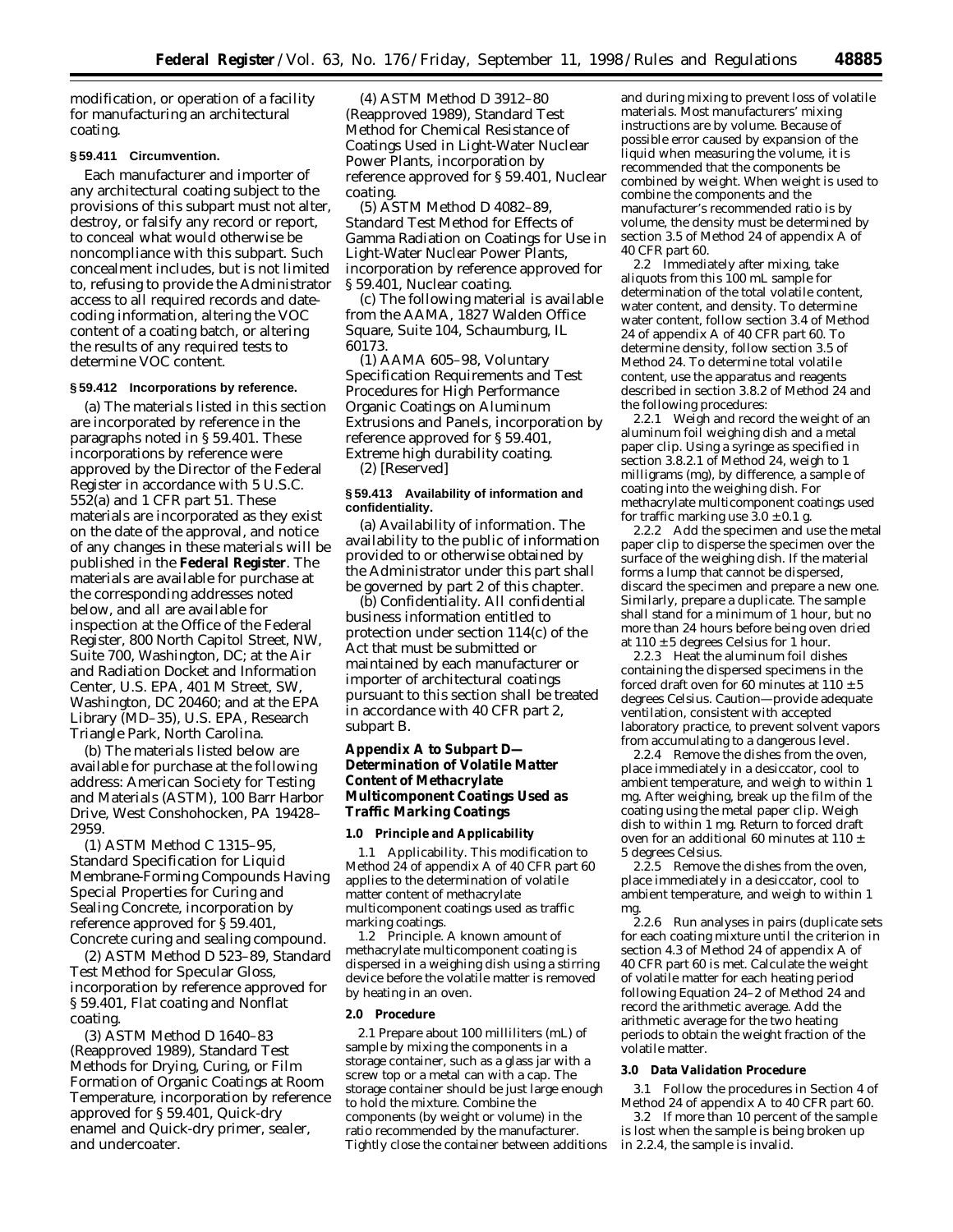### 4.0 Calculations

Ξ

Follow the calculation procedures in<br>Section 5 of Method 24 of appendix A of 40 CFR part 60.

TABLE 1 TO SUBPART D.-VOLATILE ORGANIC COMPOUND (VOC), CONTENT LIMITS FOR ARCHITECTURAL COATINGS [Unless otherwise specified, limits are expressed in grams of VOC per liter of coating thinned to the manufacturer's maximum recommendation excluding the volume of any water, exempt compounds, or colorant added to tint bas

| Coating category                   |         | Pounds VOC<br>per gallon <sup>a</sup> |
|------------------------------------|---------|---------------------------------------|
|                                    | 530     | 4.4                                   |
|                                    | 450     | 3.3                                   |
|                                    | 600     | 5.0                                   |
|                                    | 500     | 4.2                                   |
|                                    | 600     | 5.0                                   |
|                                    | 475     | 4.0                                   |
|                                    | 450     | 3.8                                   |
|                                    | 350     | 2.9                                   |
|                                    | 700     | 5.8                                   |
|                                    | 400     | 3.3                                   |
|                                    | 780     | 6.5                                   |
|                                    | 725     | 6.0                                   |
|                                    | 400     | 3.3                                   |
|                                    | 800     | 6.7                                   |
|                                    | 700     | 5.8                                   |
| Fire-retardant/resistive coatings: |         |                                       |
|                                    | 850     | 7.1                                   |
|                                    | 450     | 3.8                                   |
| Flat coatings:                     |         |                                       |
|                                    | 250     | 2.1                                   |
|                                    | 250     | 2.1                                   |
|                                    | 400     | 3.3                                   |
|                                    | 650     | 5.4                                   |
|                                    | 450     | 3.8                                   |
|                                    | 500     | 4.2                                   |
|                                    | 420     | 3.5                                   |
|                                    | 650     | 5.4                                   |
|                                    | 780     | 6.5                                   |
|                                    | 450     | 3.8                                   |
|                                    | 680     | 5.7                                   |
|                                    | 600     | 5.0                                   |
|                                    | 300     | 2.5                                   |
|                                    | 500     | 4.2                                   |
|                                    | 580     | 4.8                                   |
|                                    | 870     | 7.3                                   |
| Nonflat coatings:                  |         |                                       |
|                                    | 380     | 3.2                                   |
|                                    | 380     | 3.2                                   |
|                                    | 450     | 3.8                                   |
|                                    | 780     | 6.5                                   |
|                                    | 350     | 2.9                                   |
| Quick-dry coatings:                |         |                                       |
|                                    | 450     | 3.8                                   |
|                                    | 450     | 3.8                                   |
|                                    | 650     | 5.4                                   |
|                                    | 250     | 2.1                                   |
|                                    | 400     | 3.3                                   |
|                                    | 550     | 4.6                                   |
|                                    | 400     | 3.3                                   |
| Shellacs:                          |         |                                       |
|                                    | 730     | 6.1                                   |
|                                    | 550     | 4.6                                   |
| Stains:                            |         |                                       |
|                                    | 550     | 4.6                                   |
| Opaque                             | 350     | 2.9                                   |
| Low solids                         | $b$ 120 | $b$ 1.0                               |
|                                    | 720     | 6.0                                   |
|                                    | 600     | 5.0                                   |
|                                    | 550     | 4.6                                   |
|                                    | 150     | 1.3                                   |
|                                    | 450     | 3.8                                   |
|                                    | 600     | 5.0                                   |
| Wood preservatives:                |         |                                       |
|                                    | 550     | 4.6                                   |